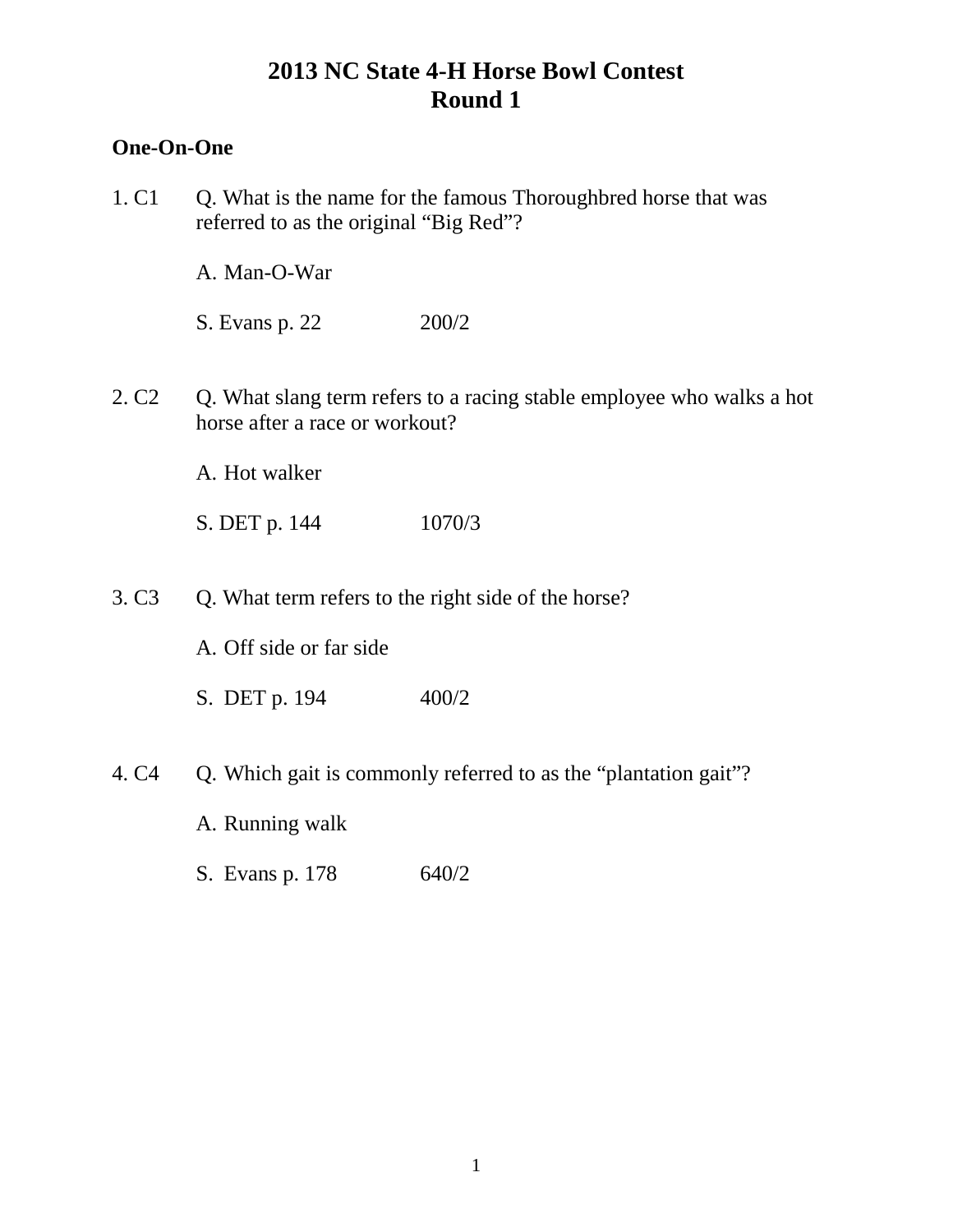| 5. C <sub>1</sub> | Q. Healthy horses usually have what body condition score?<br>A. 4 to 6 (accept anything within that range) |                                                                      |
|-------------------|------------------------------------------------------------------------------------------------------------|----------------------------------------------------------------------|
|                   |                                                                                                            |                                                                      |
|                   | S. HIH 780-1                                                                                               | 800/2                                                                |
| 6. C <sub>2</sub> | and a figure eight noseband?                                                                               | Q. What type of equipment is described as a cross between a cavesson |
|                   | A. Flash noseband                                                                                          |                                                                      |
|                   | S. DET p. 109                                                                                              | 1000/3                                                               |
|                   |                                                                                                            |                                                                      |
| 7. C <sub>3</sub> |                                                                                                            | Q. What is the result of breeding a donkey and a stallion?           |
|                   | A. Hinny                                                                                                   |                                                                      |
|                   | S. Griffiths p. 22                                                                                         | 500/2                                                                |
| 8. C <sub>4</sub> |                                                                                                            | Q. What current breed was formerly known as the "Palouse horse"?     |
|                   | A. Appaloosa                                                                                               |                                                                      |
|                   | S. HIH 152B-1                                                                                              | 200/2                                                                |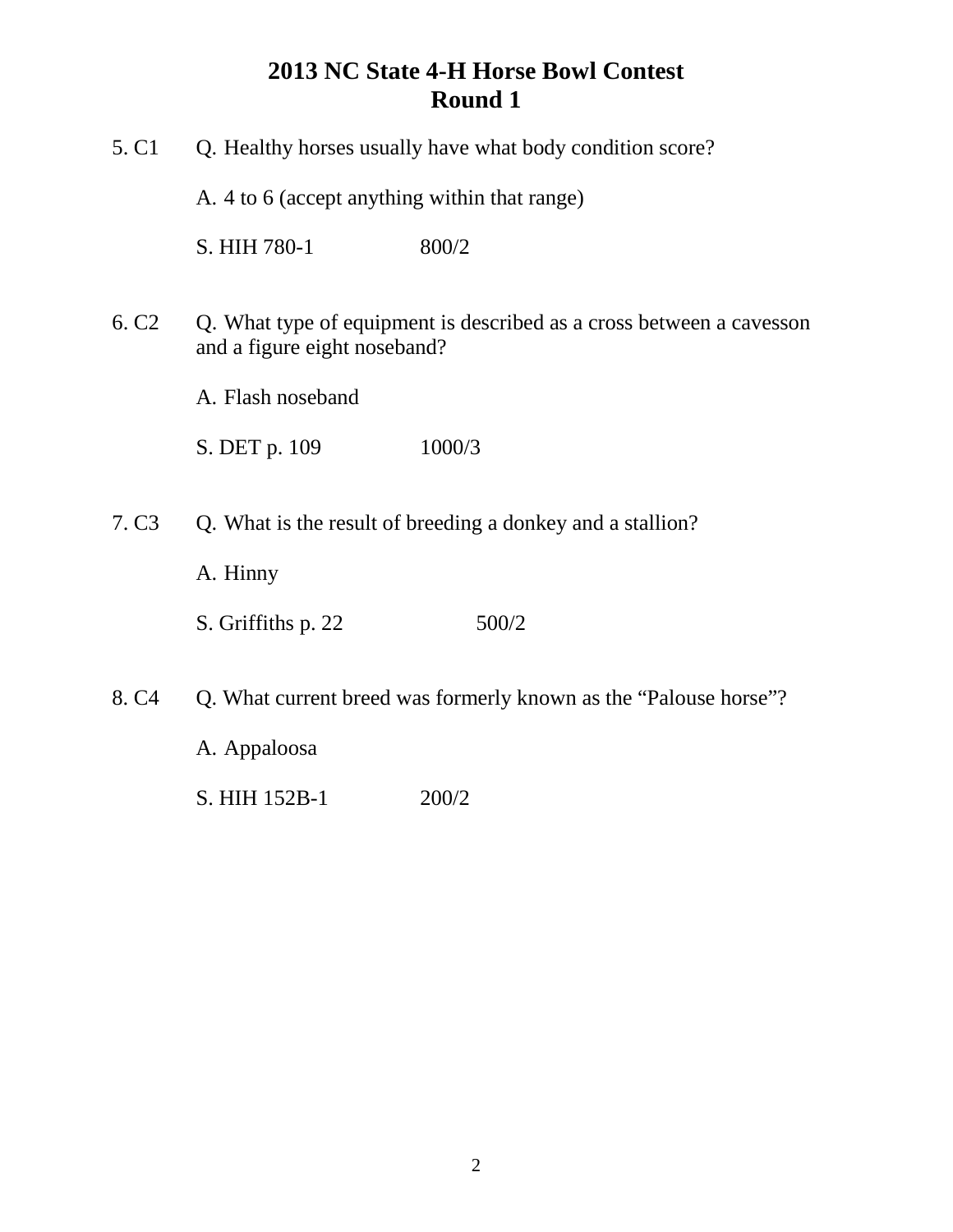| 9. C <sub>1</sub>  | Q. In general what does the prefix "hepato" indicate? |                                                                                                                                        |
|--------------------|-------------------------------------------------------|----------------------------------------------------------------------------------------------------------------------------------------|
|                    | A. Condition related to the liver                     |                                                                                                                                        |
|                    | S. DET p. 138                                         | 430/3                                                                                                                                  |
| 10. C <sub>2</sub> | as dominance hierarchy?                               | Q. What is the common term for the behavior referred to                                                                                |
|                    | A. Pecking order                                      |                                                                                                                                        |
|                    | S. Evans p. 677                                       | 910/2                                                                                                                                  |
| 11. C <sub>3</sub> |                                                       | Q. A grain that has been processed by rolling the kernels between<br>corrugated rollers would be described as what type of processing? |
|                    | A. Crimped or crimping                                |                                                                                                                                        |
|                    | S. Lewis p. 386                                       | 790/2                                                                                                                                  |
| 12. C <sub>4</sub> | passes through to form a loop?                        | Q. What type of knot forms the eye of the lariat that the rope                                                                         |
|                    | A. Honda                                              |                                                                                                                                        |

S. DET p. 141 1000/3

## **End One-On-One**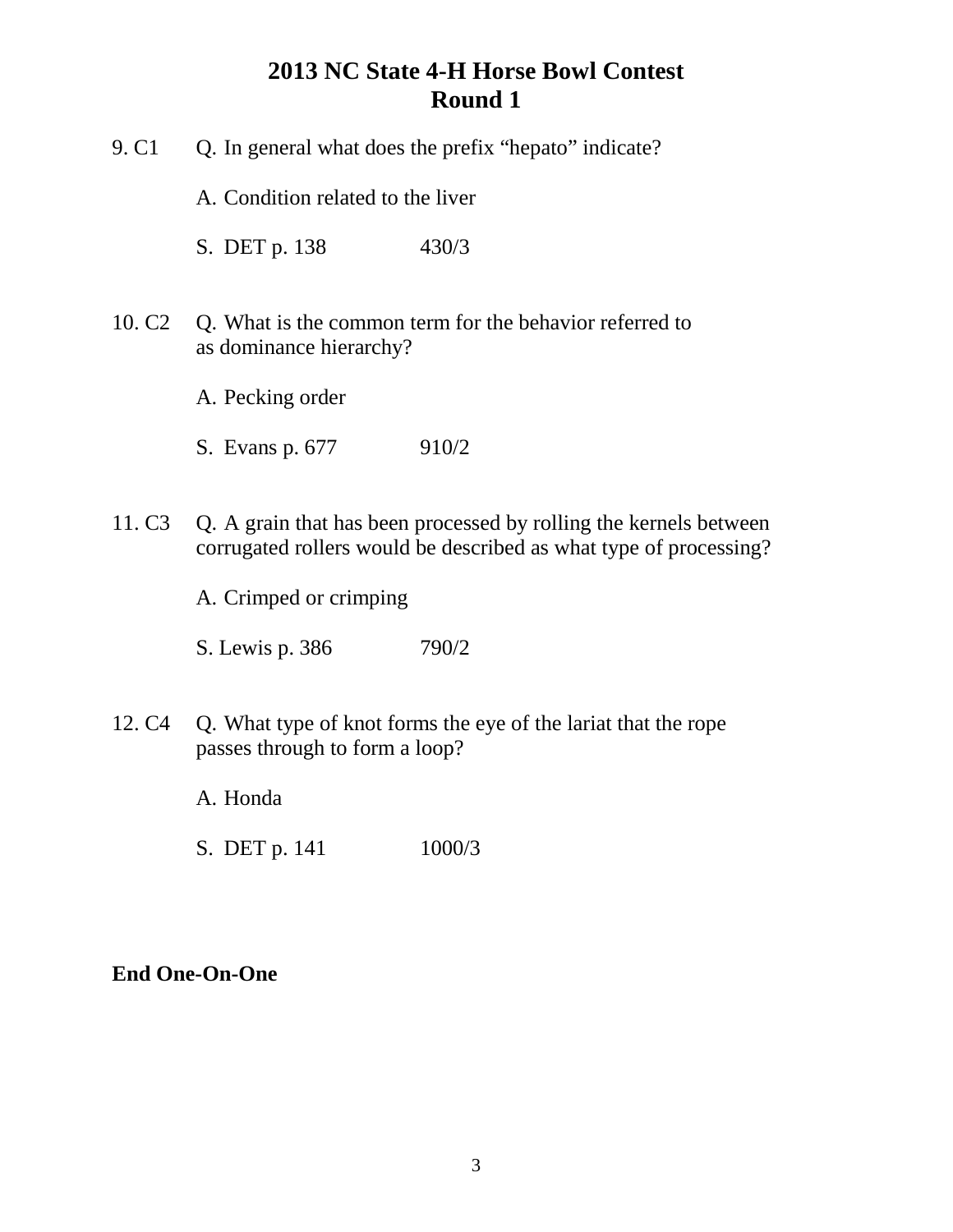## **Begin Open Questions**

13. Q. What type of Western saddle is being described? It **usually** has **no** horn; its most notable feature is the high "thigh rolls" located near the front of the saddle and it is often used for trail riding.

A. Australian saddle

- S. YLM BEG 108-2L 1000/2
- 14. Q. The withers, back, coupling and croup are collectively referred to by what conformation term?

A. Top line

S. YLM ADV 323-2L 600/2

### **Toss Up – Bonus Attached**

15. Q. Identify **two** types of teeth that would be present at birth or erupt within the first 2 weeks of life.

A. Deciduous **central** incisors and premolars (must specify central incisors but do not need to include deciduous in answer)

S. YLM ADV 304-1L 435/3

### **Bonus Question**

16. Q. Identify **two** general physiological processes in the horse that are affected by the length of daylight.

A. Hair coat; female reproduction (estrous cycles); male reproduction (testosterone production, sperm production)

S. YLM ADV 304-2L; YLM ADV 327-2L; HIH 910-8 400/3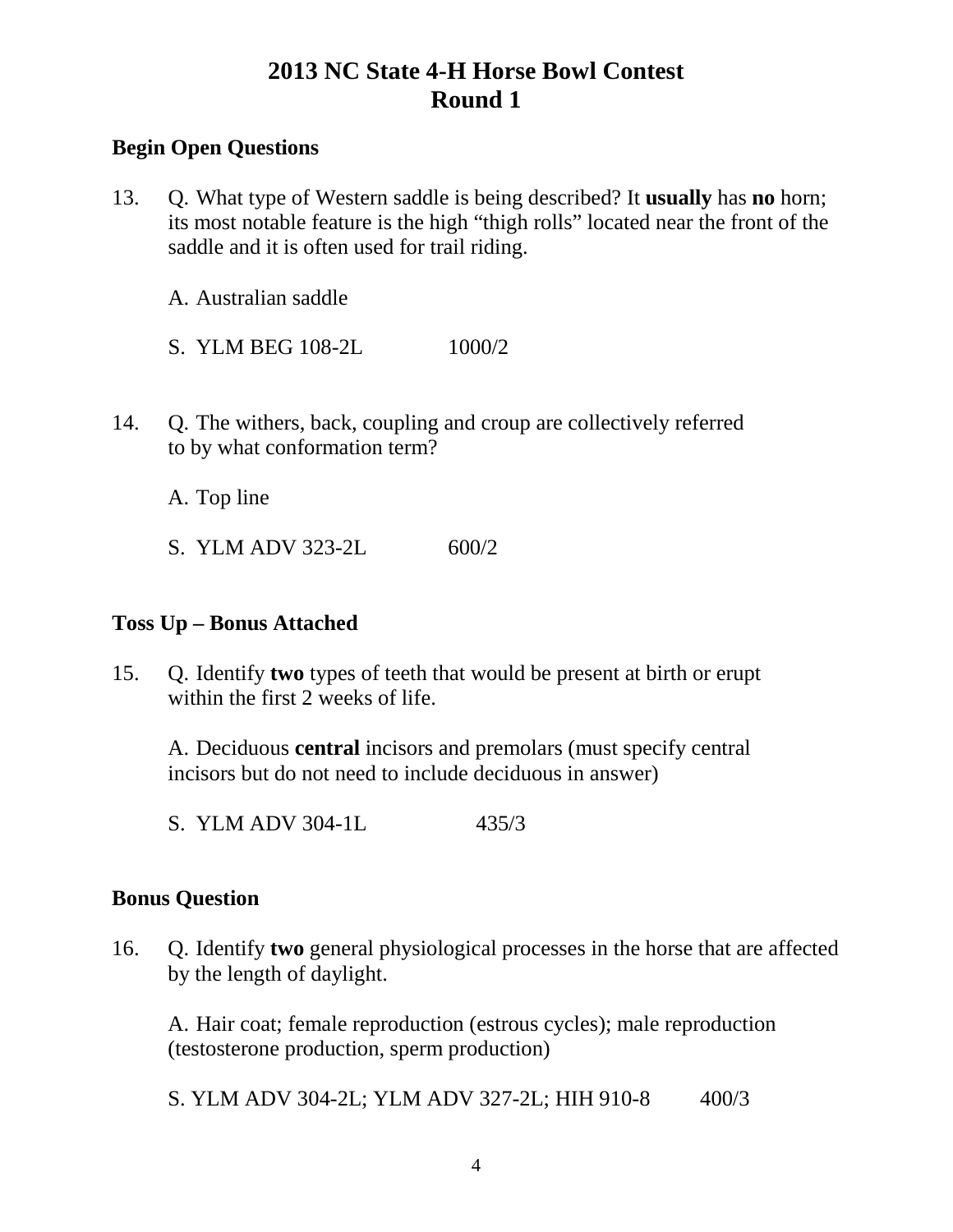### **Resume Open Questions**

17. Q. What term refers to the feces of a foal and is described as a yellow pasty material indicating that the meconium has been passed?

A. Milk feces

S. HIH 950-2 500/3

18. Q. What breed of horse is described as a combination of any breeds that are not 100% hot-blood or 100% cold-blood?

A. Warmblood

S. HIH 151B-1 200/3

19. Q. You are an equine construction specialist and are preparing a site for a new barn. In regards to topography, what would be your recommendation for grading the soil to facilitate proper drainage and prevent erosion?

A. Slope of 2 to 6 percent

S. HIH 320-2 920/2

### **Toss Up – Bonus Attached**

20. Q. The ingestion of which **two** plants would result in the condition nigropallidal encephalomalacia?

A. Yellow Star Thistle (Centaurea solstitialis) and Russian Knapweed (Centaurea repens)

S. Lewis p. 318 770/3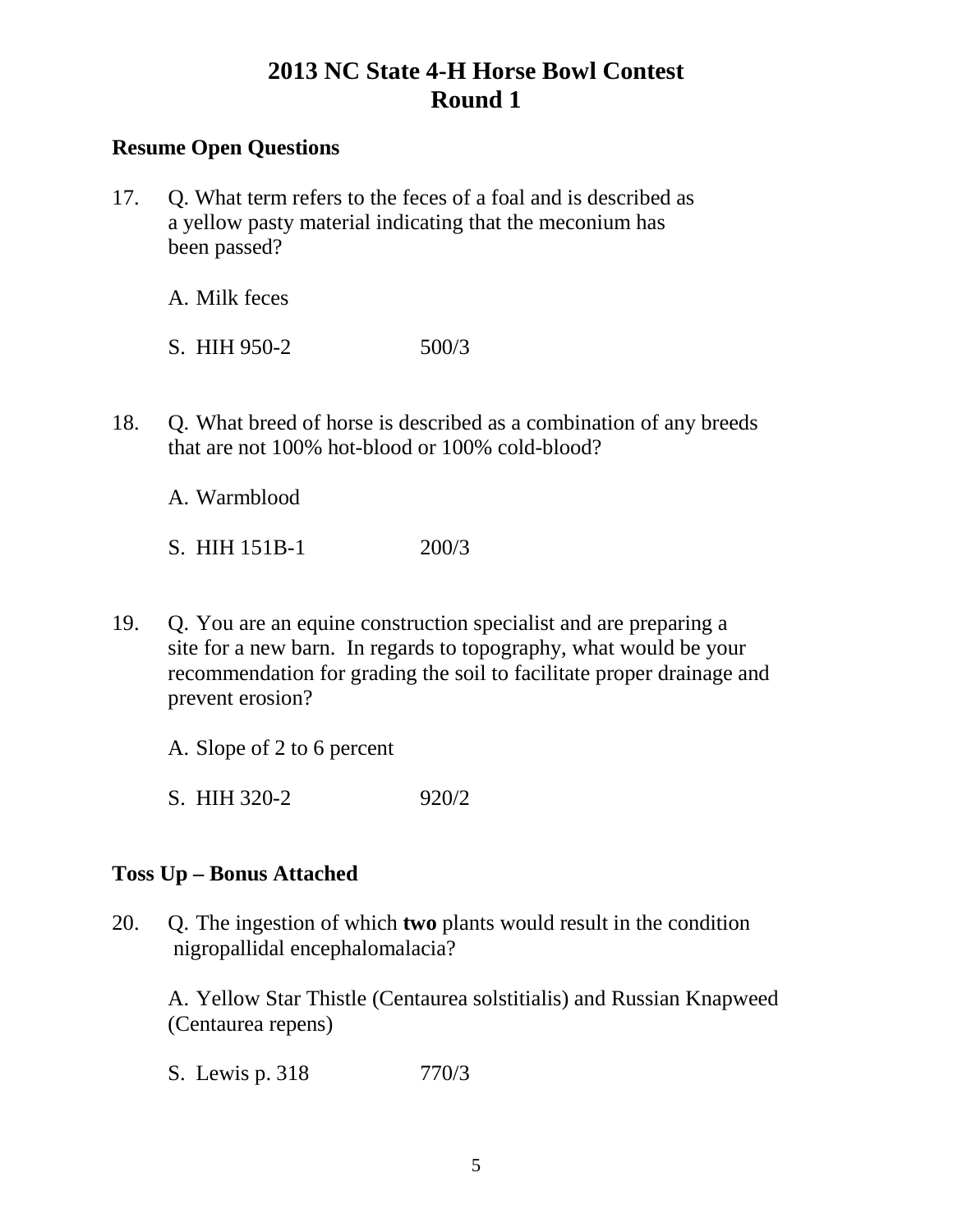## **Bonus Question**

- 21. Q. A spavin is a disease of the hock joint. What are the **four** different types of spavins?
	- A. Blind spavin (occult spavin) Bone spavin (true spavin or jack spavin) Blood spavin Bog spavin
	- S. Lewis p. 404 810/3

### **Resume Open Questions**

22. Q. What is the name of the person who looks after the horses on a trail ride?

A. Wrangler

- S. DET p. 295 1070/2
- 23. Q. Which current breed of horse was previously known as a Golden Isabella?
	- A. Palomino
	- S. Evans p. 50 200/3
- 24. Q. Which internal parasite larvae cause the skin lesions known as "summer sores"?
	- A. Stomach worms (Habronema)
	- S. Griffiths p. 190 835/2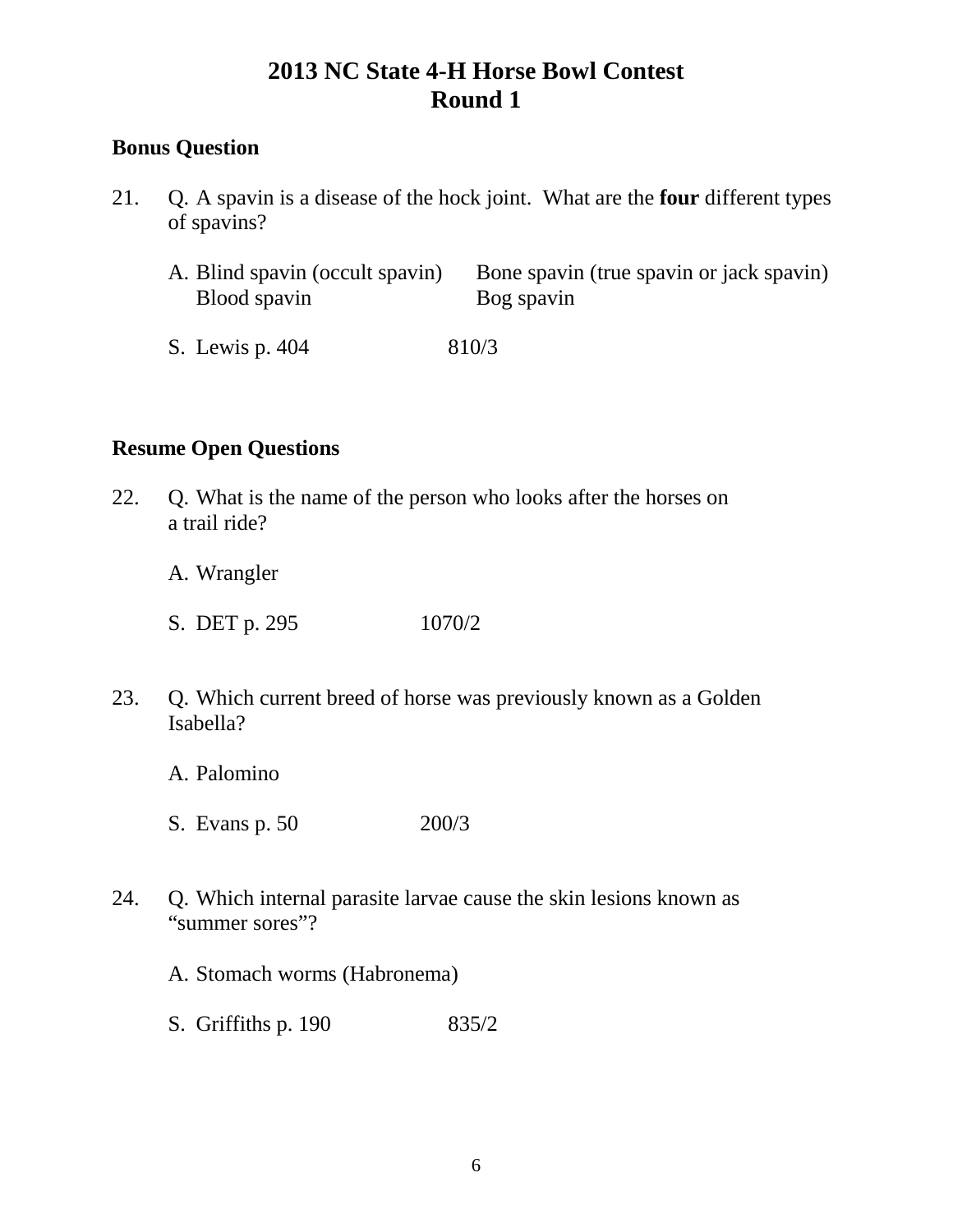- 25. Q. Describe a four-in-hand hitch.
	- A. Two pairs with one pair in front of the other
	- S. DET p. 114 1050/2

#### **Toss Up – Bonus Attached**

- 26. Q. What are the **three** basic types of forward seat saddles?
	- A. All purpose, close contact (also accept jumping) and dressage
	- S. HIH 1100-1 1100/3

#### **Bonus Question**

27. Q. Identify **four** general reasons why a horse may refuse a feed.

| A. Illness or disease      | Overfeeding                      |
|----------------------------|----------------------------------|
| Insufficient water         | Something is wrong with the feed |
| Dental problems            | Sore tongue or mouth             |
| Not familiar with the food | When the horse is stressed       |
|                            |                                  |
| S. HIH 735-2; Lewis p. 151 | 700/3                            |

# **Resume Open Questions**

28. Q. Which nerve is responsible for motor control of the eyelid, ear and facial muscles?

A. Facial nerve

S. Kainer plate 78 420/3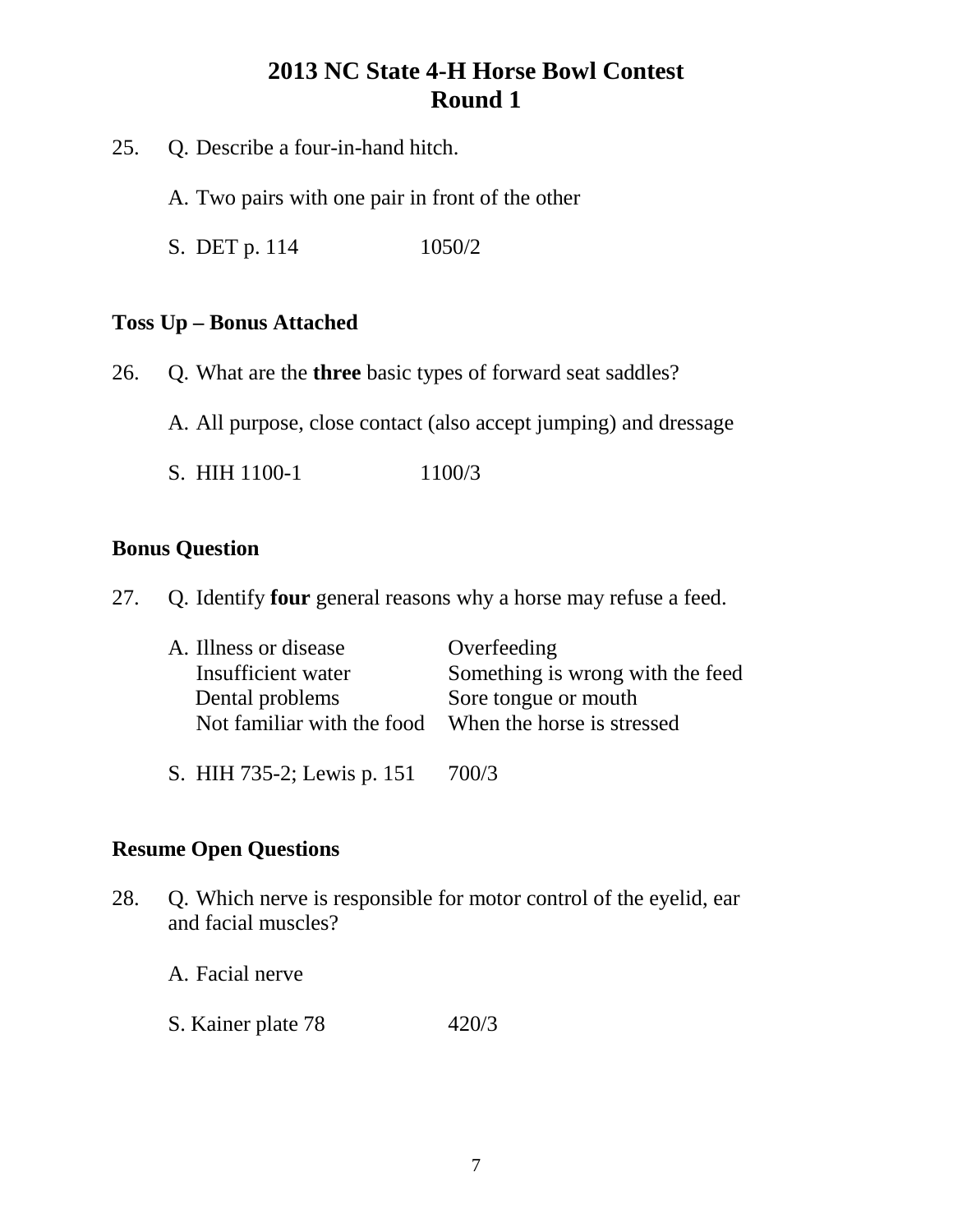29. Q. You are completing a cross country race and are approaching a brush fence with a white flag on the right side of the obstacle. What does this indicate?

A. You are approaching the fence from the wrong direction (the white flag should be on the left side of the obstacle)

S. DET p. 293 1075/2

30. Q. Lethal white foal syndrome is a genetic lethal associated with which **specific** color pattern?

A. Frame overo (must specify "frame" overo)

- S. Griffiths p. 49 550/3
- 31. Q. What breed is a result of crossing an Arabian and American Saddlebred horse?

A. National Show Horse

S. DET p. 188 200/2

### **Last Question of the Round**

32. Q. In regards to evolution, which ancestor of the horse was the first to have the 2 side toes transformed into splint bones?

A. Pliohippus

S. Griffiths p. 9 100/3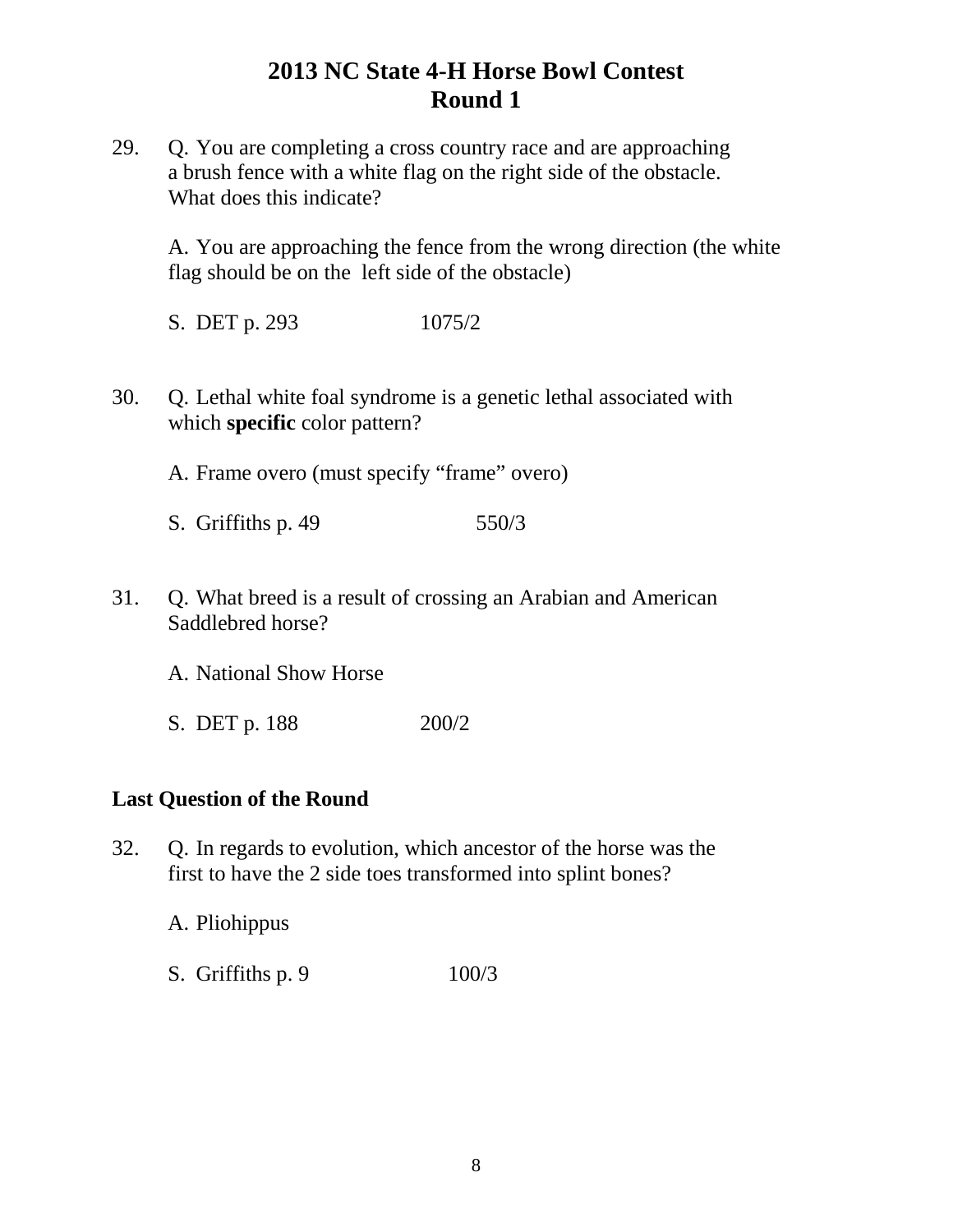## **One-On-One**

1. C1 Q. What term describes a splotch of dark color on a base coat color? A. "Blood mark" S. Griffiths p. 310/3 310/3 2. C2 Q. What anatomical structure receives oxygenated blood from the left gastric artery? A. Stomach S. Kainer plate 60 440/3 3. C3 Q. What is the second race in the Triple Crown for 3 year old Thoroughbreds? A. Preakness S. DET p. 219 1040/2 4. C4 Q. What canine-related phrase is a slang term for a horse that is weak in its coupling and shallow in the flank? A. Hound-gutted S. Evans p. 152 600/2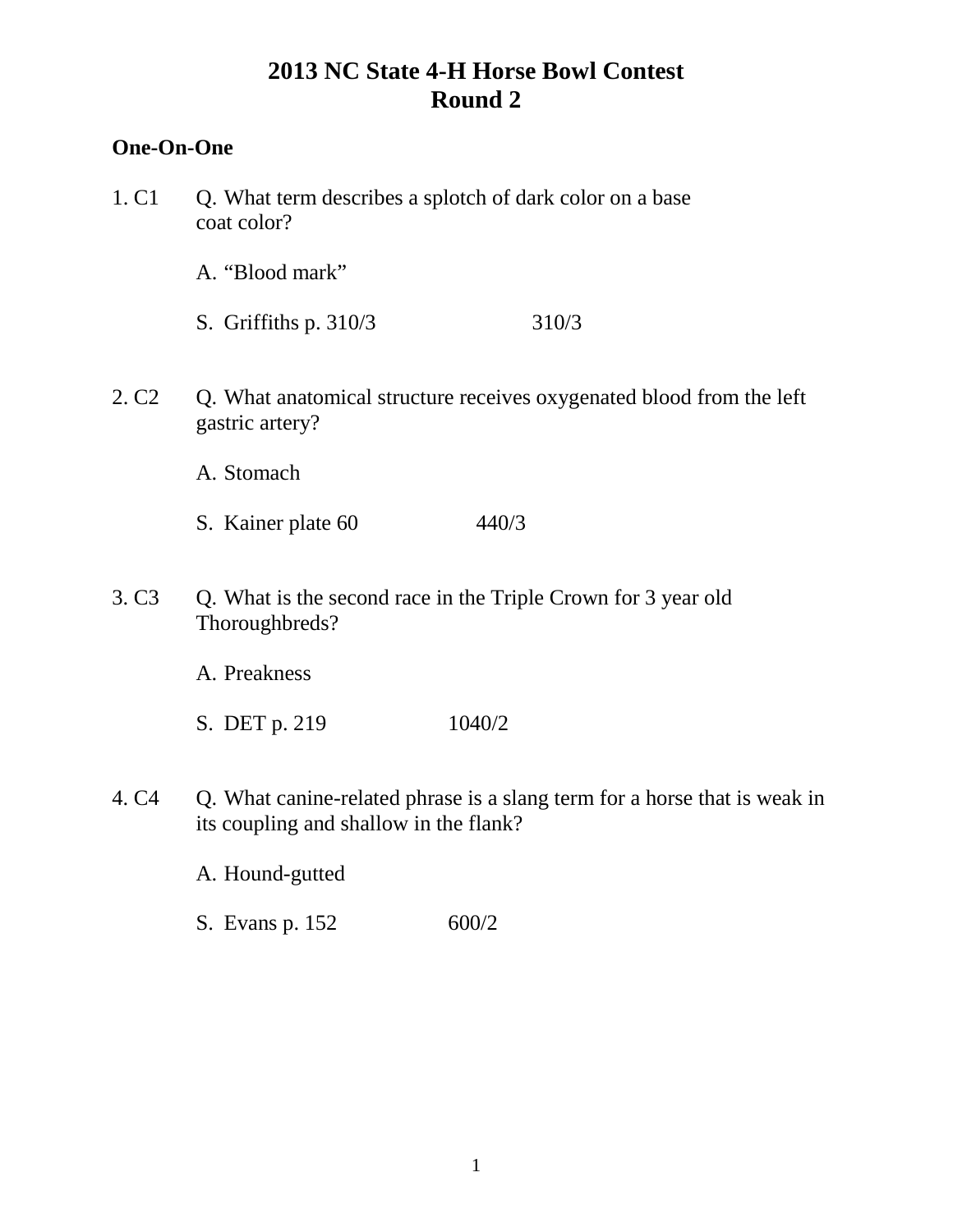| 5. C <sub>1</sub> | Q. Winging-in is associated with what conformation defect?                                                                                                    |  |
|-------------------|---------------------------------------------------------------------------------------------------------------------------------------------------------------|--|
|                   | A. Splay footed (toed-out)                                                                                                                                    |  |
|                   | 600/2<br>S. Evans p. 151                                                                                                                                      |  |
| 6. C <sub>2</sub> | Q. Vesicular stomatitis is a viral disease that results in the formation<br>of vesicles in the mouth and on the lips, hooves and teats. What is a<br>vesicle? |  |
|                   | A. Fluid filled sac (blister)                                                                                                                                 |  |
|                   | S. HIH 685-1; DET p. 282<br>860/3                                                                                                                             |  |
| 7. C <sub>3</sub> | Q. Green forage is an important source of which essential vitamin?<br>A. Vitamin A                                                                            |  |
|                   | 740/2<br>S. Lewis p. 46                                                                                                                                       |  |
| 8. C <sub>4</sub> | Q. Which type of bit may be used as a snaffle or a curb and is commonly<br>used on heavy harness or plow horses?                                              |  |

- A. Liverpool bit
- S. DET p. 170 1000/2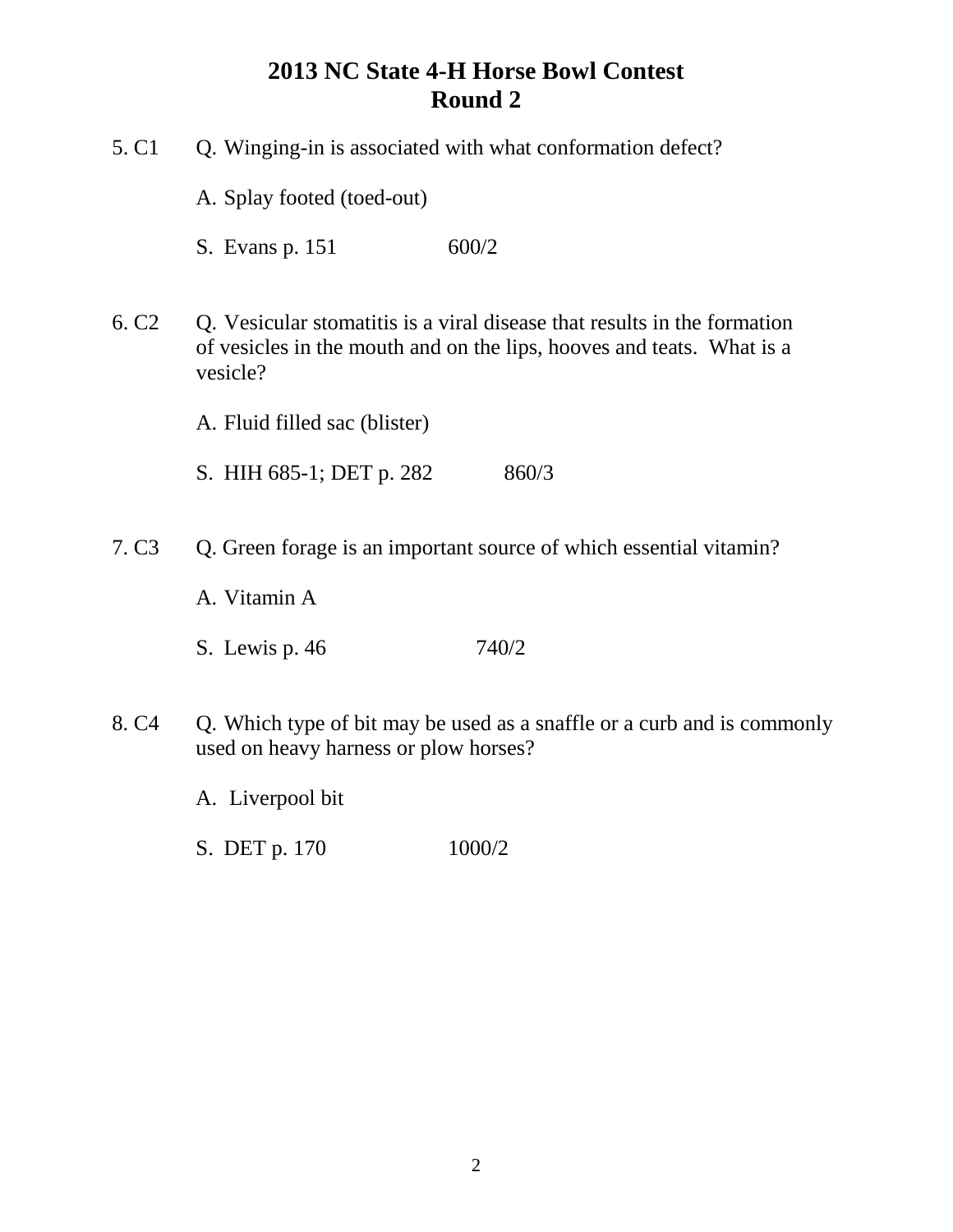9. C1 Q. In general, what type of fencing is considered to have the longest life expectancy?

A. PVC (vinyl)

- S. Evans p. 768 920/2
- 10. C2 Q. A thin protrusion of metal on the ground surface of the toe of a racing plate is known as what shoe alteration?

A. Toe grab (toe grip)

- S. DET p. 270 900/2
- 11. C3 Q. Which endocrine gland is responsible for the maintenance of calcium levels in the blood?

A. Parathyroid (also accept thyroid due to the hormone calcitonin)

S. DET p. 204 490/3

- 12. C4 Q. Who is the foundation sire for the American Albino?
	- A. Old King
	- S. Evans p. 23 200/3

### **End One-On-One**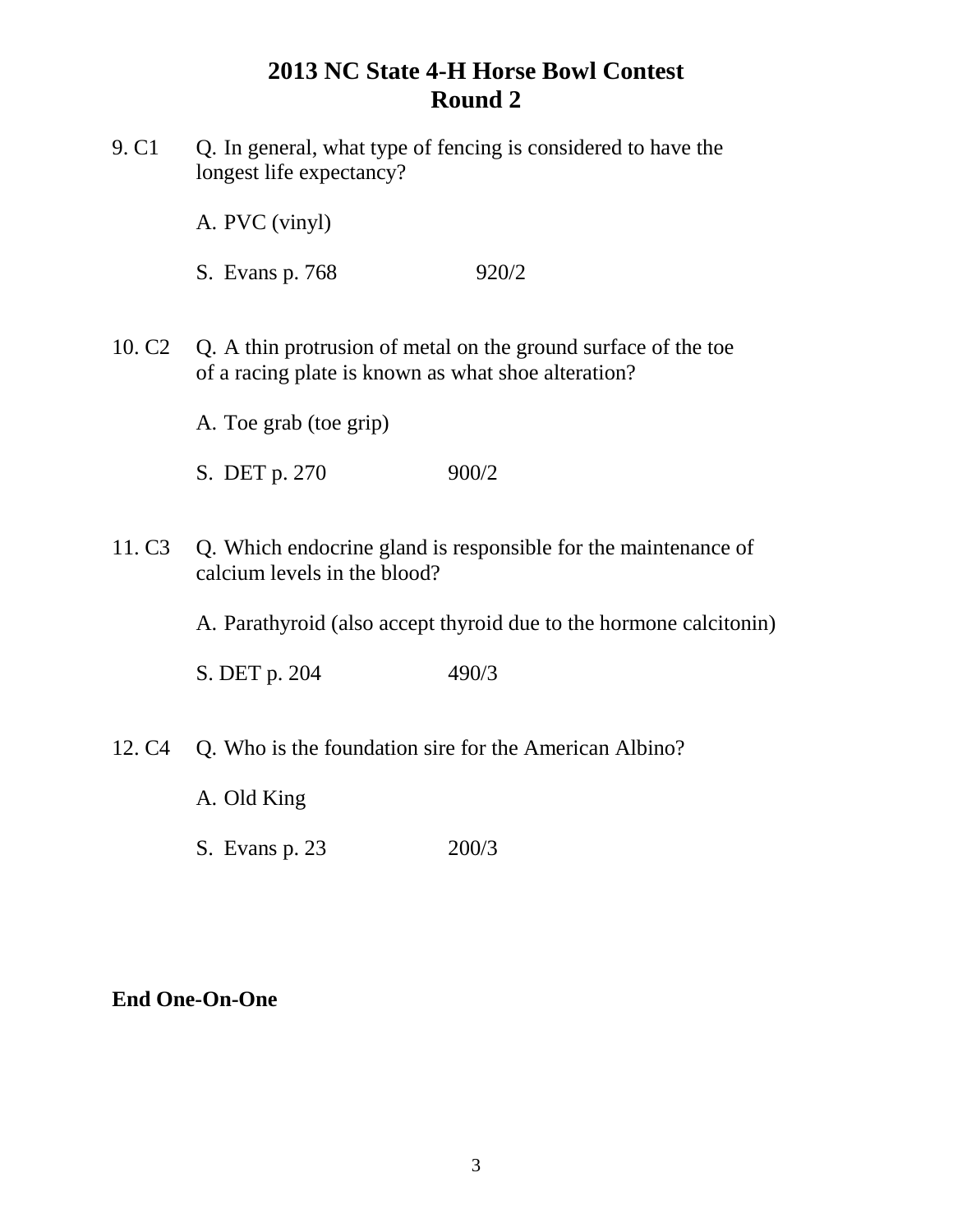## **Begin Open Questions**

- 13. Q. For what length of time are sperm viable in the reproductive tract of the mare?
	- A. 48 to 72 hours (accept anything within that range)
	- S. Evans p. 396 520/3
- 14. Q. What sensory deficit is exhibited in Belgian horses with the genetic condition aniridia?

A. Sight (also accept blindness although aniridia does not always cause blindness)

S. Evans p. 516 530/3

### **Toss Up – Bonus Attached**

- 15. Q. Identify **two** other terms for the blemish commonly referred to as mud fever.
	- A. Grease, grease heel, scratches, cracked heel
	- S. Evans p. 167; DET p. 183 620/2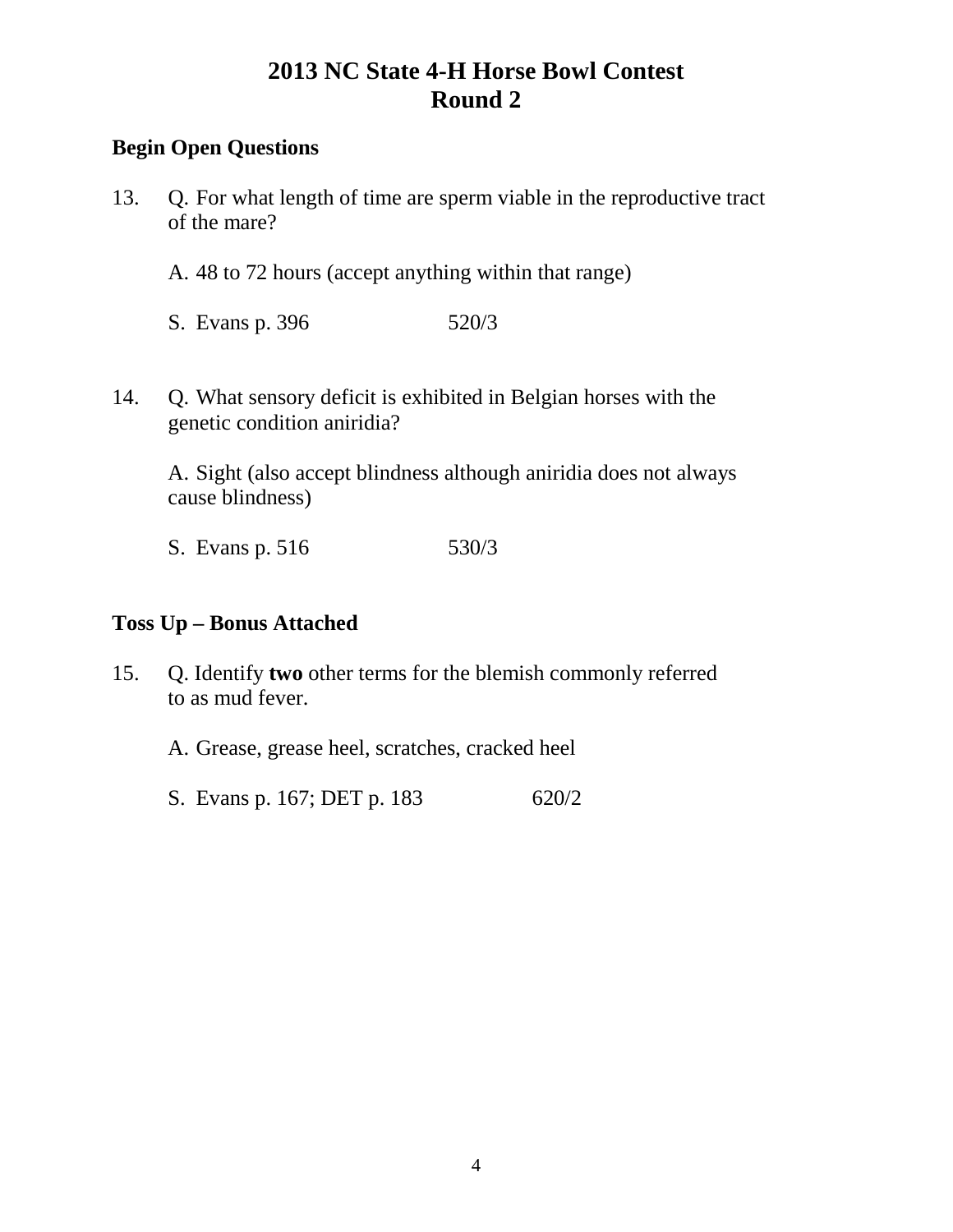### **Bonus Question**

- 16. Q. Describe **three** methods that can be used to help establish a patent or effective airway for a foal that is not breathing after delivery.
	- A. Clear and remove fetal membranes from over nostrils Place foal on sternum (head outstretched with rear end elevated) Gently remove fluids from nostrils with fingers Tickle inside of nose to induce sneezing Suction fluids from mouth using a bulb syringe Rub with towels

S. Lewis p. 251 500/3

### **Resume Open Questions**

- 17. Q. In general, you should graze horses when forages are 6-8 inches high. What type of forage is an exception to this rule?
	- A. Kentucky bluegrass or White clover (ladino) (can be grazed at 4 inches)
	- S. HIH 735-2 780/2
- 18. Q. You are the conditioning veterinarian judge for an endurance trail ride. What condition would these vital signs indicate? Temperature 102 degrees, heart rate 80 beats/minute and respirations 100 breaths per minute.

A. Inversion (respiratory rate higher than the pulse rate)

S. YLM BEG 115-1L 800/2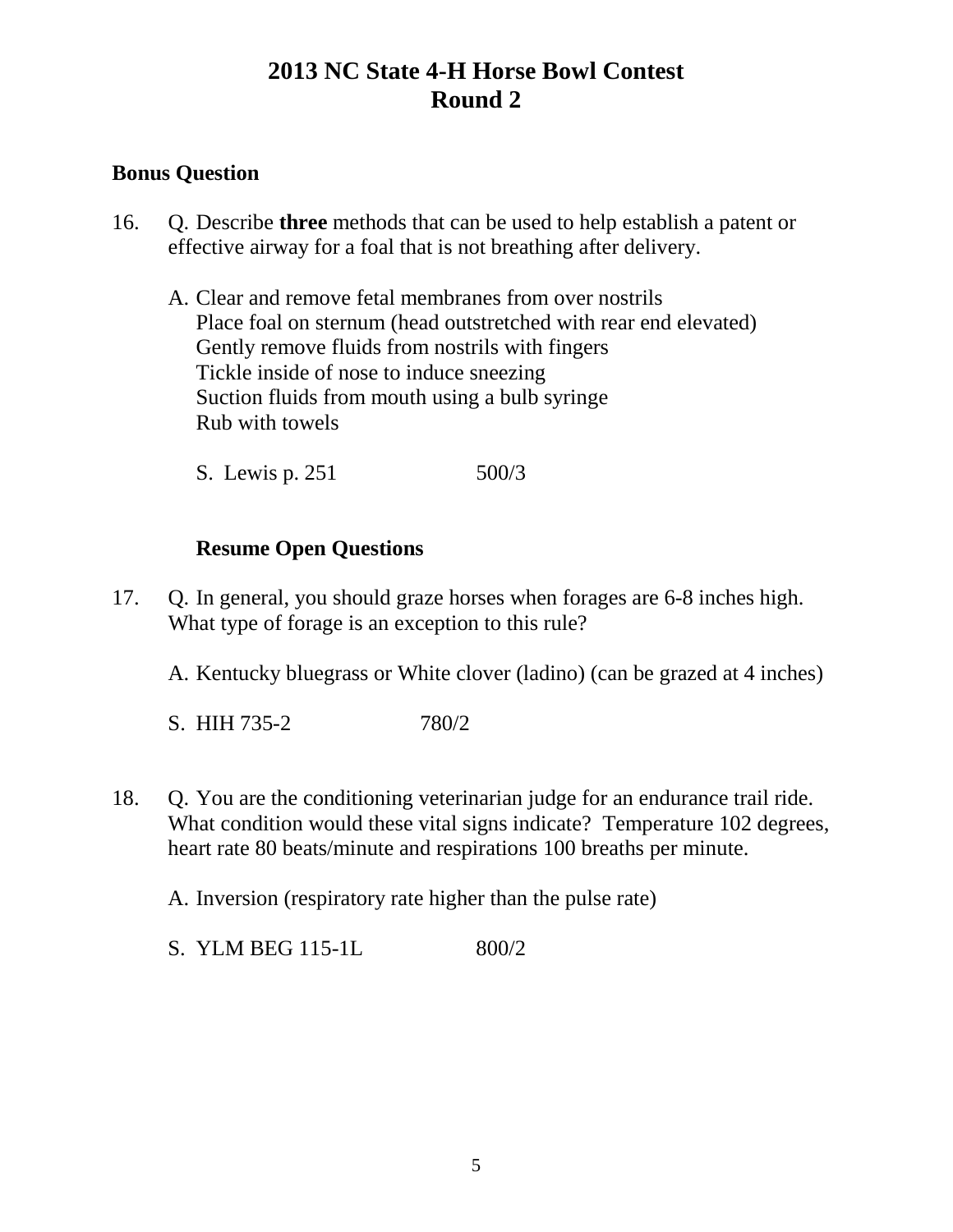- 19. Q. A caudal epidural anesthetic would result in numbness in what areas of the horse?
	- A. Hind legs (also accept pelvic and groin regions)
	- S. DET p. 51 805/2

#### **Toss Up – Bonus Attached**

- 20. Q. Other than salt, identify **two** other minerals that would be found in trace mineralized salt.
	- A. Manganese, iron, cobalt, copper, iodine or zinc
	- S. YLM ADV 302-2L 750/3

#### **Bonus Question**

- 21. Q. What specific color would be the result of a single dilution of the following **three** colors with the dominant dun dilution gene… black, bay and chestnut?
	- A. Black grullo Bay – zebra dun Chestnut – Red dun (Claybank dun)
	- S. HIH 1040-2 550/3

### **Resume Open Questions**

- 22. Q. What is the correct category for the behavior described as contagious or infectious behavior?
	- A. Allelomimetic
	- S. Evans p. 676 910/2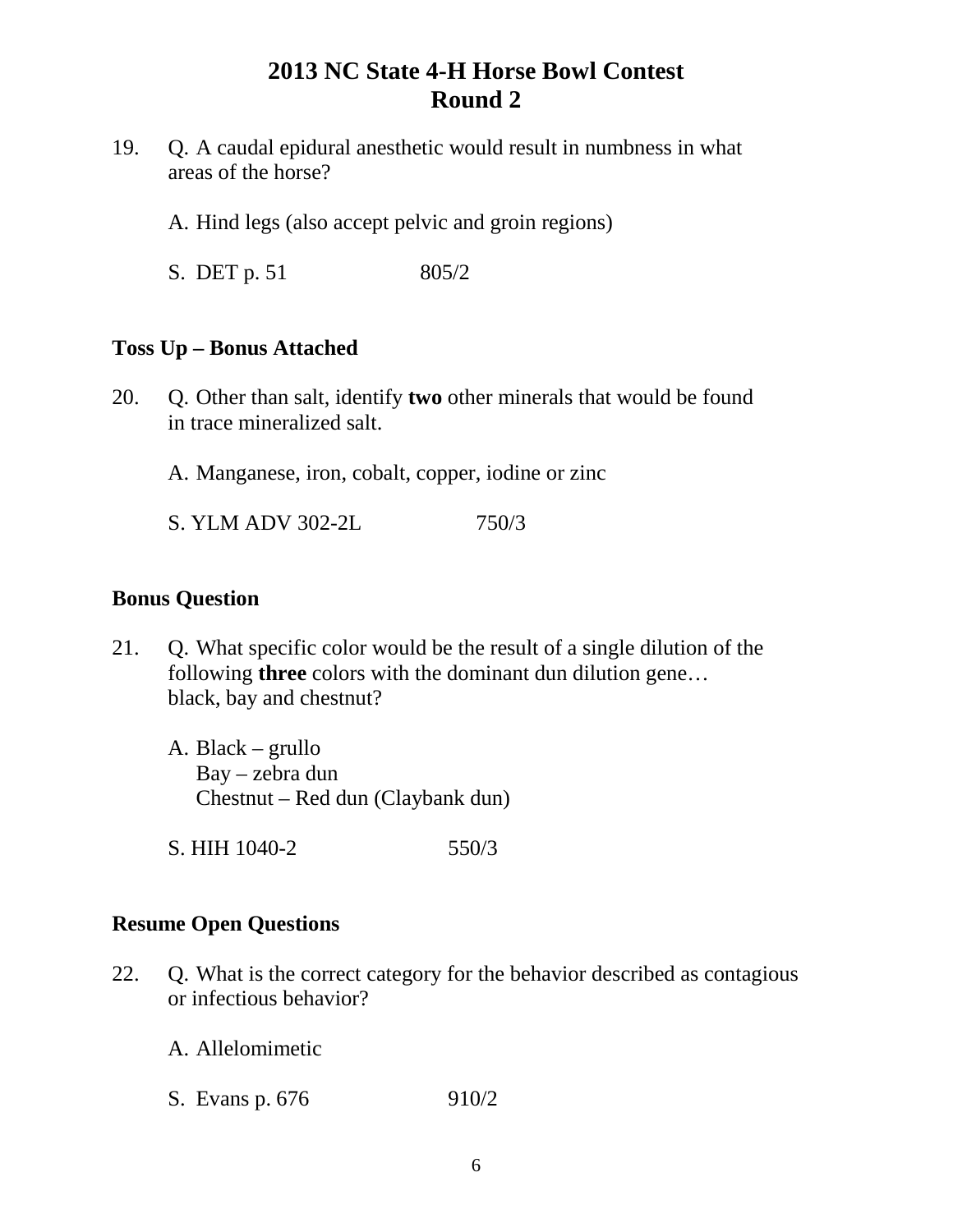| 23.                             | Q. What type of bar shoe would be used for a horse with navicular disease? |                                                                     |
|---------------------------------|----------------------------------------------------------------------------|---------------------------------------------------------------------|
|                                 | A. Egg bar (do not accept heart bar)                                       |                                                                     |
|                                 | S. HIH 515-4                                                               | 900/3                                                               |
| 24.                             | Q. What is the common term for the disease Borreliosis?                    |                                                                     |
|                                 | A. Lyme Disease                                                            |                                                                     |
|                                 | S. HIH 655-1                                                               | 800/3                                                               |
| 25.                             |                                                                            | Q. What mineral is essential for the synthesis of vitamin B12?      |
|                                 | A. Cobalt                                                                  |                                                                     |
|                                 | S. Griffiths p. 137                                                        | 750/3                                                               |
| <b>Toss Up - Bonus Attached</b> |                                                                            |                                                                     |
| 26.                             |                                                                            | Q. Which two parasites are most common in foals up to 6 months old? |
|                                 | A. Roundworms (parascaris equorum)<br>Threadworms (strongyloides westeri)  |                                                                     |
|                                 | S. HIH 950-9                                                               | 835/3                                                               |
| <b>Bonus Question</b>           |                                                                            |                                                                     |

- 27. Q. From distal to proximal identify the **three** parts of the small intestine.
	- A. Ileum, jejunum and duodenum
	- S. Kainer plate 51 430/3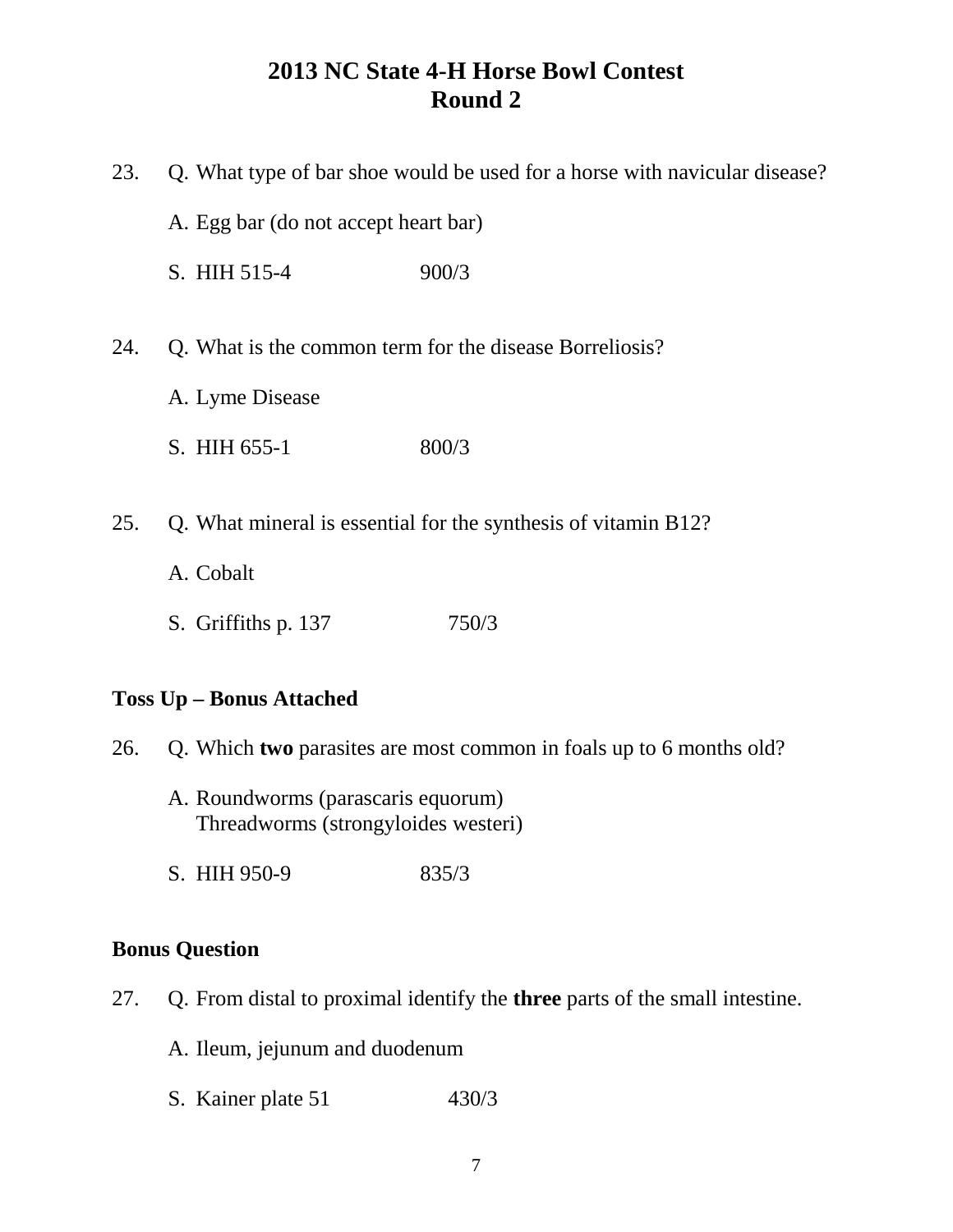#### **Resume Open Questions**

- 28. Q. Plant poisoning from consumption of Milkweed would be treated as what type of sudden death poisoning?
	- A. Cardiac (cardiac glycoside) sudden death poisoning
	- S. Lewis p. 334 770/3
- 29. Q. What term refers to the team of horses behind the lead team in an 8-horse hitch?

A. Point team

S. DET p. 215 1050/2

30. Q. Your horse sustained a laceration and has bright red blood spurting from the wound. What would be your initial action to control the bleeding?

A. Direct pressure to the wound

S. HIH 440-2 860-2

31. Q. Which farrier tool would be used to correct a flare?

A. Rasp

S. HIH 530-2 900/2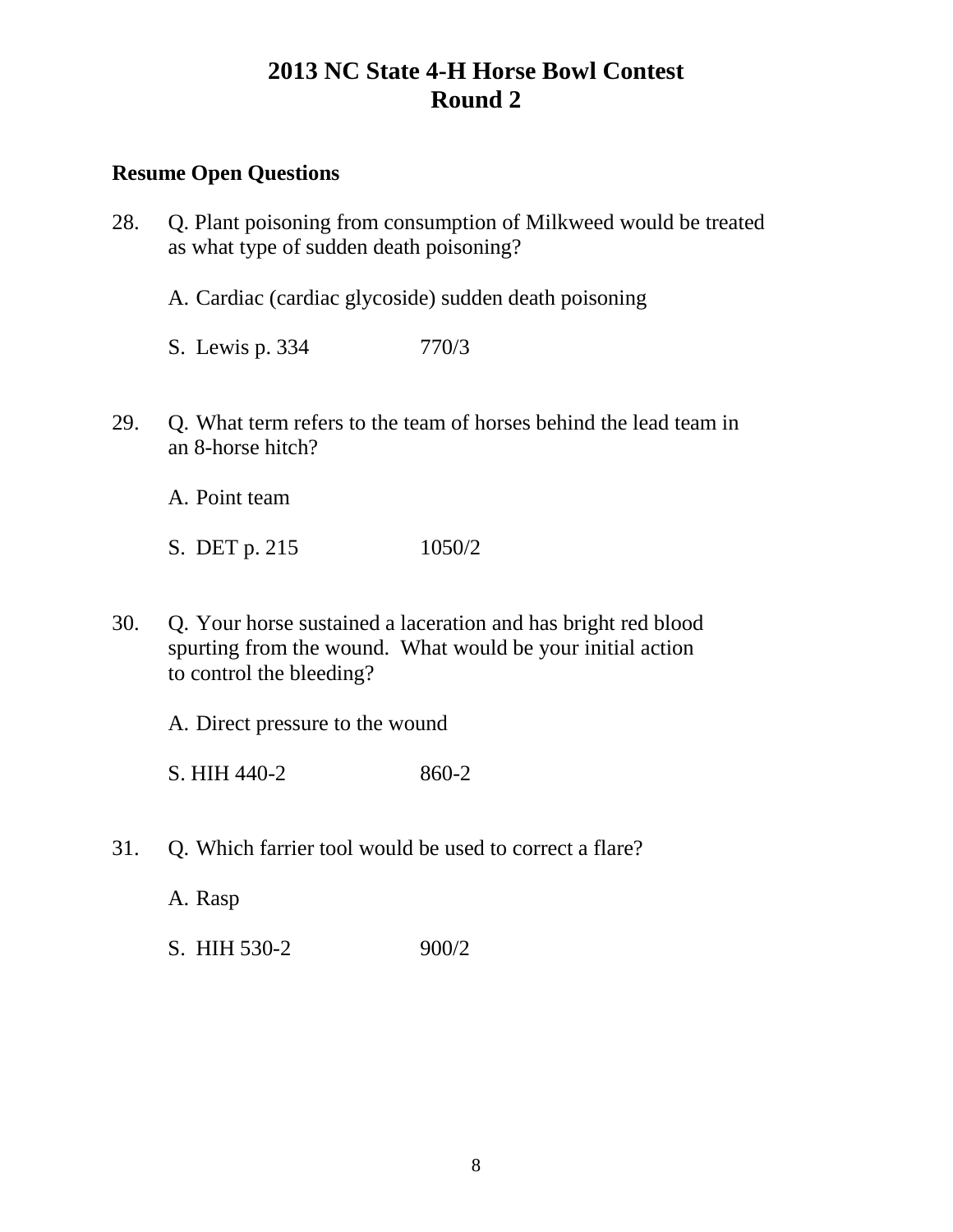# **Last Question of the Round**

32. Q. What breed was developed by the east coast Indians?

A. Chickasaw

S. DET p. 55 200/2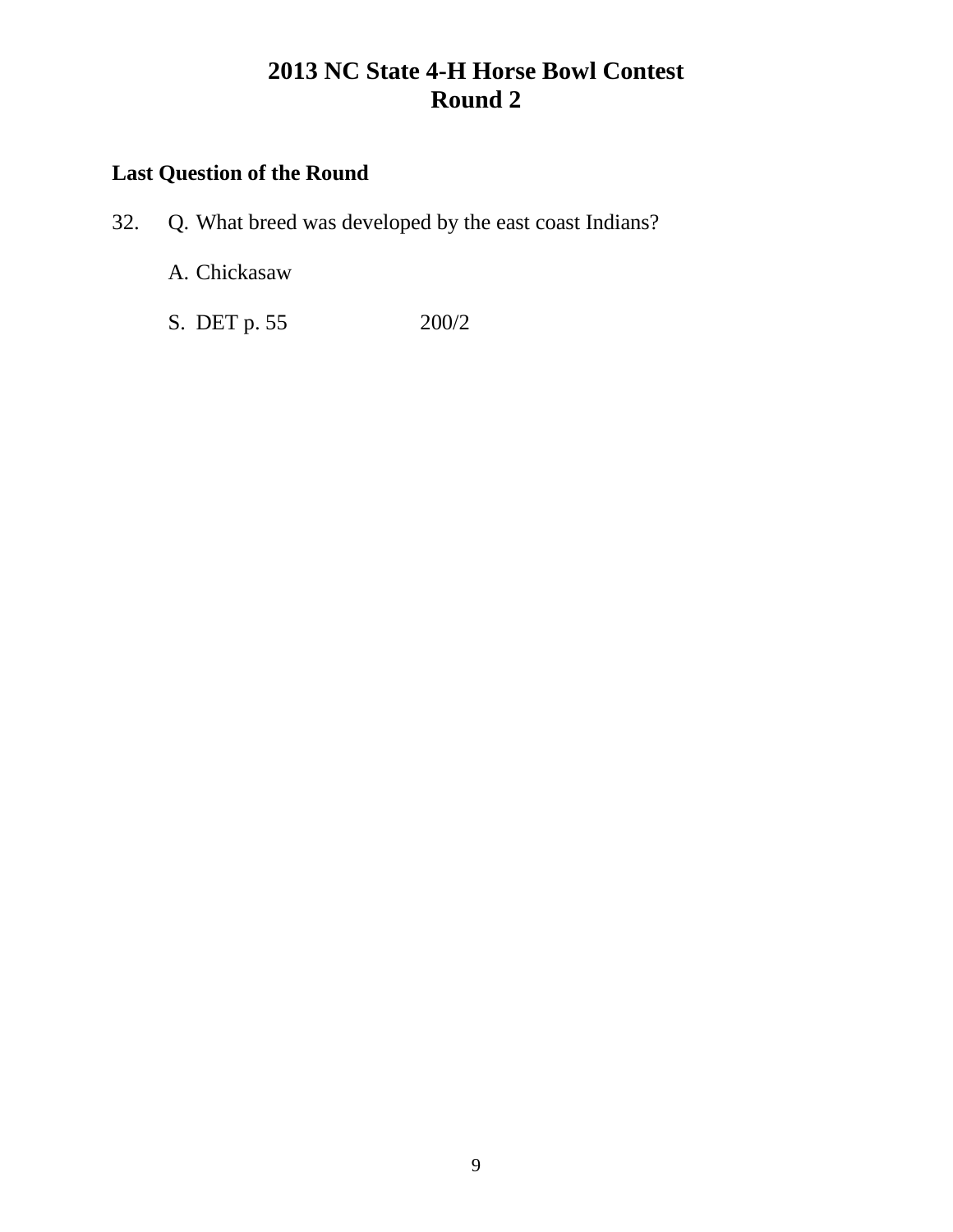## **One-On-One**

| 1. C <sub>1</sub> | Q. What type of joint is an enarthrosis?              |                                                                                    |
|-------------------|-------------------------------------------------------|------------------------------------------------------------------------------------|
|                   | A. Ball and socket                                    |                                                                                    |
|                   | S. Evans p. 688                                       | 410/3                                                                              |
| 2. C <sub>2</sub> |                                                       | Q. What term refers to the $7\frac{1}{2}$ or 8 minute time period in a polo match? |
|                   | A. Chukka (also accept chukker)                       |                                                                                    |
|                   | S. DET p. 56                                          | 1070/3                                                                             |
| 3. C <sub>3</sub> | Q. In general, what does the prefix "cysto" refer to? |                                                                                    |
|                   | A. Bladder                                            |                                                                                    |
|                   | S. DET p. 76                                          | 470/3                                                                              |
| 4. C <sub>4</sub> |                                                       | Q. Which type of pack saddle is rigged for a double cinch?                         |
|                   | A. Crossbuck (sawbuck)                                |                                                                                    |
|                   |                                                       |                                                                                    |

S. HIH 1125-1 1000/2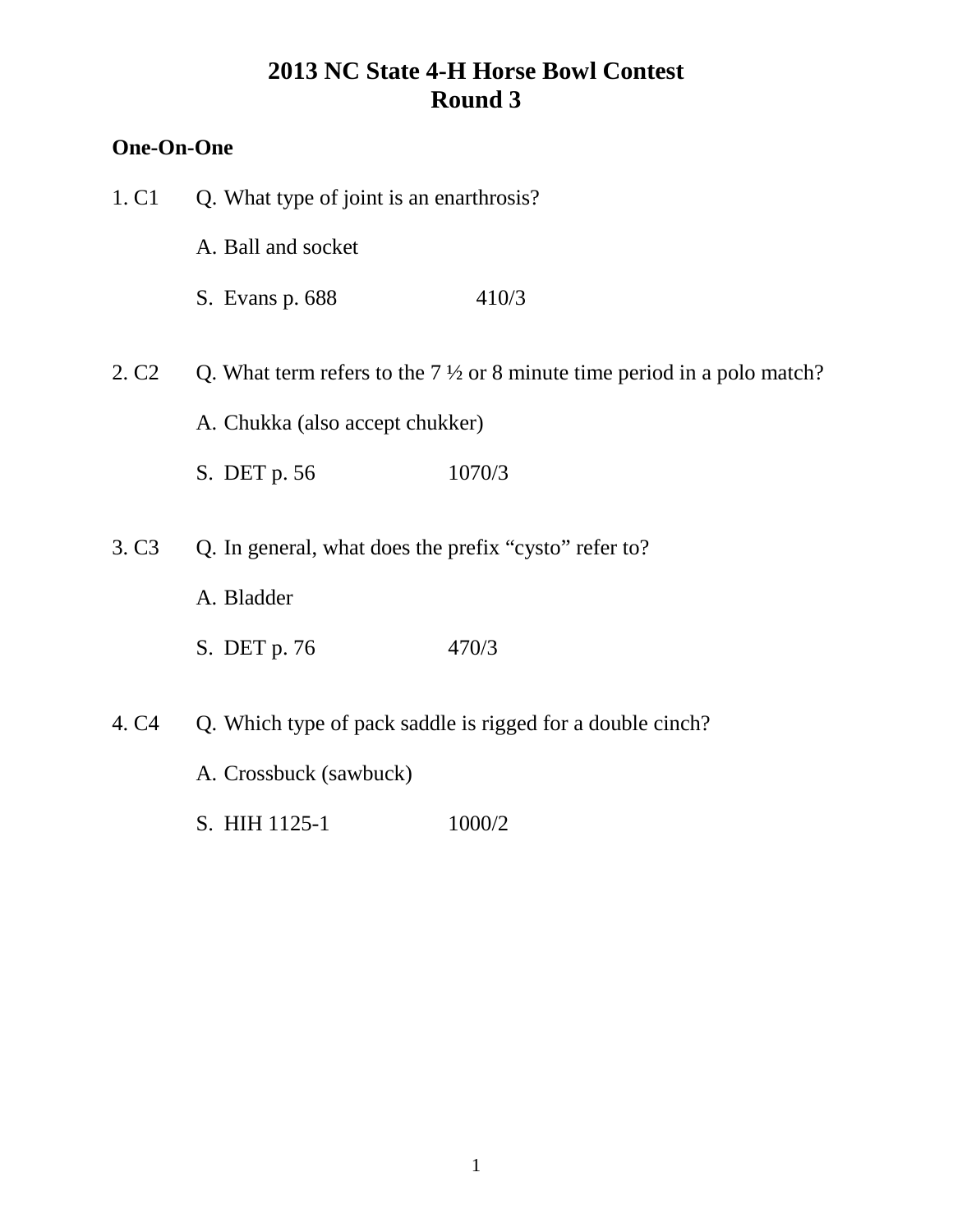5. C1 Q. What type of shoe would be a good choice for a horse that needs temporary shoe protection until the hooves can grow out enough to handle nailing a shoe in place?

A. Glue-on shoe

S. HIH 515-5 900/3

6. C2 Q. What is the scientific name for the common horse bot?

A. Gastrophilus intestinalis

S. HIH 430-3 835/3

7. C3 Q. Blood is pulled from the peripheral circulation to the internal vital organs in a horse with shock. How would this physiological process affect the capillary refill time?

A. Delayed or slower capillary refill

S. Griffiths p. 163 800/3

8. C4 Q. Which type of melanin controls the expression of red and yellow pigment?

A. Pheomelanin

S. Griffiths p. 93 550/3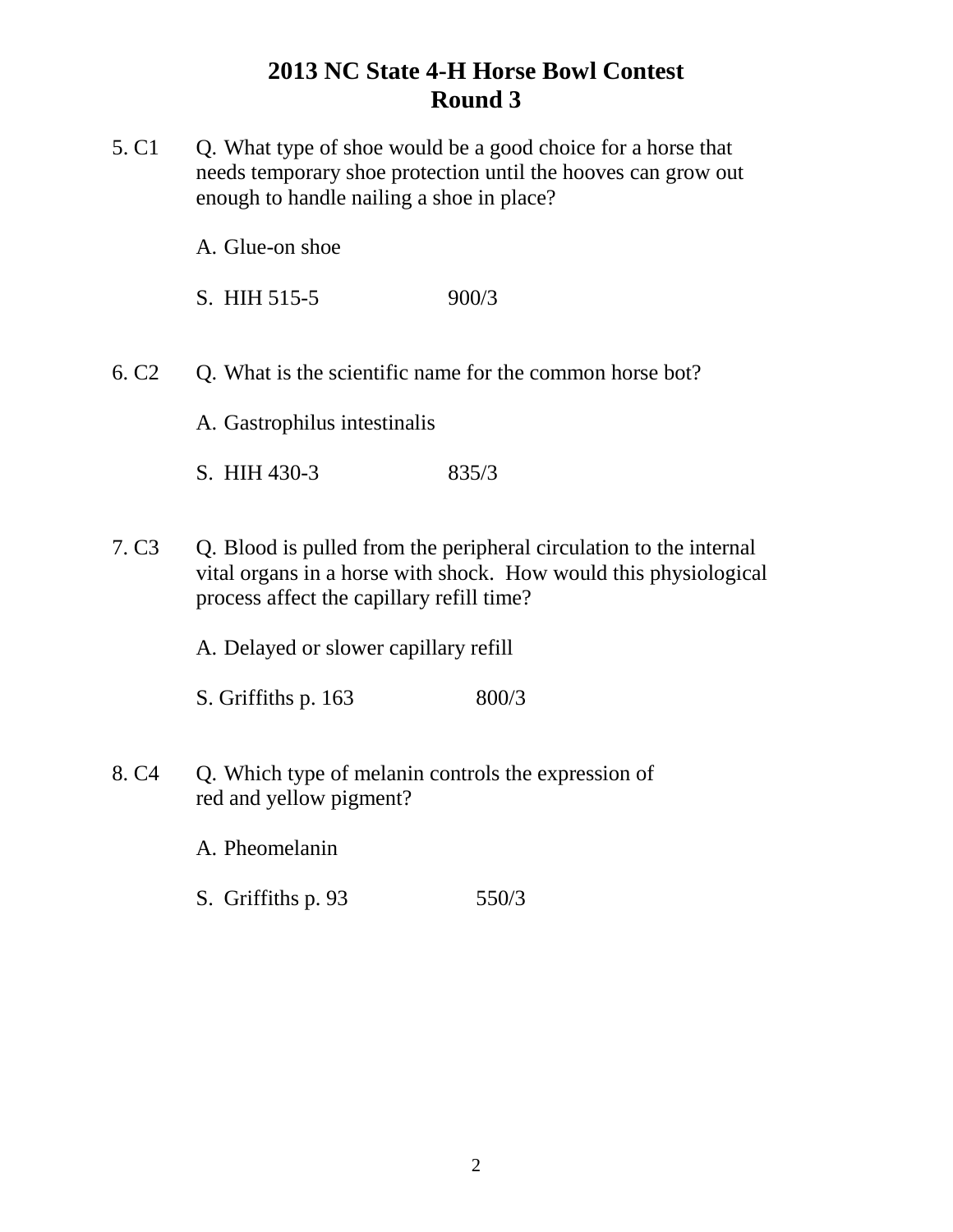9. C1 Q. There are 5 walk gaits in a dressage test. Which of these would have a footfall pattern where the hind feet touch the ground behind the footprints of the forefeet?

A. Collected walk

- S. Evans p. 174 640/3
- 10. C2 Q. Identify **one** of the breeds that the Tennessee Walking Horse was developed from.

A. Standardbred, Morgan or Narragansett pacer

- S. Evans p. 40 200/3
- 11. C3 Q. A feed containing 10% crude protein and 15% crude fiber would be appropriate for what type of horse?

A. Mature idle horse or horse with minimal work

S. HIH 745-5 700/2

12. C4 Q. Thrombocytes are commonly referred to as what type of blood cells?

A. Platelets

S. DET p. 214 440/3

### **End One-On-One**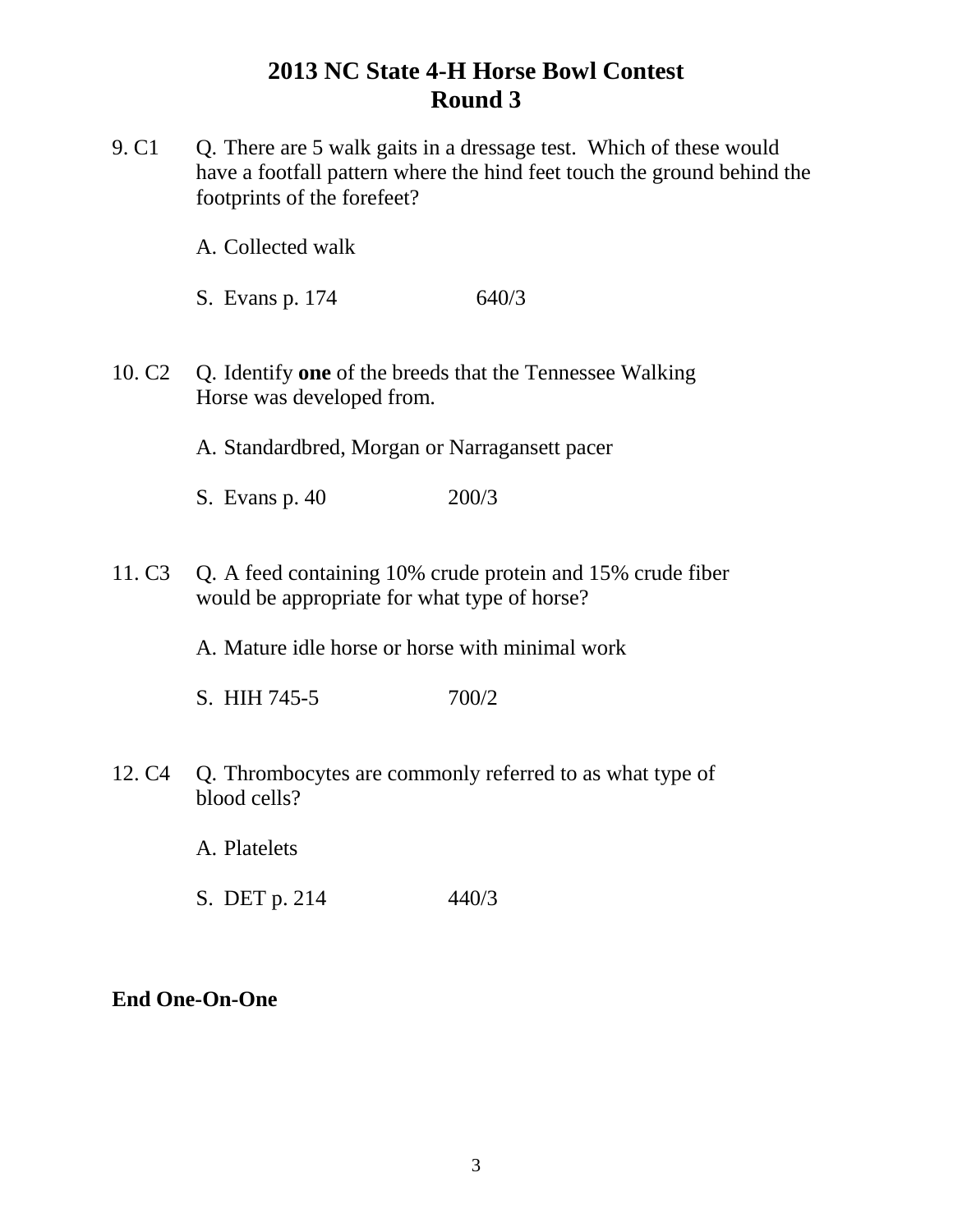## **Begin Open Questions**

| 13. | Q. You do the mathHow many furlongs is a $1\frac{1}{2}$ mile race? |
|-----|--------------------------------------------------------------------|
|     | A. 12 furlongs (1 furlong equals 1/8 mile)                         |
|     | S. DET p. 116<br>1040/3                                            |
| 14. | Q. What are you doing if you are fuzztail running?                 |
|     | A. Herding and catching wild horses                                |

S. DET p. 116 1070/3

#### **Toss Up – Bonus Attached**

15. Q. Identify the **three** "rough stock" events at a rodeo.

A. Saddle bronc riding, bareback riding and bull riding

S. DET p. 237 1060/3

### **Bonus Question**

16. Q. Identify **three** of the hormones produced by the anterior pituitary.

- A. Growth hormone (GH)  $\overline{A}$  Adrenocortocotropin (ACTH) Luteinizing hormone (LH) Follicle stimulating hormone (FSH) Thyrotropin (thyroid stimulating hormone, TSH) Prolactin
- S. Evans pp. 126-127 490/3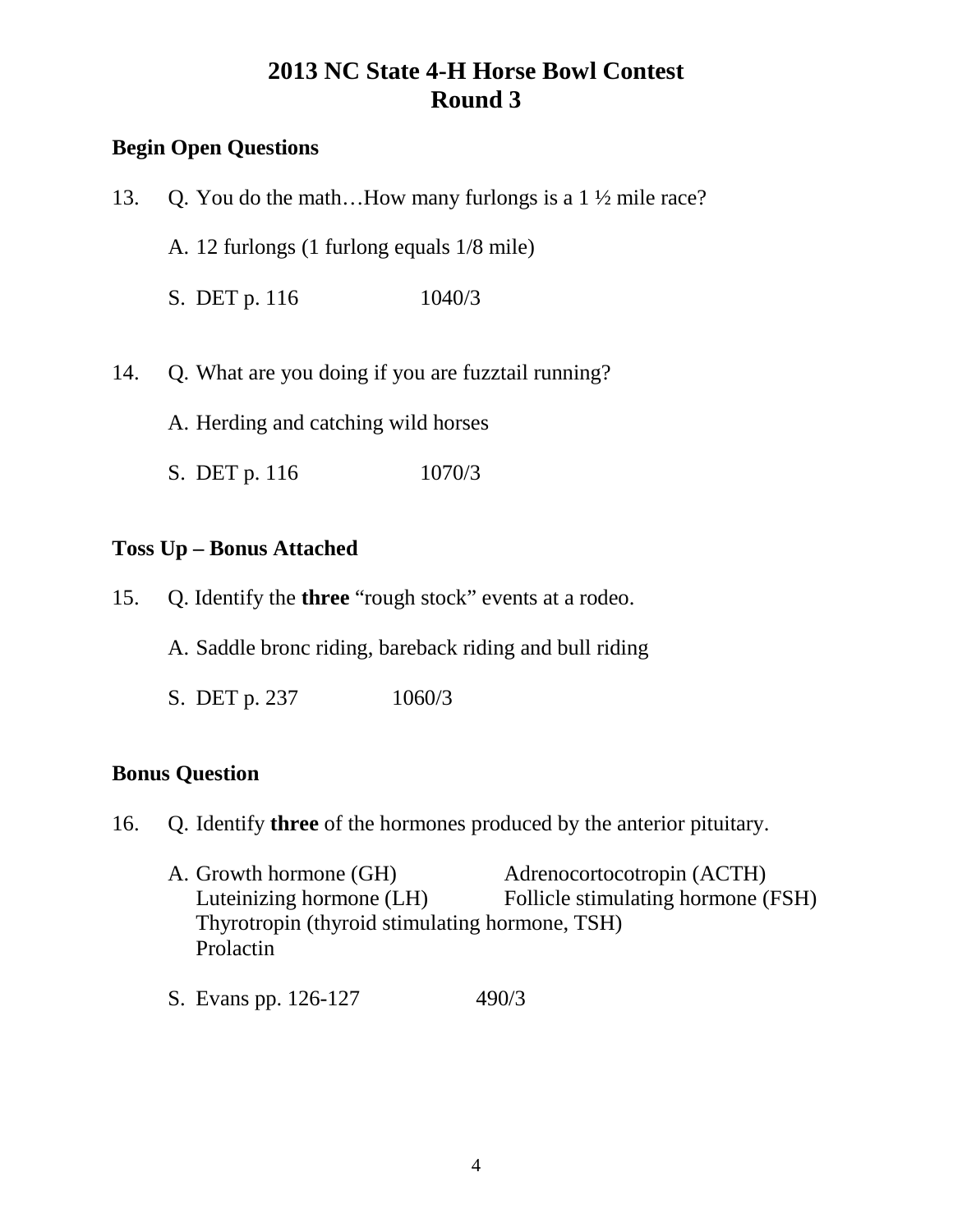## **Resume Open Questions**

| 17. | Q. What term refers to the mounted horseman who rode<br>on the outside of a stage coach for protection from bandits? |                                                                                                                                       |
|-----|----------------------------------------------------------------------------------------------------------------------|---------------------------------------------------------------------------------------------------------------------------------------|
|     | A. Outrider                                                                                                          |                                                                                                                                       |
|     | S. DET p. 198                                                                                                        | 100/3                                                                                                                                 |
| 18. |                                                                                                                      | Q. In general, what does the prefix "leuko" refer to?                                                                                 |
|     | A. White blood cells                                                                                                 |                                                                                                                                       |
|     | S. DET p. 168                                                                                                        | 400/3                                                                                                                                 |
| 19. |                                                                                                                      | Q. What type of negative reinforcement would be demonstrated by<br>a horse moving away from pressure to avoid a more severe pressure? |

A. Avoidance

S. YLM ADV 320-2L 980/2

## **Toss Up – Bonus Attached**

- 20. Q. (Two Part) In regards to maturity, what is the **term** that describes the optimal growth stage for harvesting legumes and what is the optimal growth stage for harvesting grasses?
	- A. Legumes bud or vegetative stage (just prior to when the legumes flower); Grasses – early or boot stage (when grasses begin to show heads through the sheath)
	- S. Lewis p. 68 780/3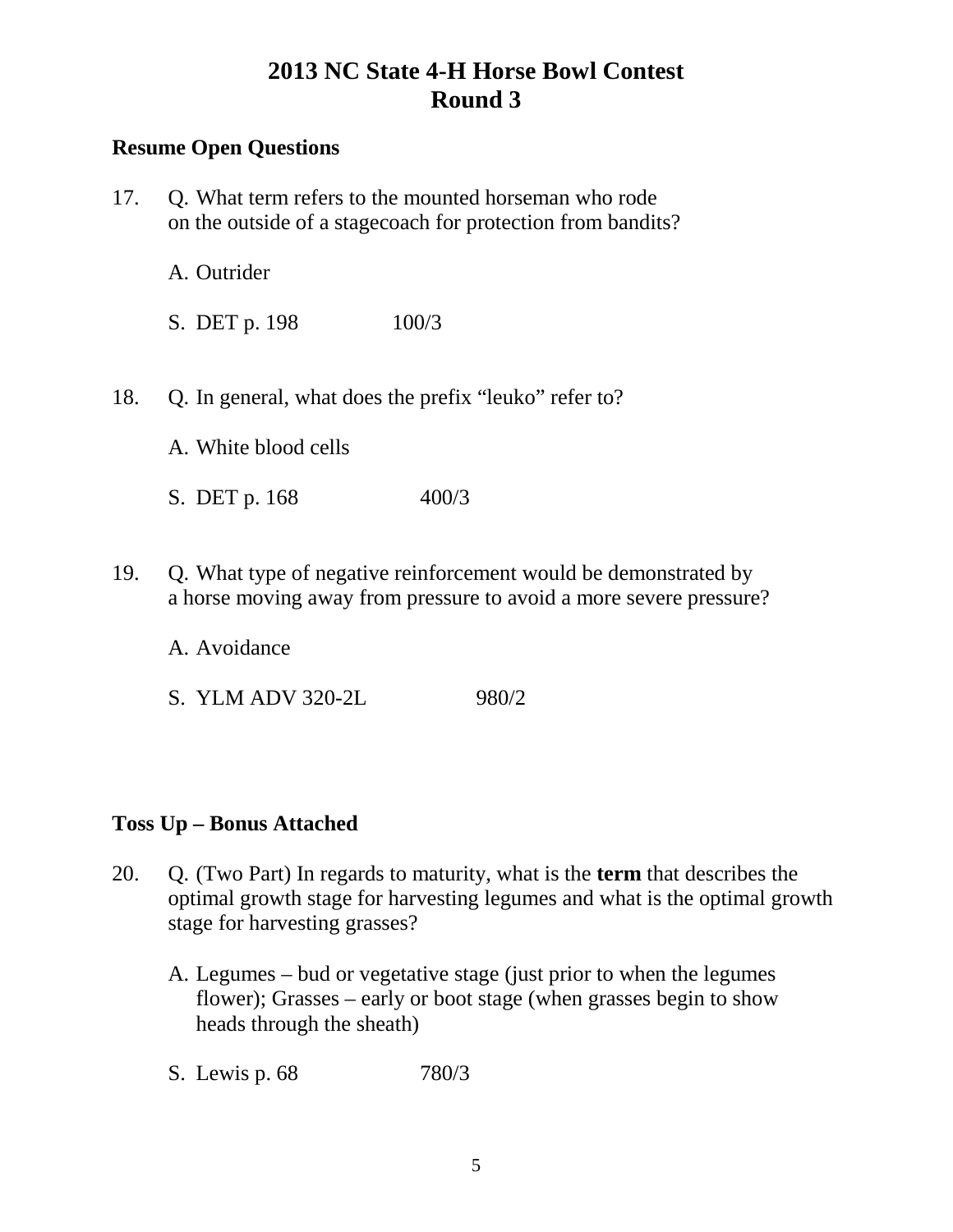### **Bonus Question**

- 21. Q. Premature separation of the placenta during parturition resulting in hypoxia is a known cause for neonatal maladjustment syndrome. Identify **three** terms used to describe these foal as they progress through the stages of this disorder.
	- A. Wanderer, dummy, convulsive or barker foal
	- S. HIH 950-8 500/4

### **Resume Open Questions**

22. Q. The process that uses intense cold to destroy the pigments cells of the skin and that is used for identification of livestock is known as what procedure?

A. Freeze branding

S. Evans p. 809 920/3

23. Q. What is the **specific** location of the metatarsalphalangeal joint?

A. Hind fetlock joint (must specify hind for correct answer) (may also accept hind ankle or hind ankle joint)

S. Evans p. 689 410/3

24. Q. When looking at the feed tag for the concentrate you are currently feeding you notice the abbreviation GRAS. What does GRAS indicate?

A. Generally Recognized as Safe (safe for animal consumption)

S. Lewis p. 391 700/4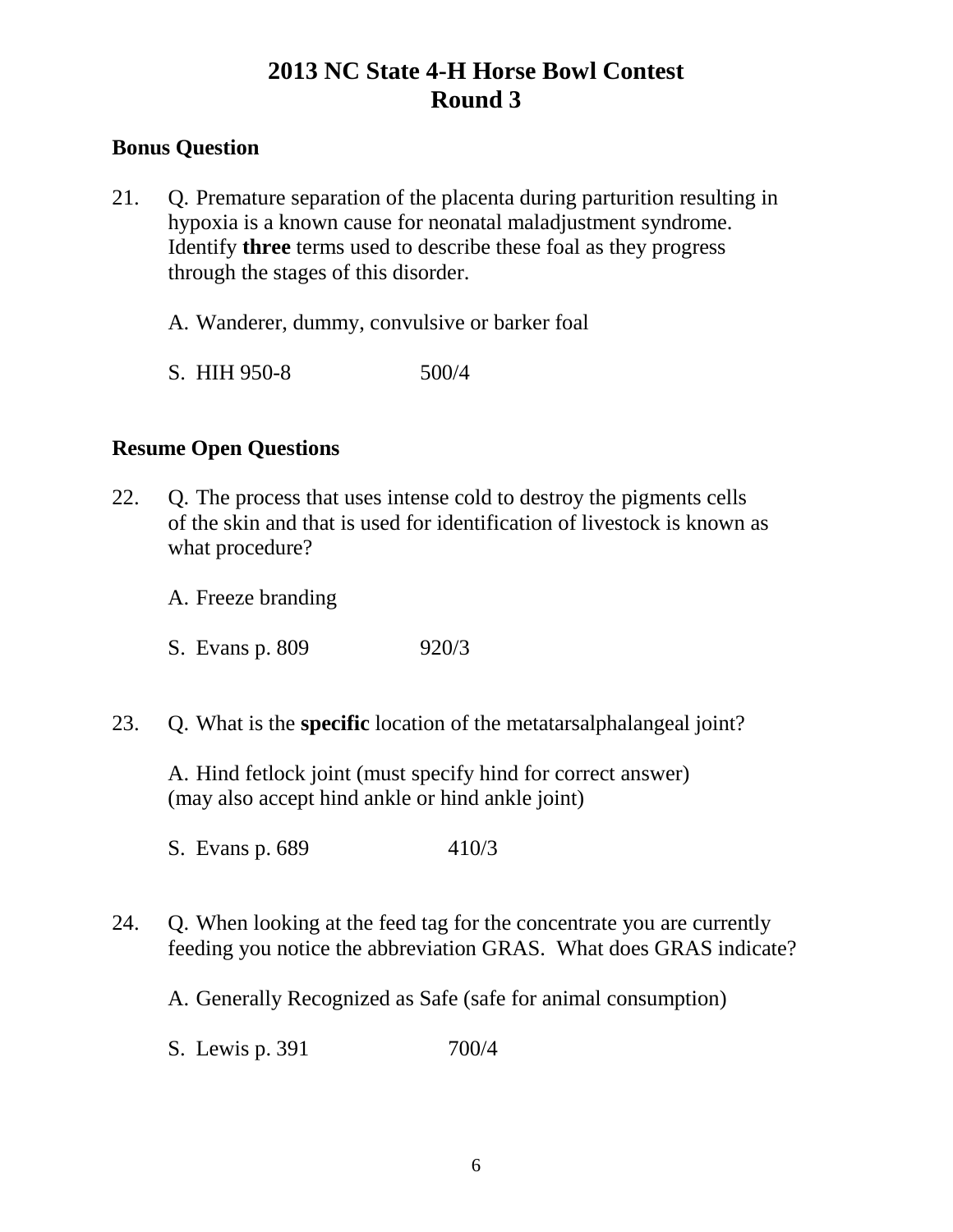- 25. Q. During the past 6 months horses across the United States were more likely to ingest poisonous plants due to what predominant weather condition?
	- A. Drought conditions
	- S. Lewis p. 301 770/3

#### **Toss Up – Bonus Attached**

- 26. Q. (Two Part) What is the primary function of FSH in the mare and what is the primary function in the stallion?
	- A. Mare stimulates growth of follicles in the ovaries Stallion – stimulates spermatogenesis (sperm production) in the testes
	- S. Lewis p. 390 490/3

### **Bonus Question**

27. Q. Stainless steel is the most common material bits are made from. Identify **four** other materials bits are made from.

A. German silver, solid nickel (or Never Rust), copper, aluminum, rubber, vulcanite or happy mouth

S. HIH 1100-10 1000/3

#### **Resume Open Questions**

- 28. Q. What is the main physiological function of erythrocytes?
	- A. Transport oxygen in the blood
	- S. HIH 830-1  $440/2$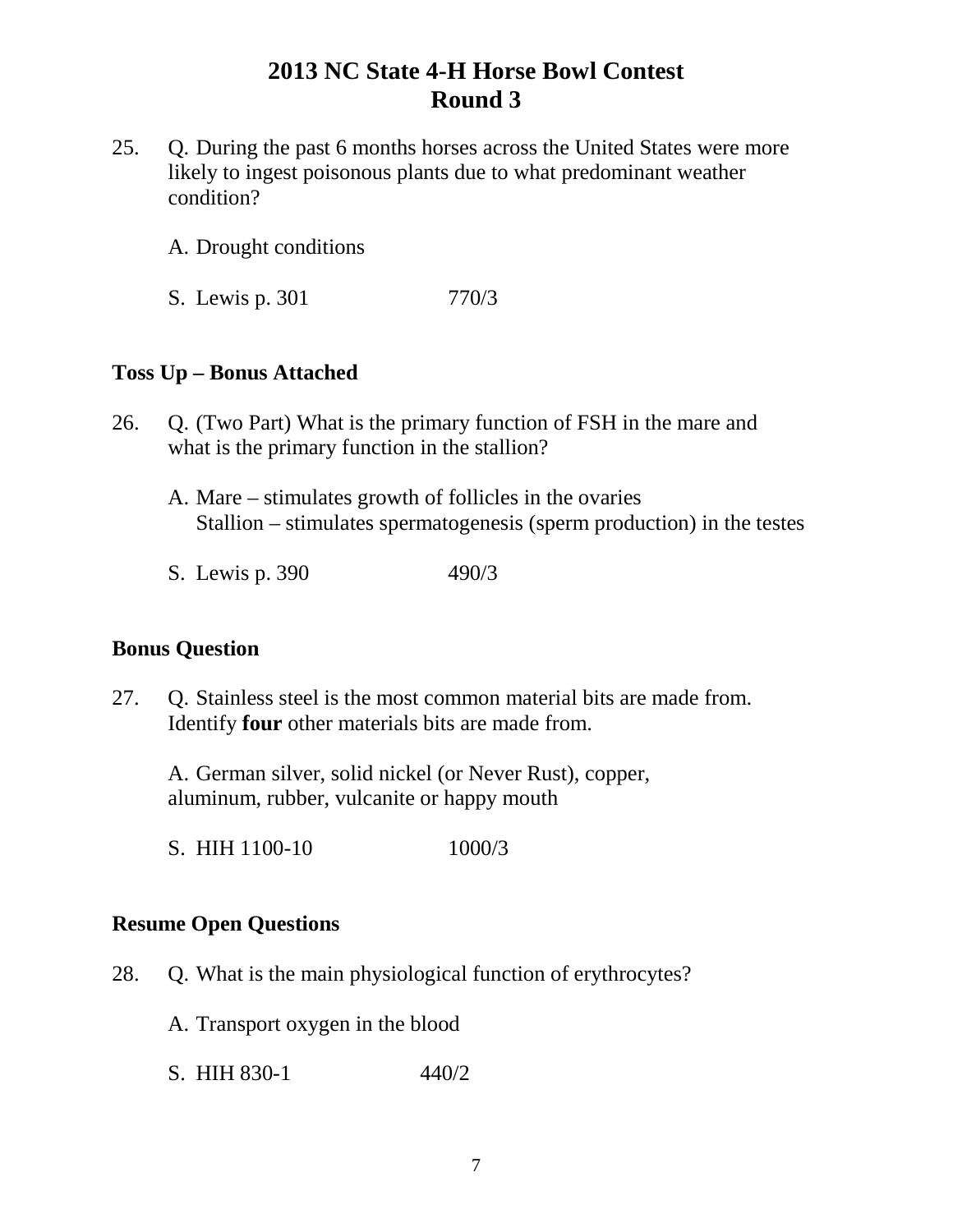29. Q. What is the only draft horse breed recognized as originating in the United States?

A. American Cream

S. HIH 155B-1 200/3

30. Q. If hay is stored above stalls, the bales of hay should be **at least** how far from the outside walls to allow hot, moist air to escape?

A. At least 12 inches

S. HIH 320-9 920/3

31. Q. What is the common term for the external parasite of the tabanids species?

A. Horse fly

S. HIH 415-2 835/3

### **Last Question of the Round**

32. Q. In general, in regards to the horse, what designates a fall?

A. When both the shoulder and quarter (hip area) on the same side touch the ground

S. DET p. 103 1070/3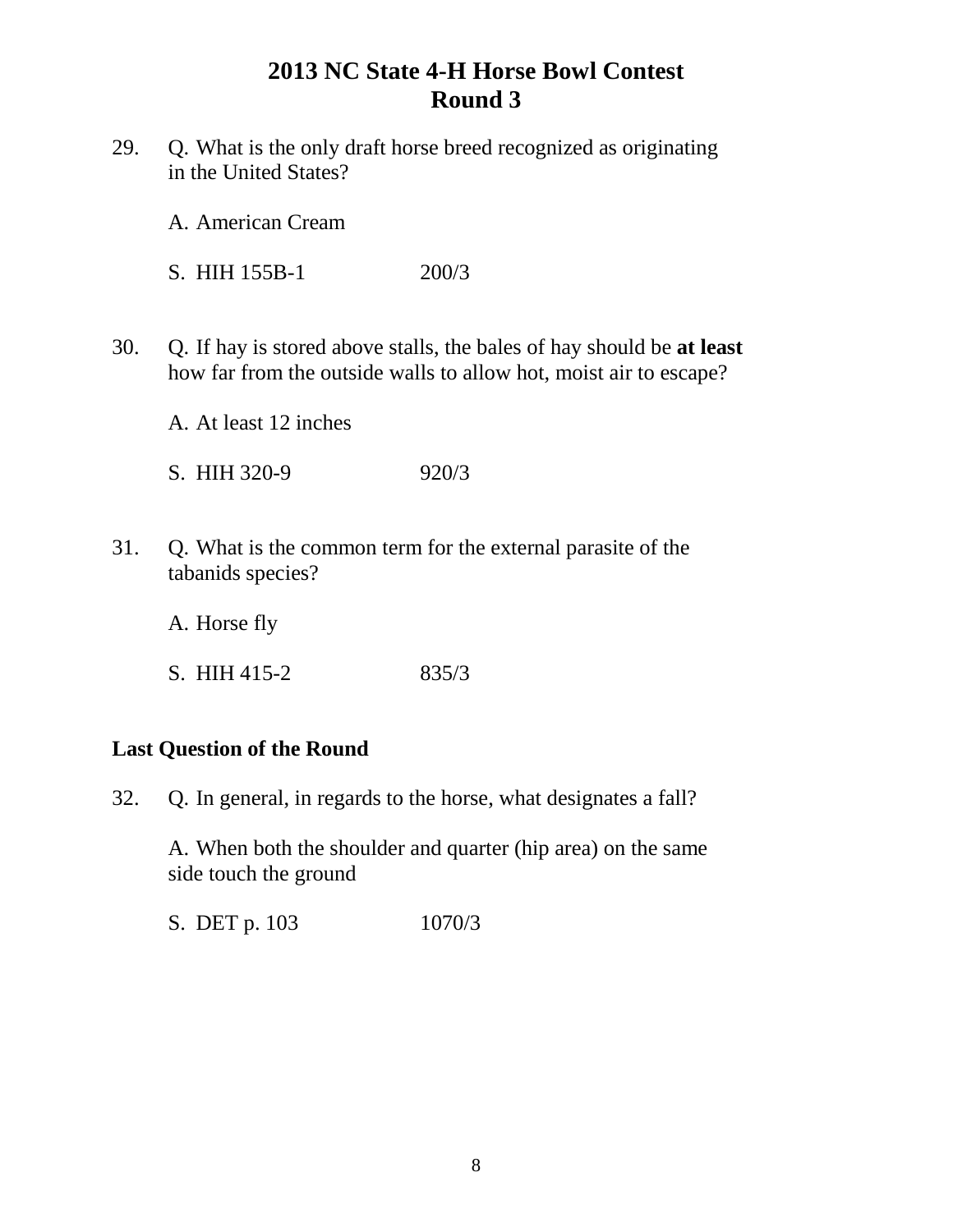## **One-On-One**

| 1. C1             | Q. What color dilution is often referred to as type B albino? |                                                                                                                                              |
|-------------------|---------------------------------------------------------------|----------------------------------------------------------------------------------------------------------------------------------------------|
|                   | A. Perlino                                                    |                                                                                                                                              |
|                   | S. DET p.209                                                  | 300/3                                                                                                                                        |
| 2. C <sub>2</sub> |                                                               | Q. Touching the saddle with a free hand is referred to by the slang term<br>"pulling leather" and is a disqualification in what rodeo event? |
|                   | A. Saddle bronc riding                                        |                                                                                                                                              |
|                   | S. DET p. 222                                                 | 1060/3                                                                                                                                       |
| 3. C <sub>3</sub> |                                                               | Q. What term refers to the female side of the pedigree?                                                                                      |
|                   | A. Distaff side (also accept dam side)                        |                                                                                                                                              |
|                   | S. DET p. 82                                                  | 220/3                                                                                                                                        |
| 4. C <sub>4</sub> | of ingestion of water hemlock?                                | Q. What type of sudden death poisoning would be the result                                                                                   |
|                   | A. Alkaloid sudden death                                      |                                                                                                                                              |
|                   | S. Lewis p. 334                                               | 770/3                                                                                                                                        |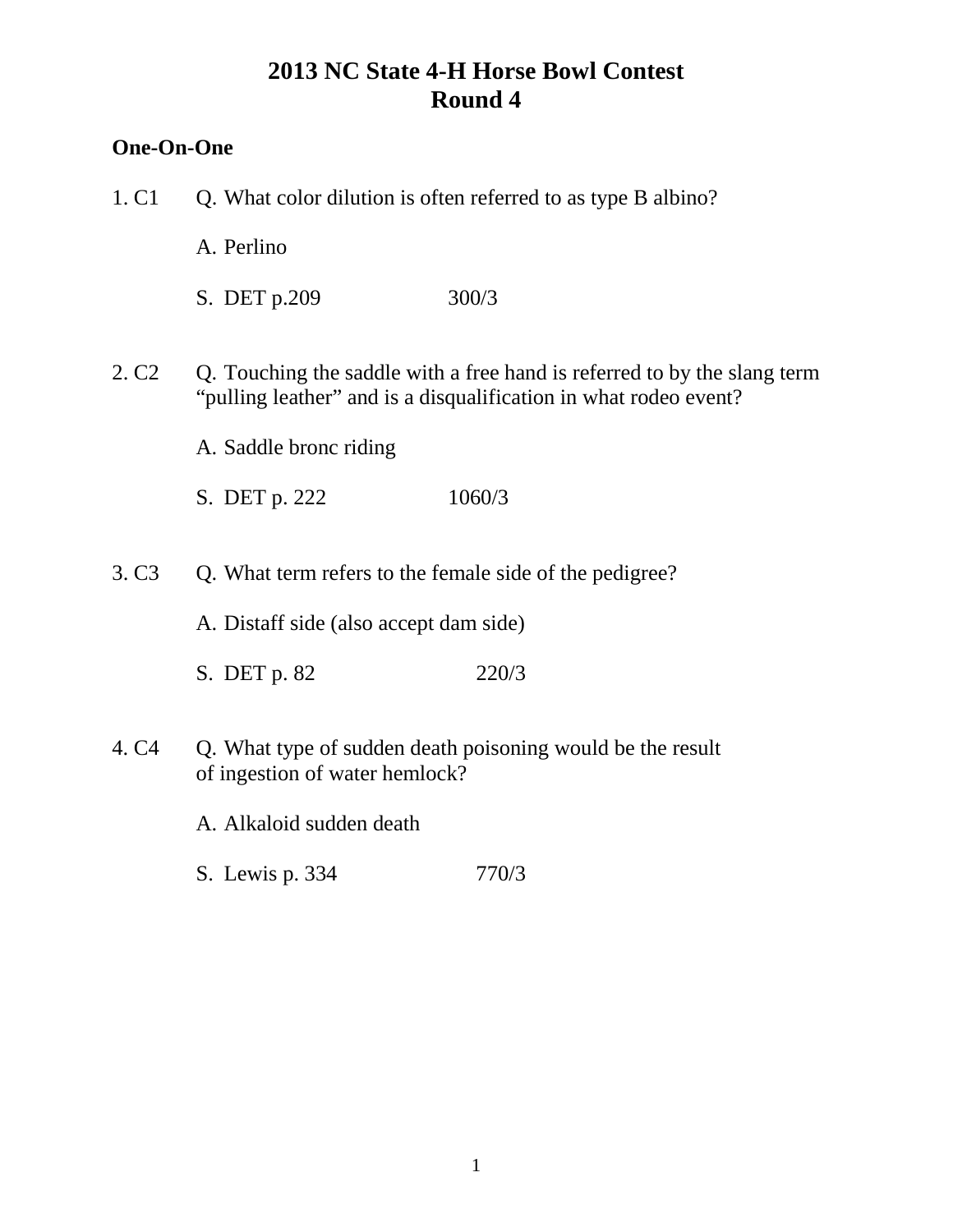| 5. C <sub>1</sub><br>Q. What anatomical structure in the horse is described as a diverticulum<br>of the auditory tube? |                                                                                                                                   |                                                                     |  |
|------------------------------------------------------------------------------------------------------------------------|-----------------------------------------------------------------------------------------------------------------------------------|---------------------------------------------------------------------|--|
|                                                                                                                        | A. Guttural pouch                                                                                                                 |                                                                     |  |
|                                                                                                                        | S. Kainer plate 46                                                                                                                | 400/3                                                               |  |
| 6. C <sub>2</sub>                                                                                                      |                                                                                                                                   | Q. What is the difference between a roached mane and a hogged mane? |  |
|                                                                                                                        | A. Hogged mane is clipped to a length of no more than 3 inches;<br>Roached mane is clipped close to the skin (less than 3 inches) |                                                                     |  |
|                                                                                                                        | S. DET p. 141, 235                                                                                                                | 950/3                                                               |  |
| 7. C <sub>3</sub>                                                                                                      |                                                                                                                                   | Q. When fox hunting, what does the cry holloa indicate?             |  |
|                                                                                                                        | A. The fox has been sighted                                                                                                       |                                                                     |  |
|                                                                                                                        | S. DET p. 141                                                                                                                     | 1080/3                                                              |  |
| 8. C <sub>4</sub>                                                                                                      |                                                                                                                                   | Q. In general, what does the suffix "itis" indicate?                |  |
|                                                                                                                        | A. Inflammation                                                                                                                   |                                                                     |  |
|                                                                                                                        | S. DET p. 67, 118, 138 (multiple other pages)                                                                                     | 400/3                                                               |  |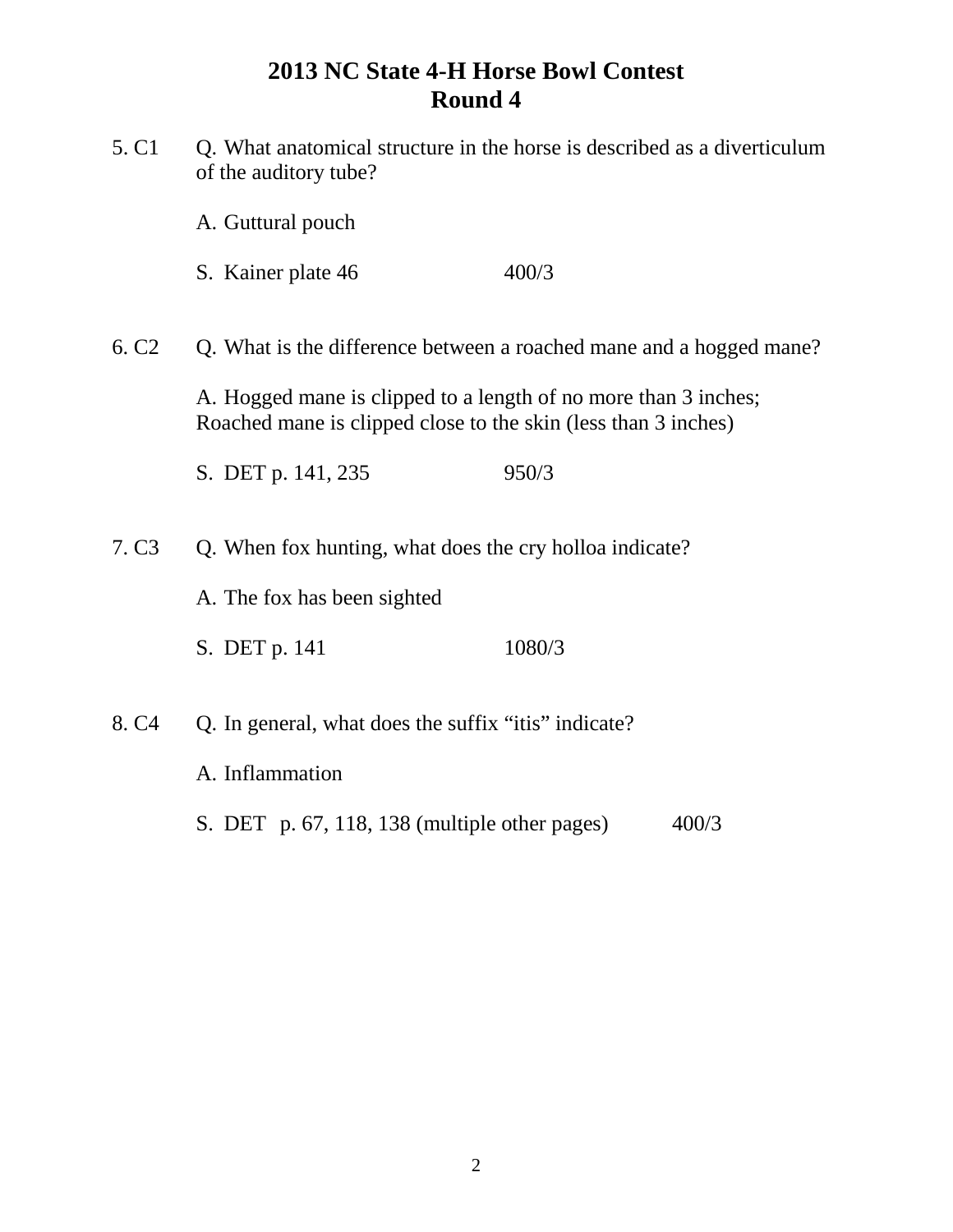| 9. C <sub>1</sub>  | Q. What is unique in the horse in regards to respiratory frequency<br>and stride frequency, especially at the gallop? |                                                                          |
|--------------------|-----------------------------------------------------------------------------------------------------------------------|--------------------------------------------------------------------------|
|                    | A. 1:1 ratio (respiratory rate equals number of strides)                                                              |                                                                          |
|                    | S. YLM ADV 325-2L                                                                                                     | 980/3                                                                    |
| 10. C <sub>2</sub> | would be used for a pregnant broodmare with pneumovagina?                                                             | Q. What specific term refers to the prophylactic surgical procedure that |
|                    | A. Caslick's                                                                                                          |                                                                          |
|                    | S. YLM INT 230-1L                                                                                                     | 510/3                                                                    |
| 11. C <sub>3</sub> | Q. What is the diploid number of chromosomes for a donkey?                                                            |                                                                          |
|                    | A. 62 diploid chromosomes                                                                                             |                                                                          |
|                    | S. Griffiths p. 20                                                                                                    | 550/3                                                                    |
| 12. C <sub>4</sub> |                                                                                                                       | Q. What phase of the stride occurs when all 4 feet are off the ground?   |
|                    | A. Period of suspension                                                                                               |                                                                          |
|                    | S. Griffiths p. 74                                                                                                    | 640/3                                                                    |

## **End One-On-One**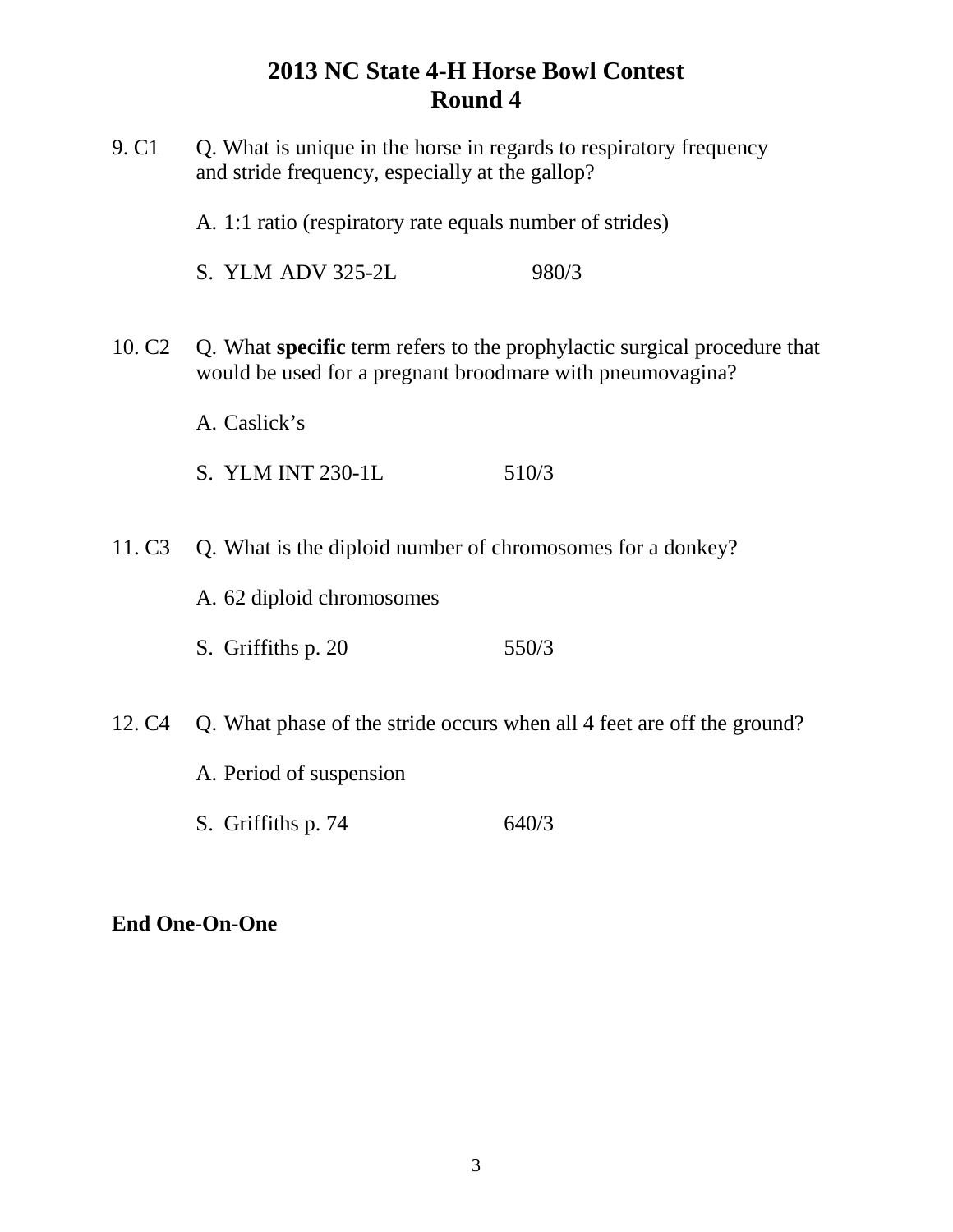## **Begin Open Questions**

- 13. Q. What term refers to bursts of white on a gray coat color?
	- A. Rosettes
	- S. Griffiths p. 45 300/4
- 14. Q. What would be the general location of the manubrium and xiphoid process?
	- A. Sternum
	- S. Kainer plate 8 410/3

#### **Toss Up – Bonus Attached**

- 15. Q. Identify **two specific** types of parasites that would cause pruritis ani.
	- A. Pinworms (oxyuris equi) Tail mange mite (also accept mange mite) (chorioptes equi) Biting louse (must specify **biting** louse) (damalinia equi)
	- S. Evans p. 641 835/4

#### **Bonus Question**

- 16. Q. Identify **three** of the four breeds that the Paso Fino breed was developed from.
	- A. Andalusian, Barb, Spanish Jennet and Friesian
	- S. Evans p. 43 200/4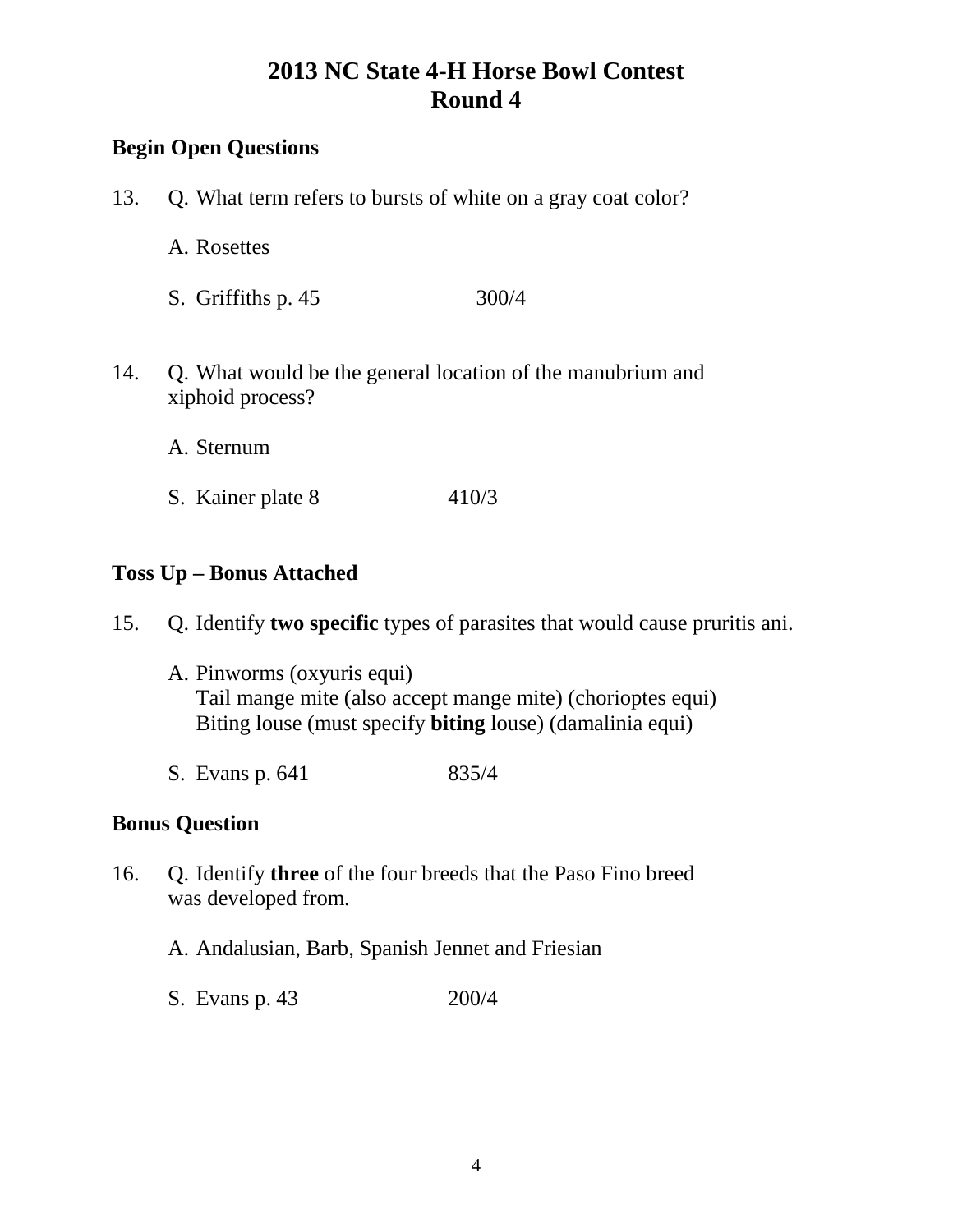### **Resume Open Questions**

17. Q. A broodmare whose foal is in a "flexed capri" position would need what problem corrected to enable normal vaginal delivery?

A. Knees are bent, so the foal would need repositioned and the front legs straightened into normal position for delivery

- S. Evans p. 424 500/3
- 18. Q. What type of electric fence is considered to be safer because it is more visible and less injurious to the horse?

A. Electric tape

- S. Evans p. 767 970/3
- 19. Q. What is the term for the Australian game on horseback that is based on polo and lacrosse?

A. Polo crosse

S. DET p. 217 1070/4

## **Toss Up – Bonus Attached**

- 20. Q. Identify the **three** general types of clinchers or clinching tongs.
	- A. Saddle horse, gooseneck and draft horse
	- S. YLM BEG 116-2L 900/3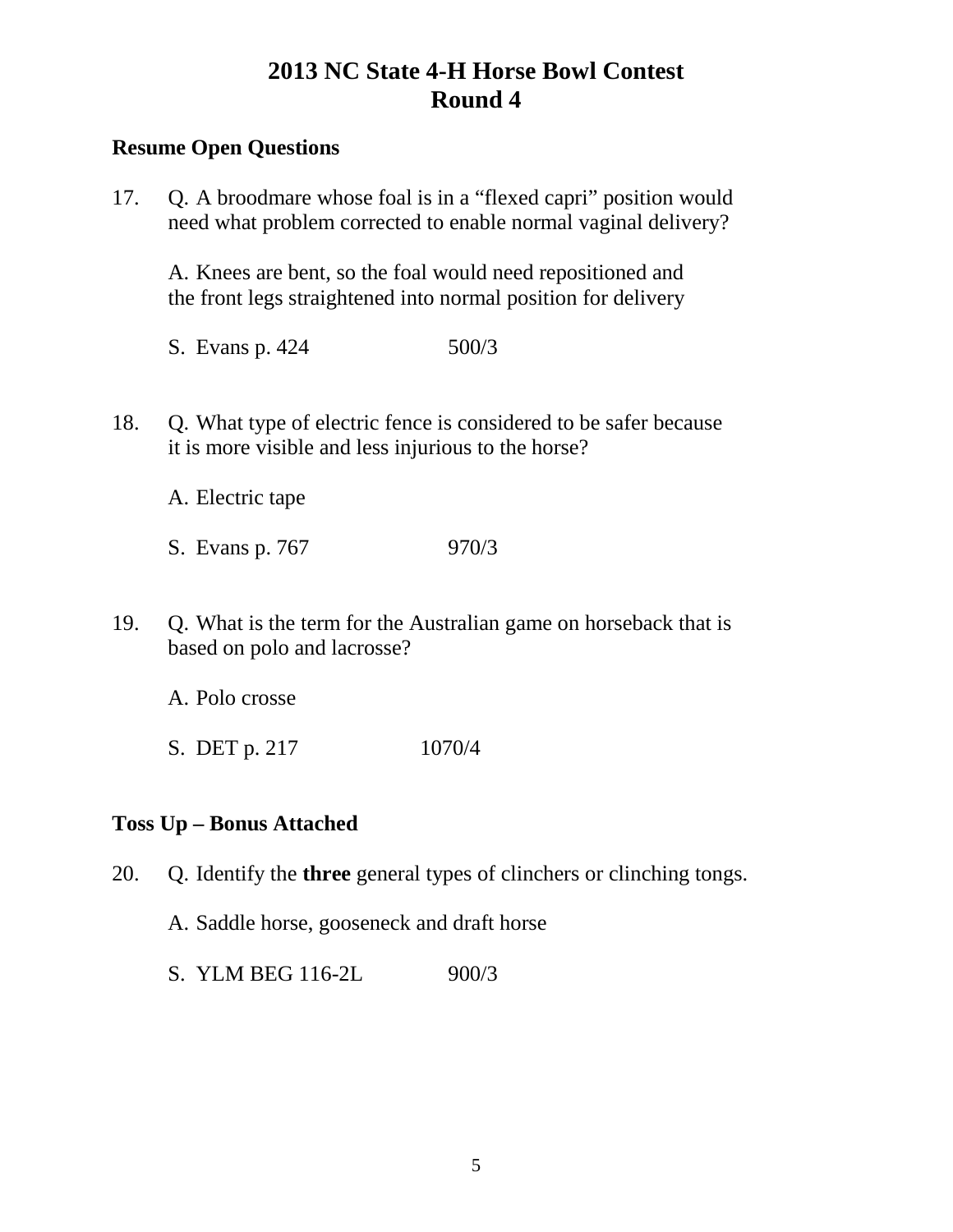## **Bonus Question**

21. Q. Identify **six** of the macro-minerals required by the horse.

| A. Calcium | Sodium    |
|------------|-----------|
| Phosphorus | Chloride  |
| Potassium  | Magnesium |
| Sulfur     |           |
|            |           |

S. Griffiths p. 131 750/3

### **Resume Open Questions**

- 22. Q. In general, what does the prefix "desmo" indicate?
	- A. Ligament
	- S. DET p. 79 410/4
- 23. Q. What type of bit is non-allergic?
	- A. Happy Mouth
	- S. HIH 1100-10 1000/3
- 24. Q. There are 2 viruses that cause Rhinopneumonitis. Which of these can result in respiratory and neurologic symptoms as well as abortion in pregnant mares?

A. EHV-1 (Equine Herpes Virus 1)

S. HIH 610-2 850/3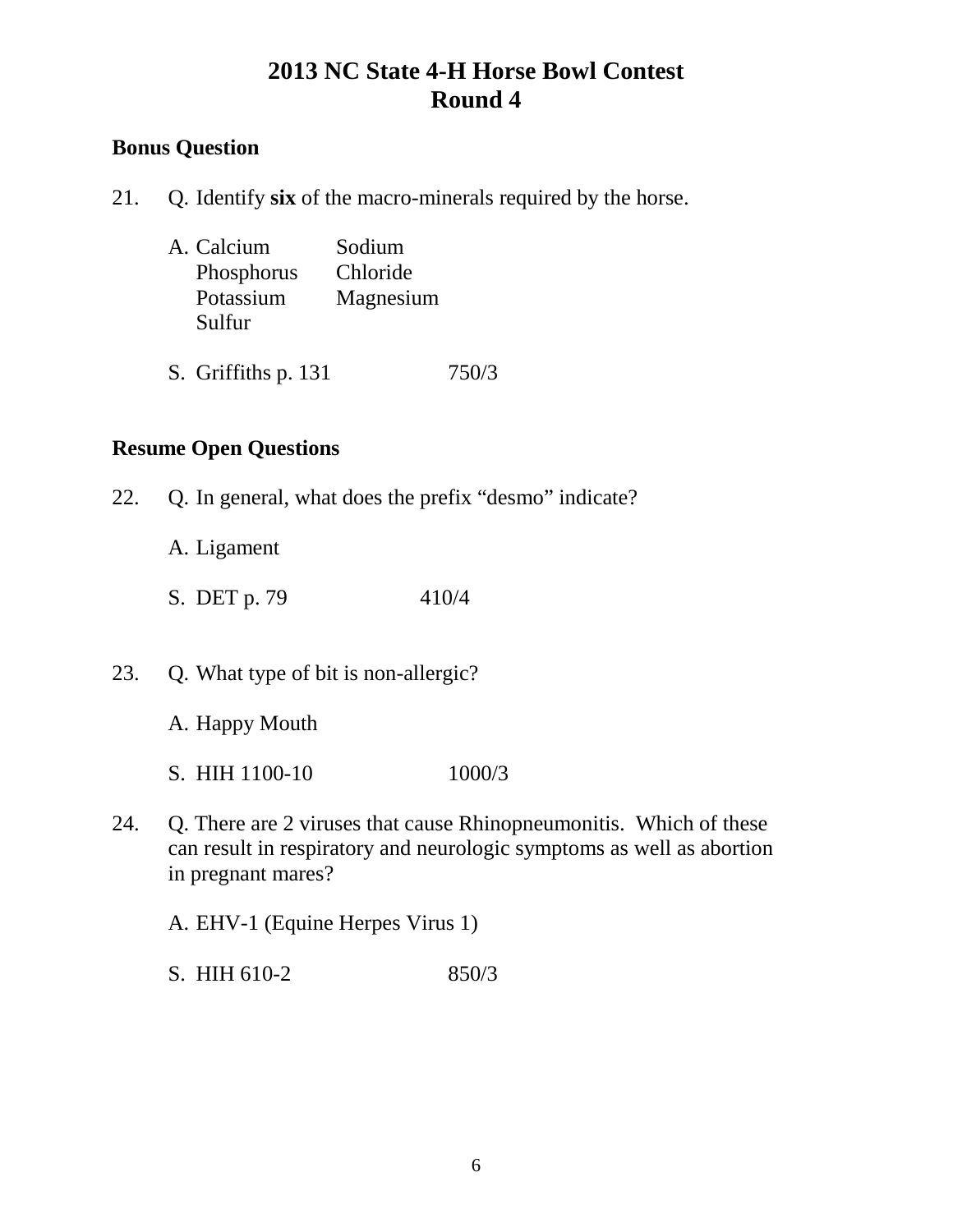25. Q. You do the math… If the cardiac output is 35 liters and the heart rate is 35 beats per minute…What is the stroke volume?

A. 1 liter

S. Evans p. 111 440/3

### **Toss Up – Bonus Attached**

- 26. Q. In general, for successful ejaculation of the stallion, an artificial vagina must provide what **two** physical characteristics ?
	- A. Must provide warmth and pressure
	- S. Evans p. 378 500/4

#### **Bonus Question**

- 27. Q. Your job at a breeding farm is management of the pregnant broodmares. Identify f**our** management practices you follow in regards to **herd management** to prevent an abortion storm.
	- A. Isolate all new arrivals for at least 21 days Keep pregnant mares separated from weanlings and other horses Do not mix maiden mares with older mares Divide pregnant mares into small groups by the stage of pregnancy Keep mares in group until all in group have foaled If pregnant mares are moved off the farm and later return – do not reintroduce them into the original group If a foster mare is introduced do not place her in a group with other mares Maintain all pregnant mares on vaccination program
	- S. HIH 610-3 920/3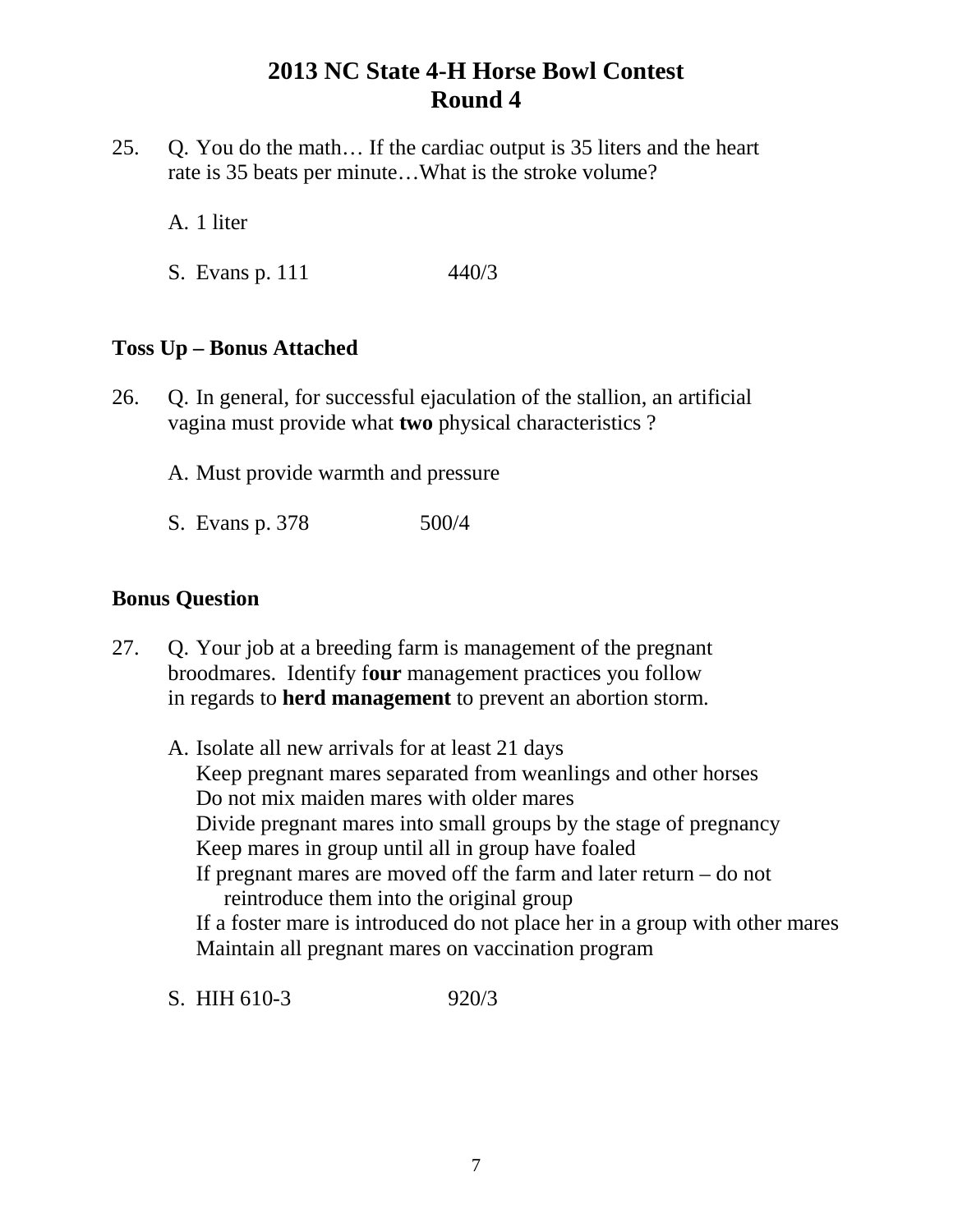# **Resume Open Questions**

| 28. | Q. What hormone is primarily responsible for diestrus?                                                                                                                                                   |                                                           |  |
|-----|----------------------------------------------------------------------------------------------------------------------------------------------------------------------------------------------------------|-----------------------------------------------------------|--|
|     | A. Progesterone                                                                                                                                                                                          |                                                           |  |
|     | S. Kainer plate 71                                                                                                                                                                                       | 510/3                                                     |  |
| 29. | Q. What is the common term for the tuber coxae?                                                                                                                                                          |                                                           |  |
|     | A. Hip                                                                                                                                                                                                   |                                                           |  |
|     | S. Evans p. 687                                                                                                                                                                                          | 410/3                                                     |  |
| 30. | Q. Sidebones are a condition associated with ossification of the<br>collateral (or lateral) cartilages. What term refers to the condition that<br>occurs when the collateral cartilages become infected? |                                                           |  |
|     | A. Quittor                                                                                                                                                                                               |                                                           |  |
|     | S. HIH 455-5                                                                                                                                                                                             | 810/4                                                     |  |
| 31. | Q. Which contains more crude fiber – complete feeds or long stem hay                                                                                                                                     |                                                           |  |
|     | A. Long stem hay                                                                                                                                                                                         |                                                           |  |
|     | S. HIH 741-1                                                                                                                                                                                             | 780/3                                                     |  |
|     | <b>Last Question of the Round</b>                                                                                                                                                                        |                                                           |  |
| 32. |                                                                                                                                                                                                          | Q. Identify two different medical terms for the condition |  |

commonly referred to as moon blindness?

A. Periodic opthalmia, recurrent uveitis

S. Evans p. 521 800/4

stem hay?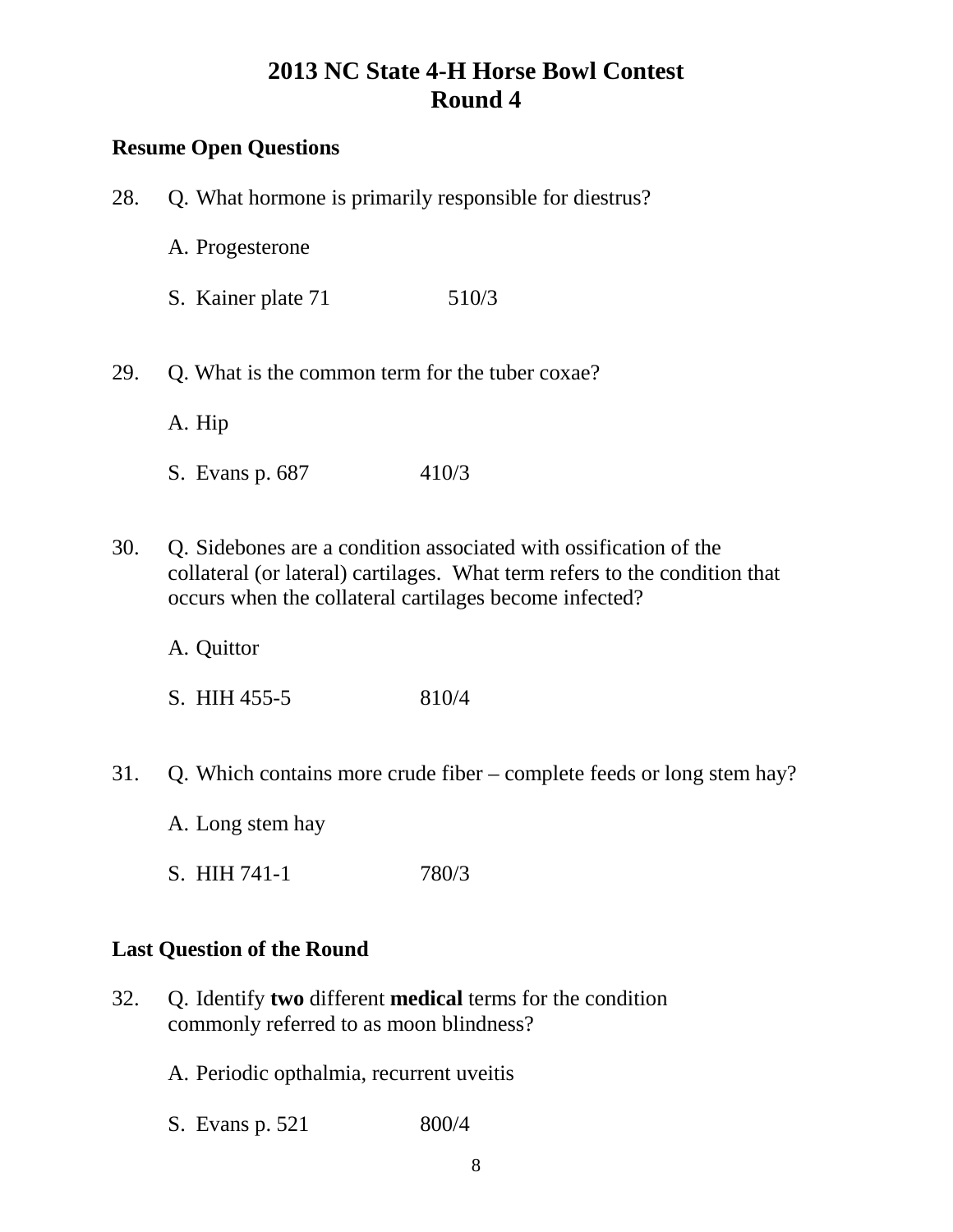### **One-On-One**

- 1. C1 Q. At what age are all of the permanent incisors in place?
	- A.  $4\frac{1}{2}$  years
	- S. Kainer plate 453/3
- 2. C2 Q. What **two** criteria determine the winner of an "against the clock" jumping competition?

A. The rider with the fastest time and the fewest faults

S. DET p. 4 1075/3

3. C3 Q. What breed is being described? Dun color with a dorsal stripe and black mane and tail. Breed that has survived since the Ice Age and originated in Mongolia.

> A. Asiatic Wild Horse (also accept Mongolian Wild Horse and Przewalski's Horse)

S. DET p. 16 200/4

4. C4 Q. Would the corium be considered to be part of the dermis or epidermis?

A. Dermis

S. Kainer plate 25 415/3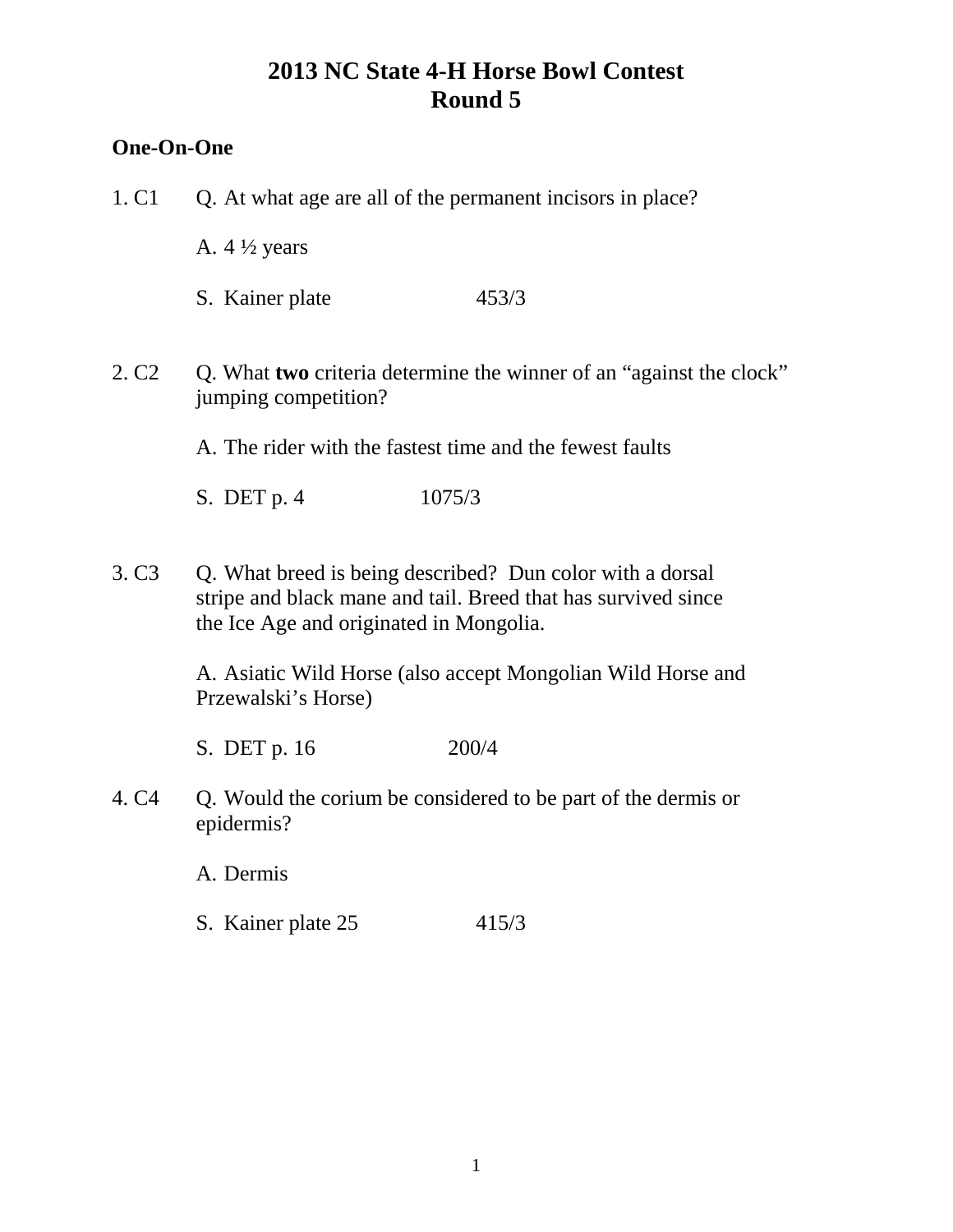| 5. C <sub>1</sub> | Q. The breeding of a sire with a <b>daughter</b> would be an example of<br>what specific type of breeding? |                                                                         |  |
|-------------------|------------------------------------------------------------------------------------------------------------|-------------------------------------------------------------------------|--|
|                   |                                                                                                            | A. Inbreeding (also accept close breeding) (do not accept linebreeding) |  |
|                   | S. HIH 1080-1                                                                                              | 500/3                                                                   |  |
| 6. C <sub>2</sub> |                                                                                                            | Q. What two breeds were combined in the development of the Azteca?      |  |
|                   | A. Andalusian and Quarter Horse                                                                            |                                                                         |  |
|                   | S. DET p. 19                                                                                               | 200/3                                                                   |  |
| 7. C <sub>3</sub> | Q. In general, what does the prefix "arthro" describe?                                                     |                                                                         |  |
|                   | A. Joints                                                                                                  |                                                                         |  |
|                   | S. DET p. 15                                                                                               | 410/3                                                                   |  |
| 8. C <sub>4</sub> | Q. Would a feed with a 2% or 5% crude fiber have a higher<br>digestible energy?                            |                                                                         |  |
|                   | A. Feed with 2% crude fiber                                                                                |                                                                         |  |
|                   | S. HIH 745-3                                                                                               | 710/4                                                                   |  |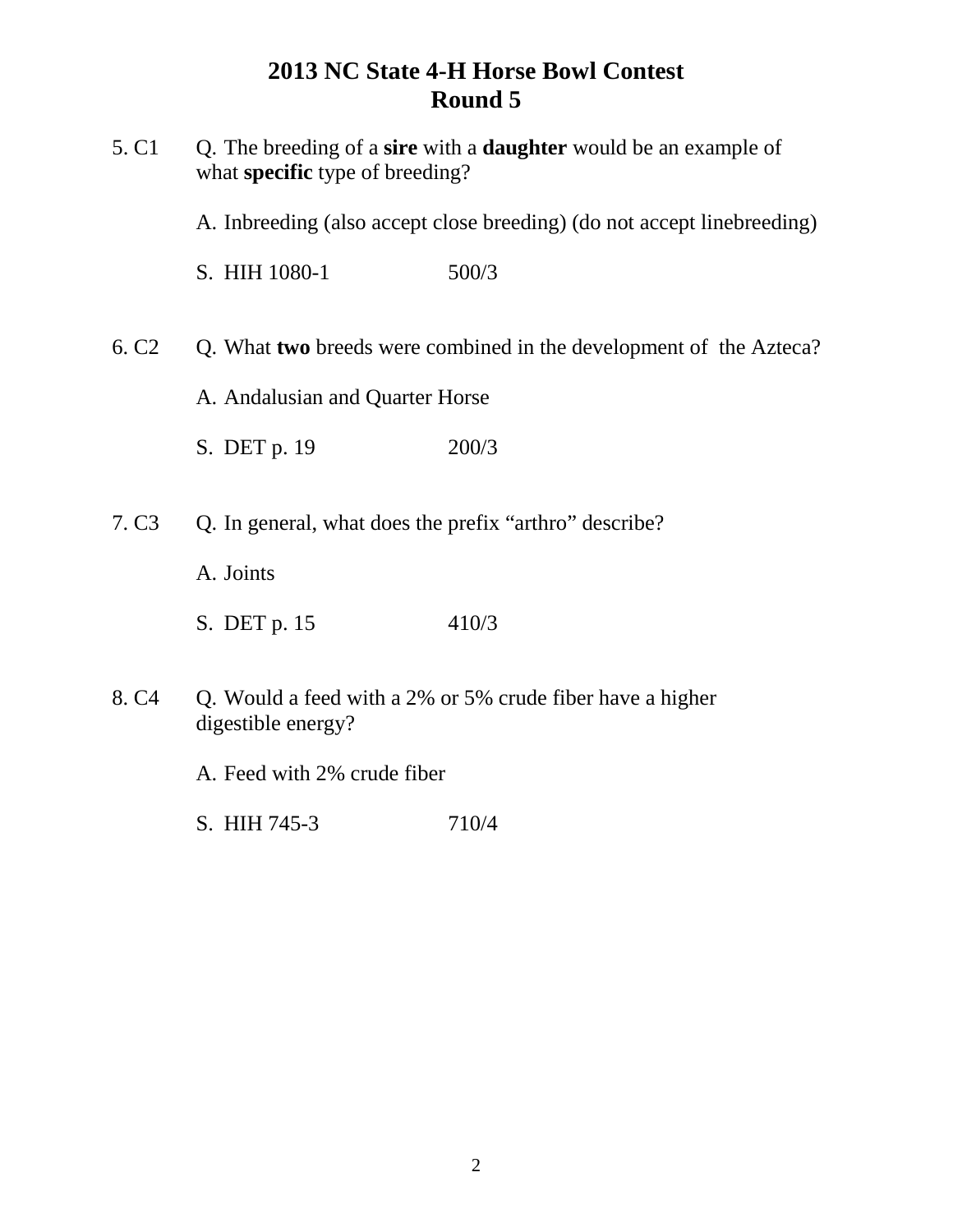- 9. C1 O. What does the abbreviation PSSM indicate? A. Polysaccharide Storage Myopathy S. HIH 460-4 800/4
- 10. C2 Q. You recently purchased a new stallion for your breeding program. The previous owner stated that the stallion had a respiratory illness accompanied by a high fever 30 days ago. What impact would this have on the stallion's fertility?

A. Would expect a lower sperm count for 65 days after the illness

S. HIH 920-4 520/3

11. C3 Q. A "red bag delivery" is most commonly observed in mares that have been grazed on what type of pasture?

A. Fescue

- S. HIH 940-4 780/3
- 12. C4 Q. You are the veterinarian on call and are examining a horse that sustained a laceration to the front lower leg sometime in the past 12 hours. There is no active bleeding from the wound. What would be the main reason to **not** suture this wound?

A. Suturing may increase the risk of infection due to elapsed time since injury (without the wound being properly cleaned)

S. HIH 440-3 800/3

**End One-On-One**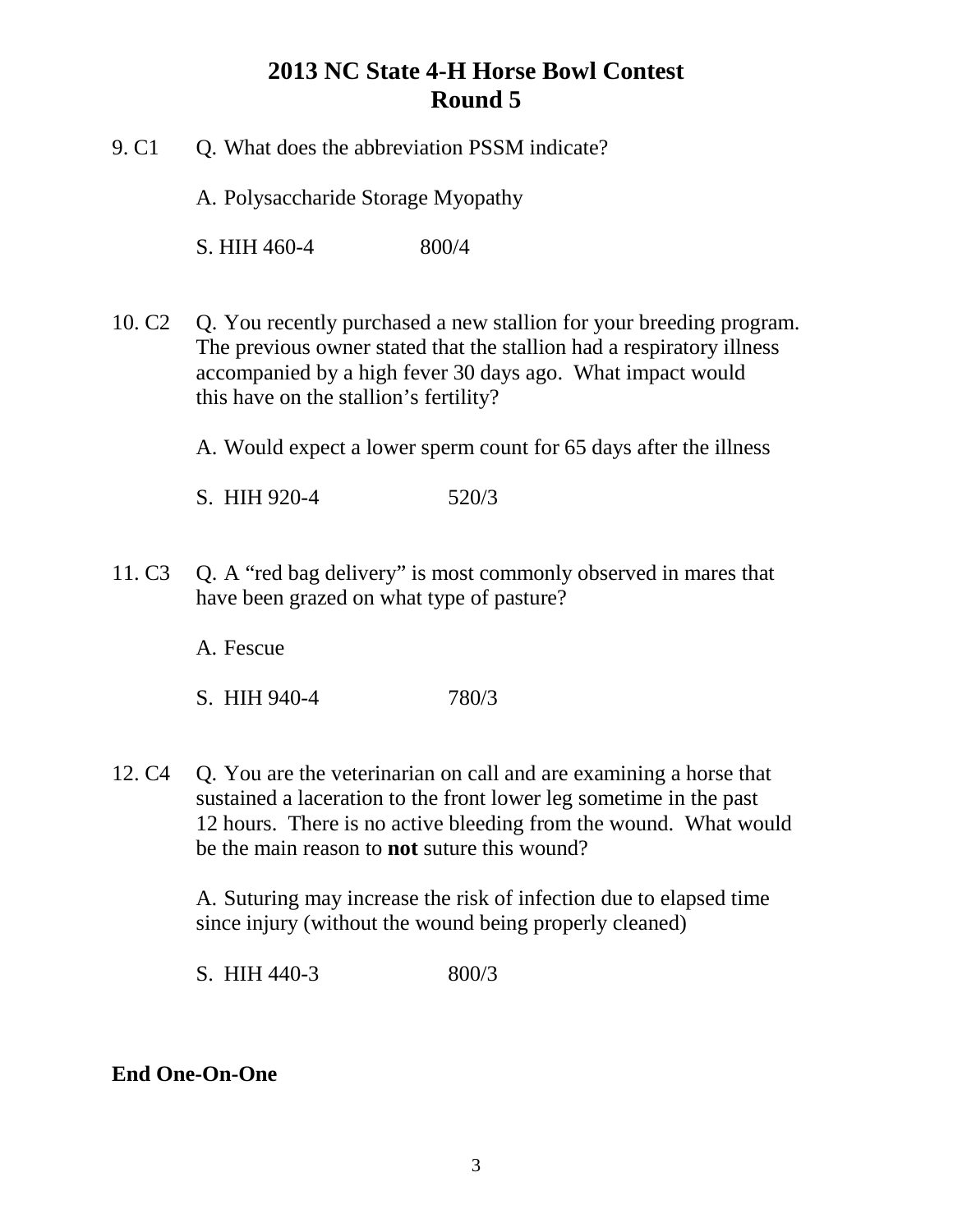## **Begin Open Questions**

| 13. | Q. What is the purpose of a prophylactic medication?                                 |       |  |
|-----|--------------------------------------------------------------------------------------|-------|--|
|     | A. To prevent an illness or disease                                                  |       |  |
|     | S. DET p. 221                                                                        | 805/3 |  |
| 14. | Q. What is the definitive host for Equine Protozoal Myeloencephalitis?<br>A. Opossum |       |  |
|     | S. HIH 670-1                                                                         | 800/3 |  |
|     | <b>Toss Up – Bonus Attached</b>                                                      |       |  |

| 15. Q. Which <b>three</b> types of western saddles would have a horn that is tall? |        |
|------------------------------------------------------------------------------------|--------|
| A. Barrel Racing, Roping and Cutting                                               |        |
| S. HIH 1100-5                                                                      | 1000/3 |

## **Bonus Question**

16. Q. The permanent upper and lower teeth are located in what **three** bones?

A. Maxilla, mandible and incisive bone

S. Kainer plate 41 435/3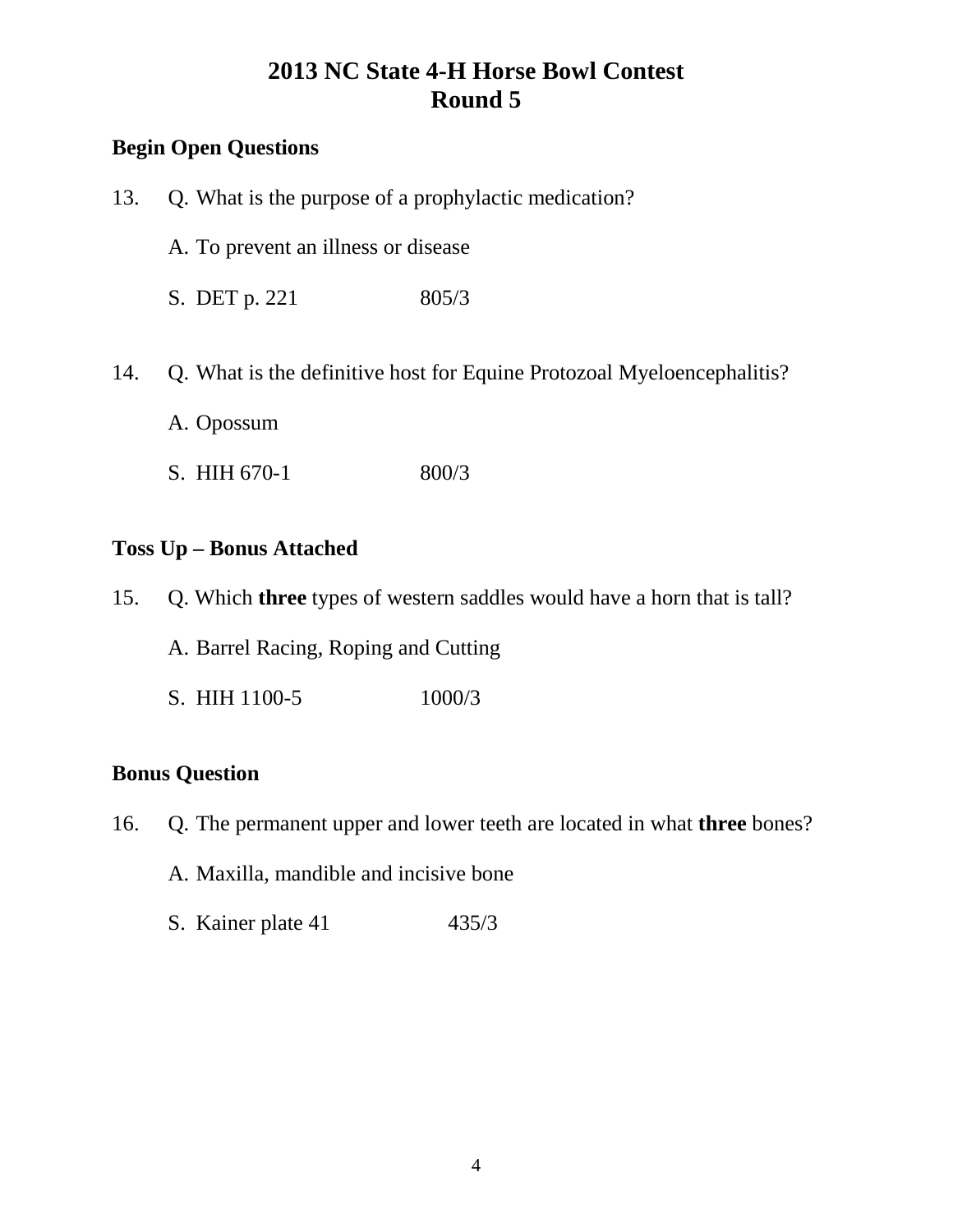## **Resume Open Questions**

| 17.                             | Q. Based on research studies for initial re-feeding of the starved horse,<br>the best approach is feeding what? |        |
|---------------------------------|-----------------------------------------------------------------------------------------------------------------|--------|
|                                 | A. High quality alfalfa hay (frequent small amounts)                                                            |        |
|                                 | S. HIH 785-3                                                                                                    | 700/4  |
| 18.                             | Q. What is the slang term for the main office of a rodeo where excuses<br>and grievances are aired?             |        |
|                                 | A. Crying room                                                                                                  |        |
|                                 | S. DET p. 74                                                                                                    | 1060/3 |
| 19.                             | Q. What is the main purpose of the close contact saddle?                                                        |        |
| A. Jumping                      |                                                                                                                 |        |
|                                 | S. HIH 1100-1                                                                                                   | 1000/2 |
| <b>Toss Up - Bonus Attached</b> |                                                                                                                 |        |

20. Q. Which **two** glands empty into the small intestine at the major duodenal papilla?

A. Liver (bile duct) and pancreas (pancreatic duct)

S. Kainer plate51 490/4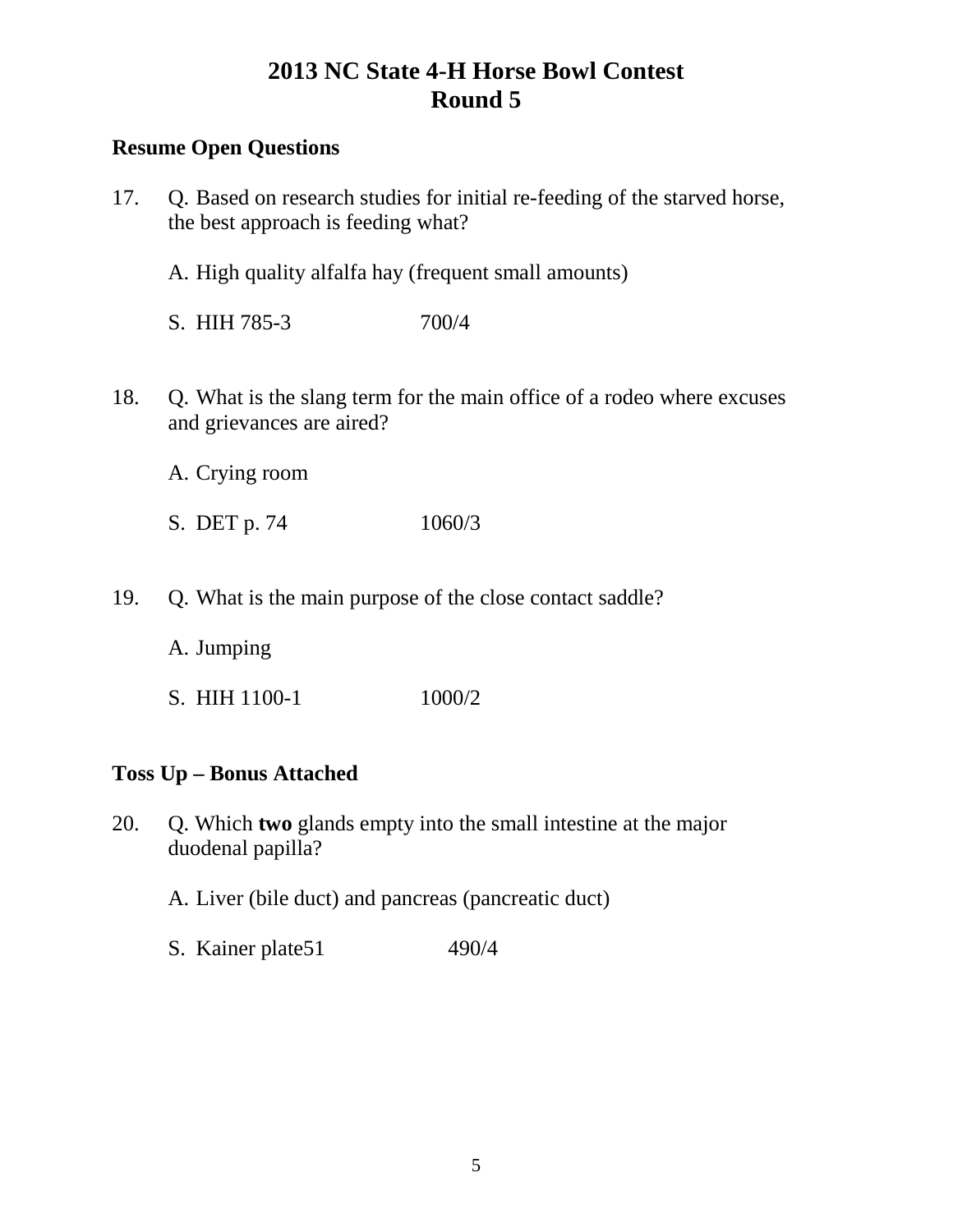### **Bonus Question**

- 21. Q. Identify **five** advantages of maintaining horses on a well-managed pasture.
	- A. Reduces required supplemental deed (hay and/or grain) Recycles nutrients from manure Exercise Reduces frequency of respiratory disease Maintains gastrointestinal health Aesthetically pleasing Increases grazing capacity Enhances water quality Socialization Decreases erosion
	- S. HIH 740-1 970/3

## **Resume Open Questions**

- 22. Q. The orbatid mite is the intermediate host for which internal parasite?
	- A. Tapeworm S. HIH 430-4 835/3
- 23. Q. What is the name for the radiopaque dye material given to a horse by mouth to outline the digestive tract on radiographs?

A. Barium

S. DET p. 23 805/3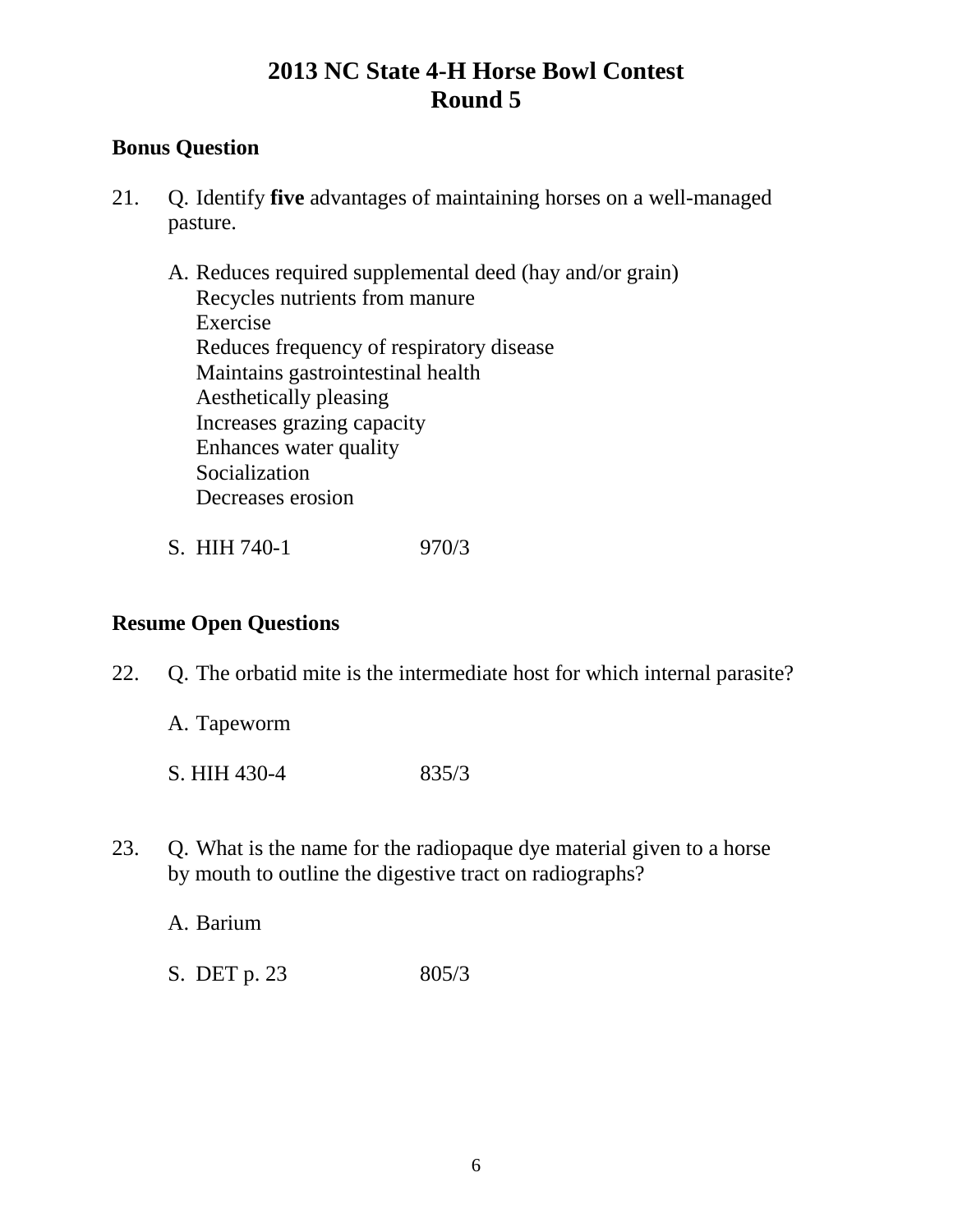- 24. Q. Horses with recurrence of urinary calculi may benefit from feeding a diet that has less of what specific mineral?
	- A. Calcium
	- S. Lewis p. 297 750/3
- 25. Q. What type of striding leg interference occurs when the toe of the forefoot strikes the hind leg at the pastern or fetlock?
	- A. Speedy cutting
	- S. Evans p. 179 640/3

#### **Toss Up – Bonus Attached**

- 26. Q. Which **two** criteria used to evaluate semen are **not** affected by the length of daylight or season of the year?
	- A. Morphology and motility
	- S. Evans p. 368 520/3

#### **Bonus Question**

- 27. Q. The genetic conditions atresia coli and lethal white foal syndrome are both fatal conditions due to an inability to eliminate waste products from the intestines. In regards to anatomy, how do each of these conditions differ as to why the intestine does not function normally?
	- A. Atresia coli the lumen of the colon is not continuous and is described as severed Lethal white foal syndrome – intestine does not empty correctly due to absence of nerves responsible for peristalsis in the intestines
	- S. DET p. 17; HIH 1060-6 830/4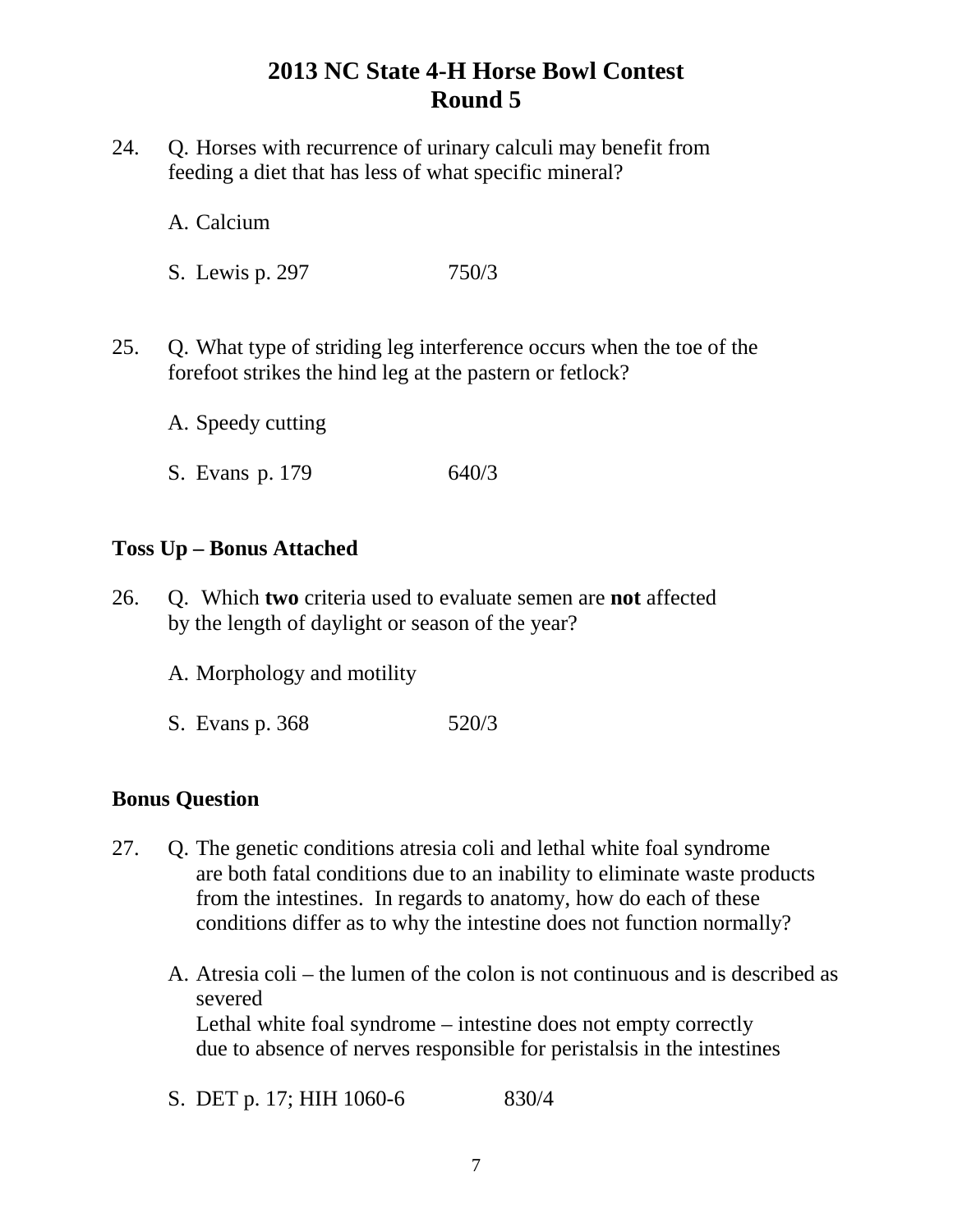### **Resume Open Questions**

- 28. Q. What is the slang term for a foal that is born with septicemia and is semi-comatose?
	- A. Sleeper or sleeper foal
	- S. Evans p. 429 840/3
- 29. Q. In what anatomical structure of the stallion are sperm stored and matured?
	- A. Epididymis
	- S. DET p. 97 480/3
- 30. Q. What is a jerk line?

A. Single rein fastened to the brake handle of a carriage and run through the driver's hand to the bit of the lead horse

- S. DET p. 157 1050/4
- 31. Q. What would be the estimated age of a horse when the Galvayne's groove extends to the wearing surface of the corner upper incisor?

A. 20 years

S. HIH 240-4 435/3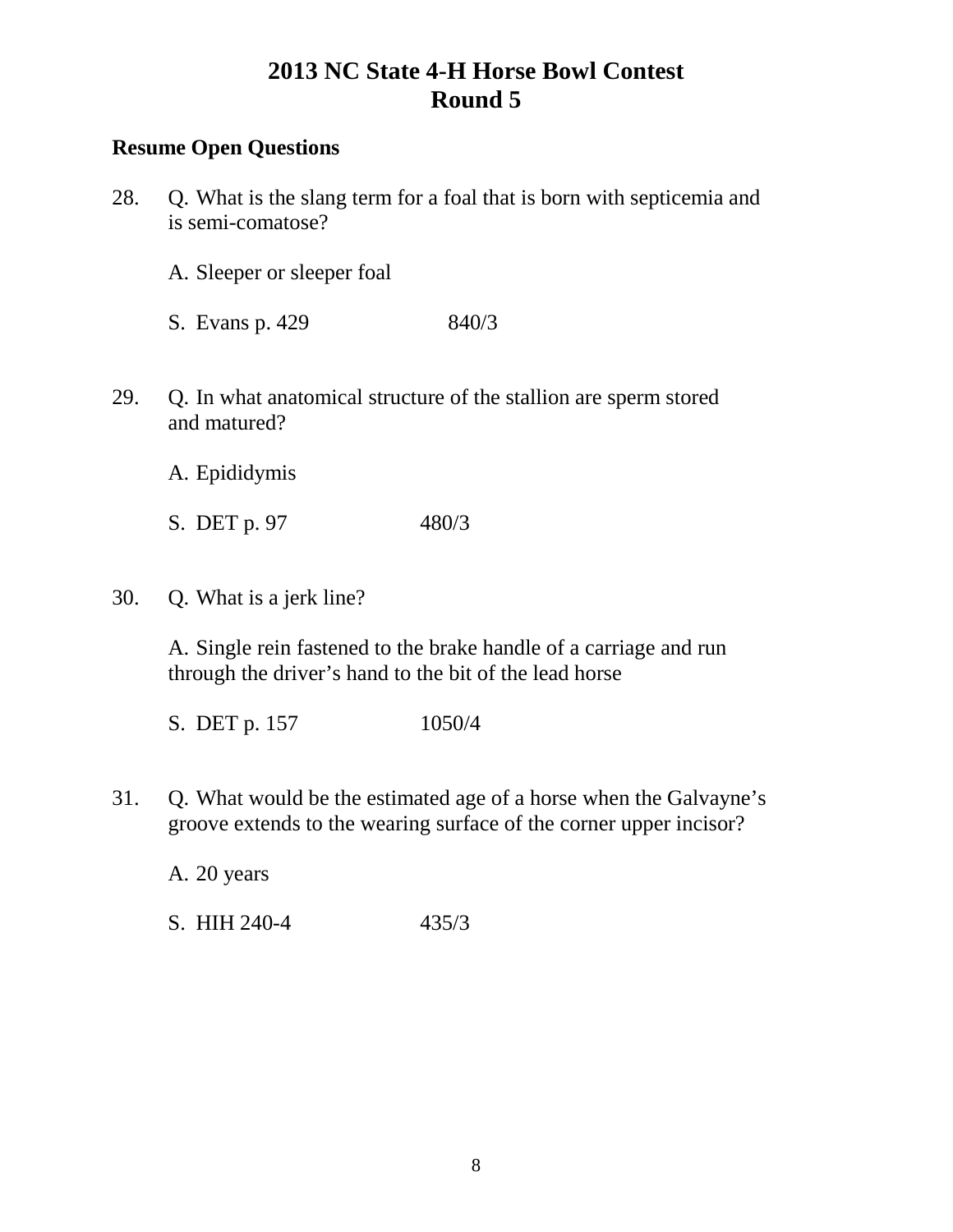## **Last Question of the Round**

32. Q. Which external parasite usually feeds on the inside ear folds and may cause a horse to be head shy?

A. Black flies ("Buffalo gnats")

S. HIH 415-2 835/3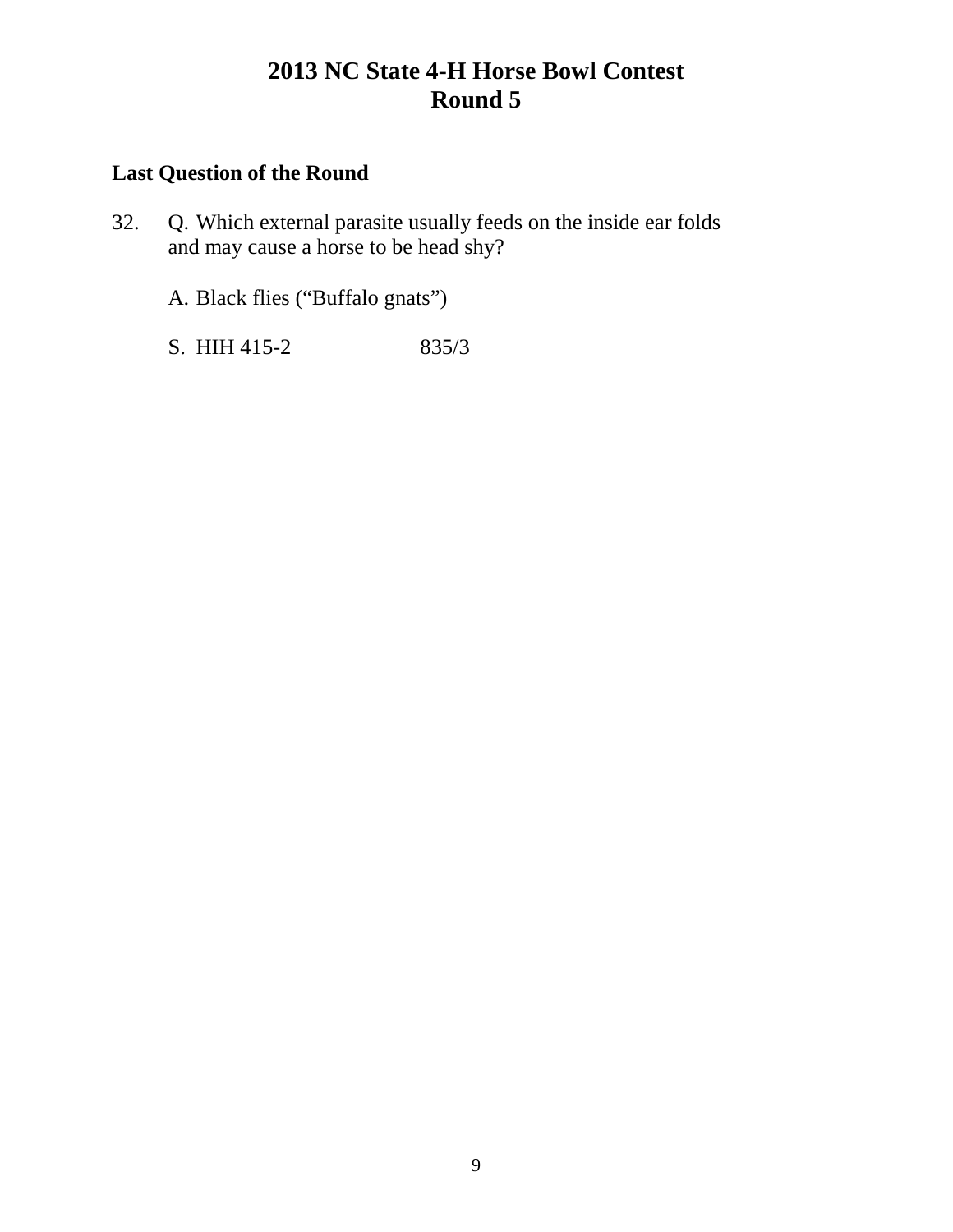#### **One-On-One**

- 1. C1 C. What is the common name for the medication flunixin meglumine?
	- A. Banamine
	- S. HIH 640-2 805/4
- 2. C2 Q. In regards to physiology, why is the myometrium thicker around the left ventricle than it is around the other chambers of the heart?
	- A. The muscle around the left ventricle is thicker and stronger because it must contract with enough force to pump blood throughout the body
	- S. Evans p. 111 440/3
- 3. C3 Q. You are the manager at a Thoroughbred farm and will be breeding a 15.2 hand stallion to a 16.3 hand mare. What is your solution for dealing with the physical size difference?

A. Mare's hind legs can be placed in a shallow depression or stand the stud on a hill or raised area (only need to give one answer) (do not accept option of AI or embryo transfer as these are not permitted with Thoroughbreds)

S. Evans p. 415 500/3

4. C4 Q. What term refers to supporting leg interference that results in an open wound?

A. Striking

S. Evans p. 179 640/3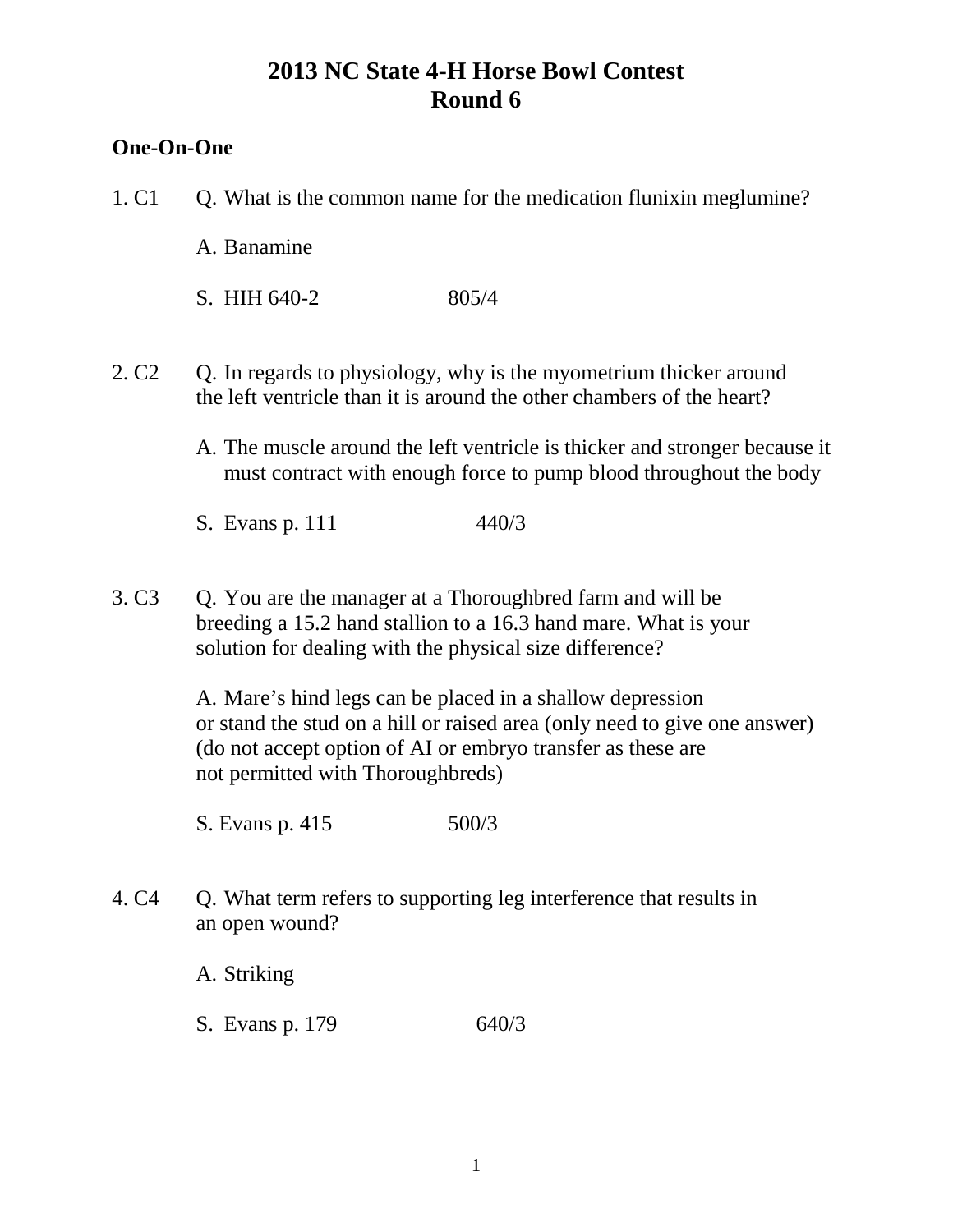5. C1 Q. What is the primary symptom of a horse that ingests wild onions? A. Anemia S. Lewis p. 331 770/3 6. C2 Q. What type of grass provides the highest yield of hay-crop forage each year in the southern United States? A. Bermuda grass S. Lewis p. 109 780/4 7. C3 Q. How quickly a horse's heart rate decreases and returns to their resting heart rate is an indication of what? A. Fitness of the horse (accept any answer that indicates this) S. Lewis p. 206 980/3 8. C4 Q. What is the common term for prognathia? A. Monkey mouth (sow mouth) S. Lewis p. 396 600/4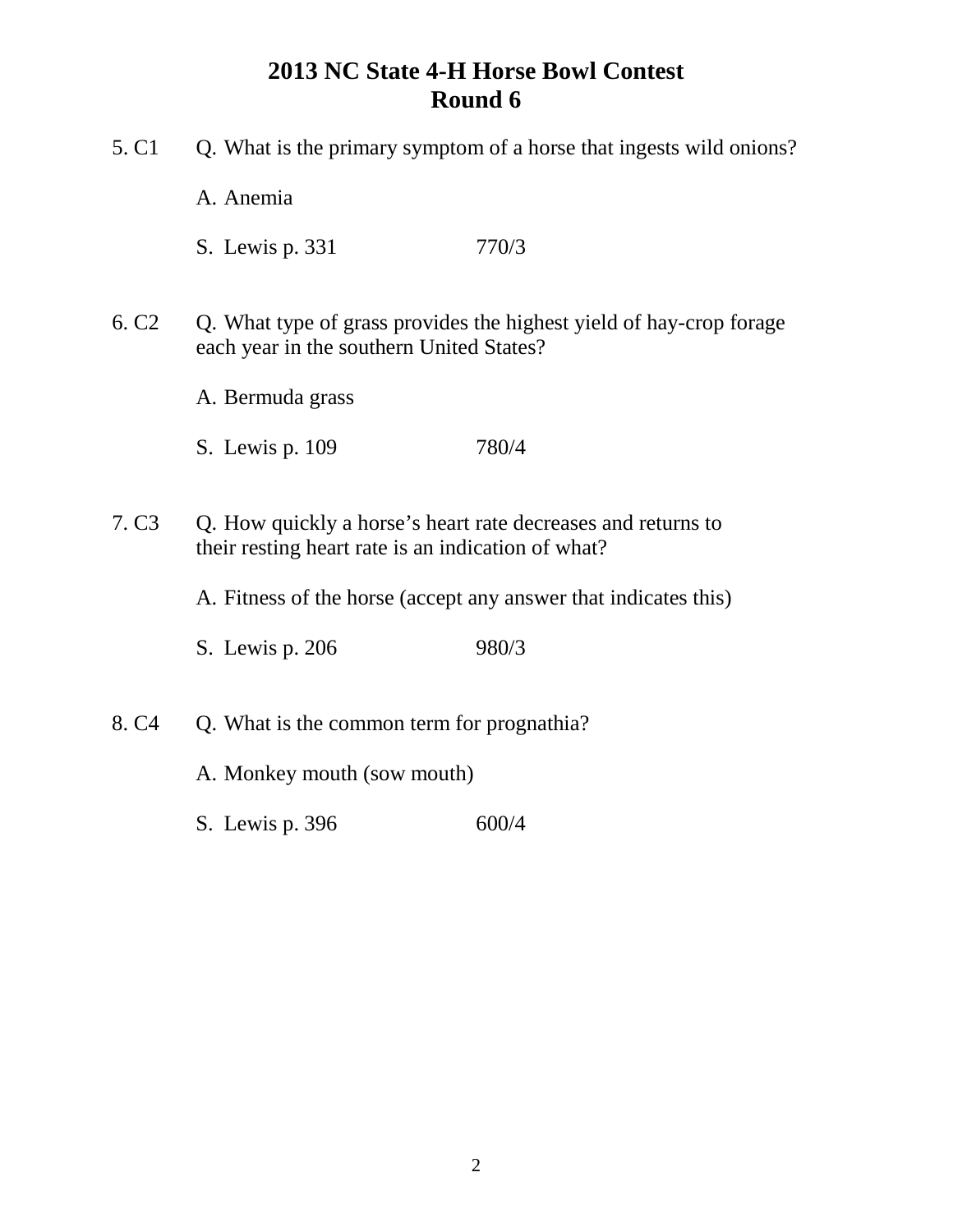9. C1 Q. What type of forage would be most appropriate for a horse with renal failure? A. Grass forage (lower in protein, phosphorus and calcium) S. Lewis p. 296 700/3 10. C2 Q. What physical characteristic is described by the term micropthalmia? A. Small eye S. Lewis p. 398 425/4 11. C3 Q. Evaluating a feed for aflatoxin-producing mold can be accomplished using ultraviolet light from what type of lamp? A. Woods lamp

- S. Lewis p. 408 790/4
- 12. C4 Q. What general term refers to a horse that eats unnatural substances such as wood, hair or dirt?

A. Pica

S. Lewis p. 400 910/3

## **End One-On-One**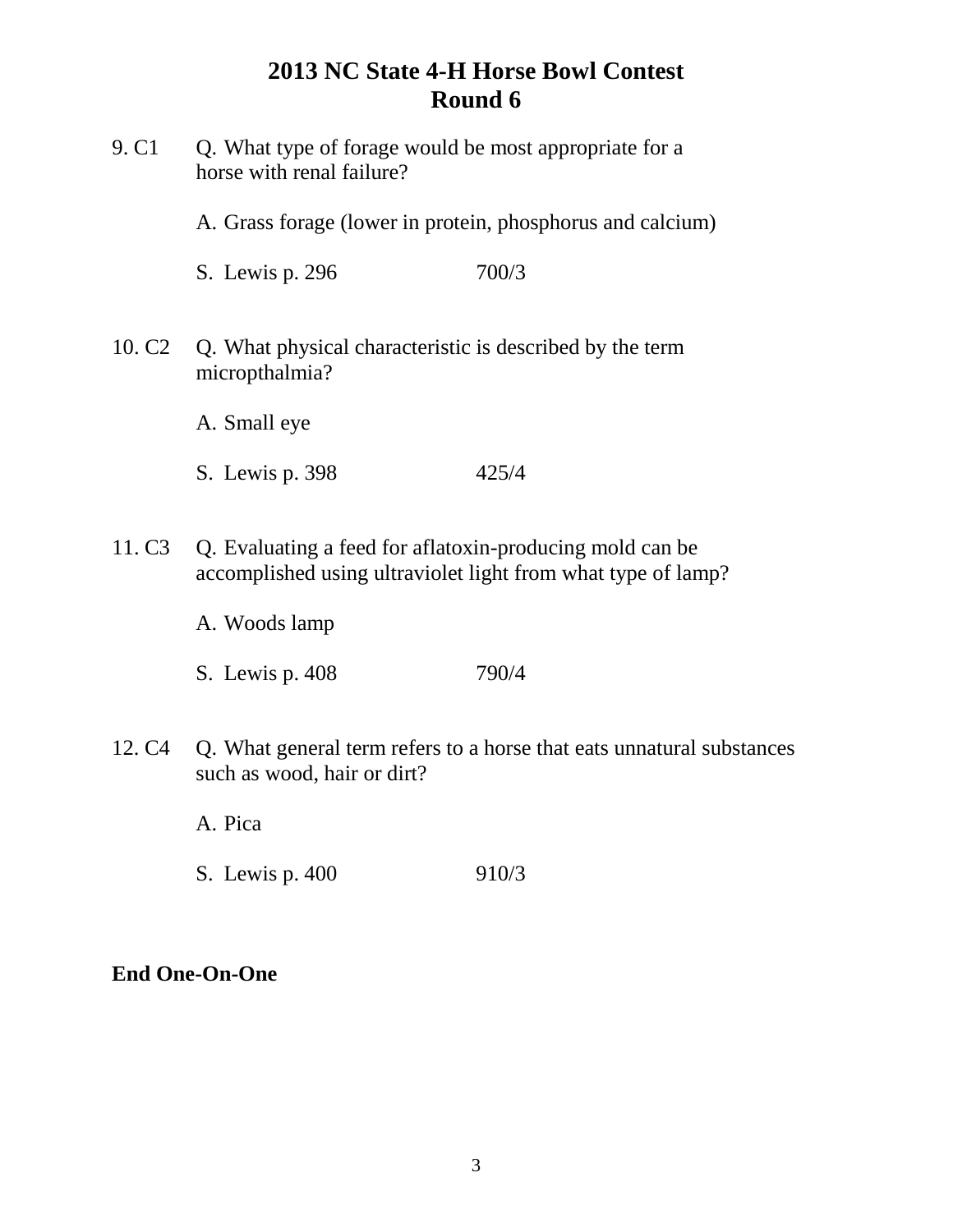## **Begin Open Questions**

13. Q. What glandular organ is located near the stomach and serves as a reservoir for red blood cells?

A. Spleen

- S. Lewis p. 404 400/3
- 14. Q. What is the recommended width of a gate that would be wide enough for hay equipment?

A. 16 feet

S. Evans p. 771 920/3

#### **Toss Up – Bonus Attached**

15. Q. Identify **two** problems that may occur when hay is baled with a moisture content greater than 20 percent.

A. Mold and heat (also spontaneous combustion)

S. Lewis p. 65 780/3

#### **Bonus Question**

- 16. Q. Jugging is the practice of administering a large quantity of a concentrated solution into the jugular vein. Identify **three general types** of nutrients or substances that would be included in this solution.
	- A. Amino acids, electrolytes, vitamins, glucose
	- S. DET p. 158 805/4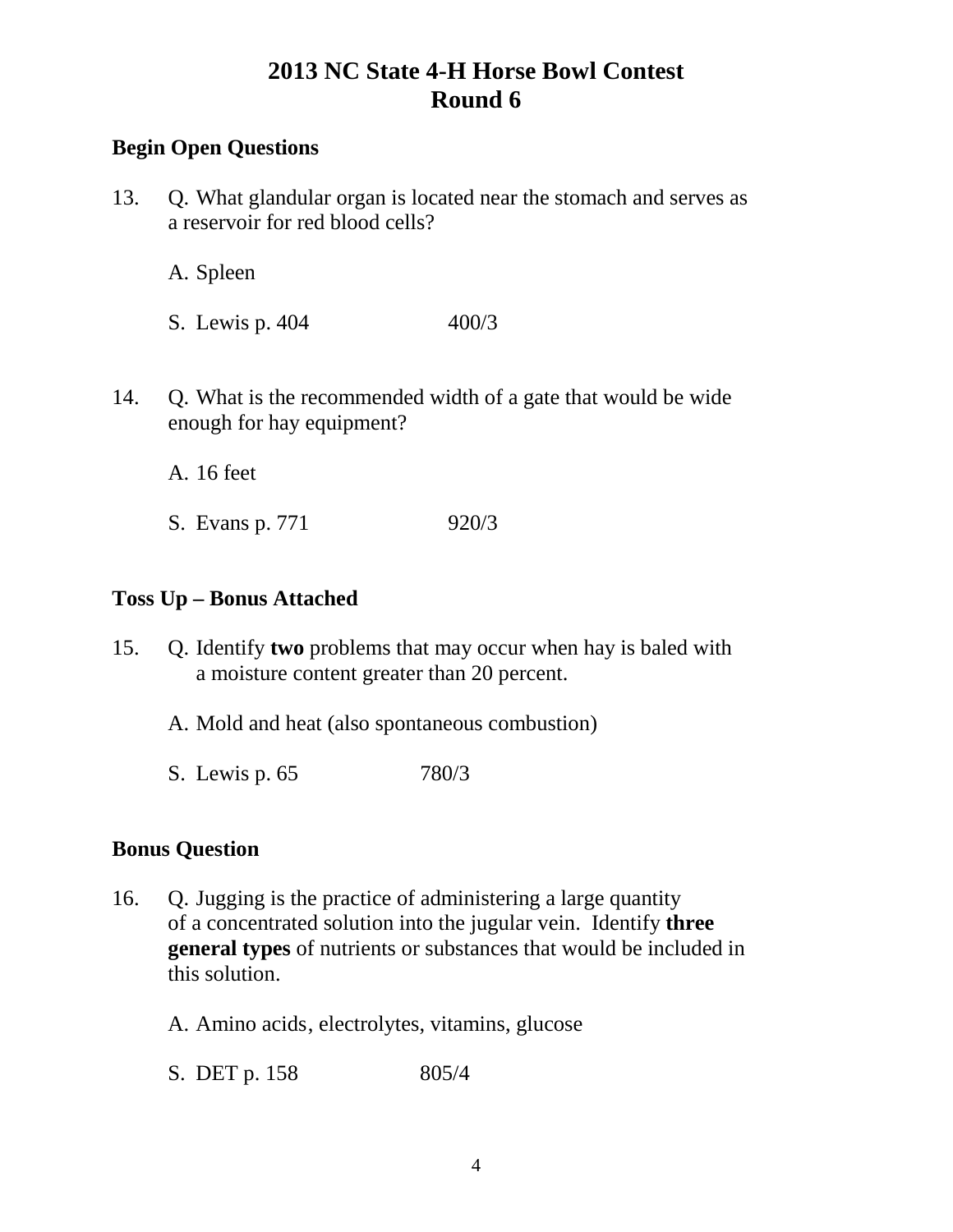### **Resume Open Questions**

17. Q. You are spending the day with a farrier. The farrier has 4 shoes that look identical set aside for the horse he is shoeing. He would like you to hand him a front shoe. How will you know which is a front shoe?

A. The front shoe would be more round (also accept wider at the heel)

- S. Evans p. 150 900/3
- 18. Q. In general, what does the suffix "emia" describe?
	- A. In the blood
	- S. Lewis p. 407 400/3
- 19. Q. What are doing if you are "drenching" a horse?

A. Pouring a liquid medication down the throat from a bottle

S. DET p. 85 805/3

## **Toss Up – Bonus Attached**

- 20. Q. Identify **two** of the organs that the celiac artery and its arterial branches supply with oxygenated blood.
	- A. Spleen, stomach and liver
	- S. Kainer plate 60 440/4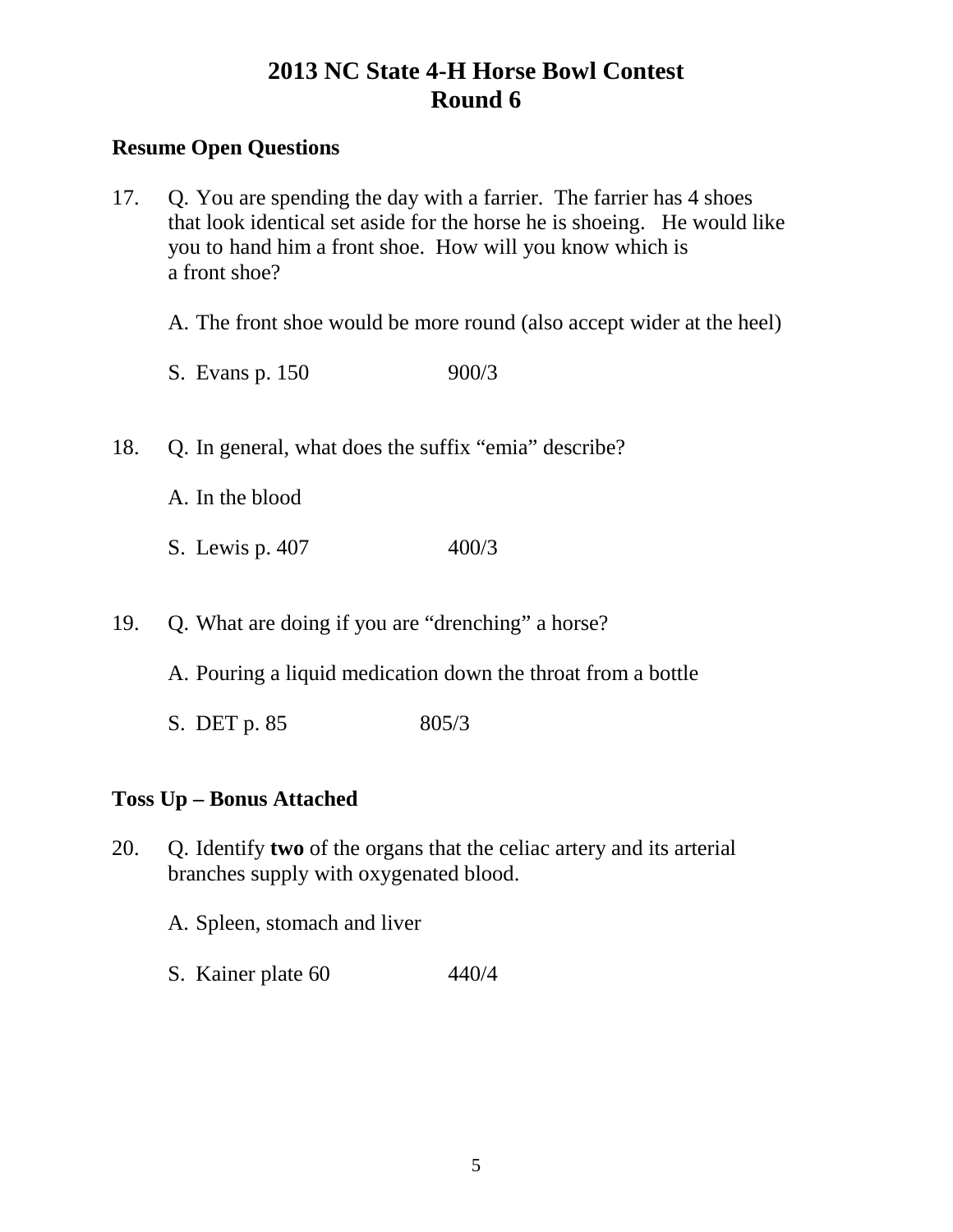### **Bonus Question**

- 21. Q. In regards to the **stallion**, identify **four** advantages for artificial insemination versus live cover breeding.
	- A. Prevent spread of venereal disease Able to breed injured/crippled stallions that are unable to mount a mare Eliminates injury to stallion from nervous, aggressive or shy mares Able to breed more mares per season Able to impregnate a mare located far away by shipping semen
	- S. Evans p. 376 500/4

### **Resume Open Questions**

- 22. Q. You do the math… You are judging a reining class and have indicated a total maneuver score of **minus 1**and a total penalty score of **minus 3 ½.** What would be the **final score** for this competitor?
	- A. Score of 65 ½ points
	- S. HIH 183D-1 1010/3
- 23. Q. You are the on call veterinarian evaluating a horse with the following symptoms…Rapid and labored breathing, incoordination, dilated pupils, muscle tremors and dark cherry red mucous membranes. These symptoms would indicate what type of plant poisoning?

A. Cyanide poisoning

S. Lewis p. 336 770/4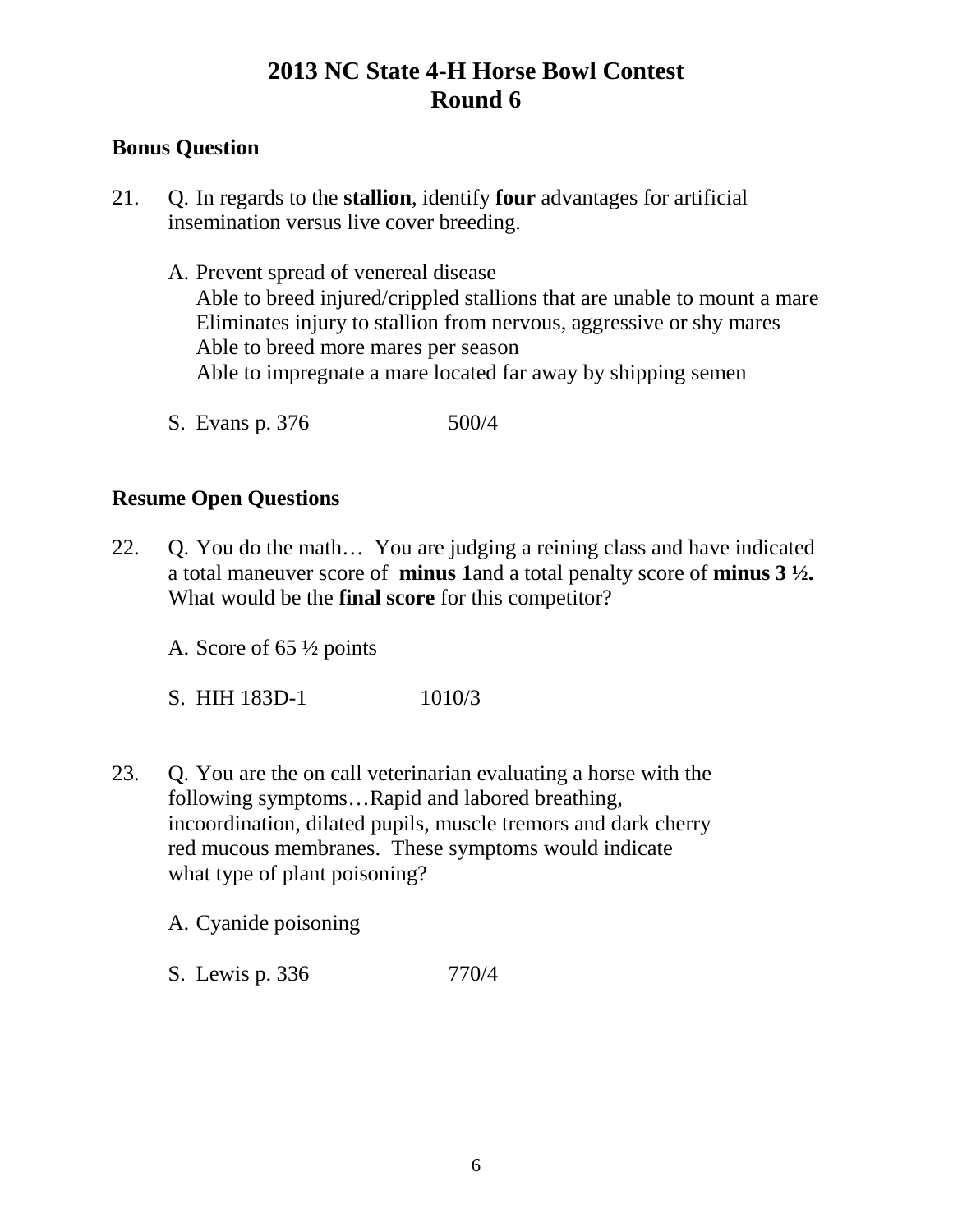24. Q. The most common cause of spontaneous abortion is placental or uterine infections. Prior to the current widespread use of ultrasound, what accounted for about 25% of abortions and was considered to be the second most common cause?

A. Twinning

S. Lewis p. 240 500/4

25. Q. What breed is being described… Noted for its speed and jumping ability although it can be stubborn. Able to withstand the severe weather in its country of origin which is Russia.

A. Akhal-Teke

S. DET p. 6 200/4

#### **Toss Up – Bonus Attached**

- 26. Q. In regards to biosecurity identify t**hree** ways to diminish the possibility of transferring infective agents with your boots.
	- A. Disinfect boots using a spray disinfectant Disposable boots or boot covers Disinfect boots with a boot dip Change boots (between farms, between clean and dirty areas, etc)
	- S. Griffiths p. 194 920/4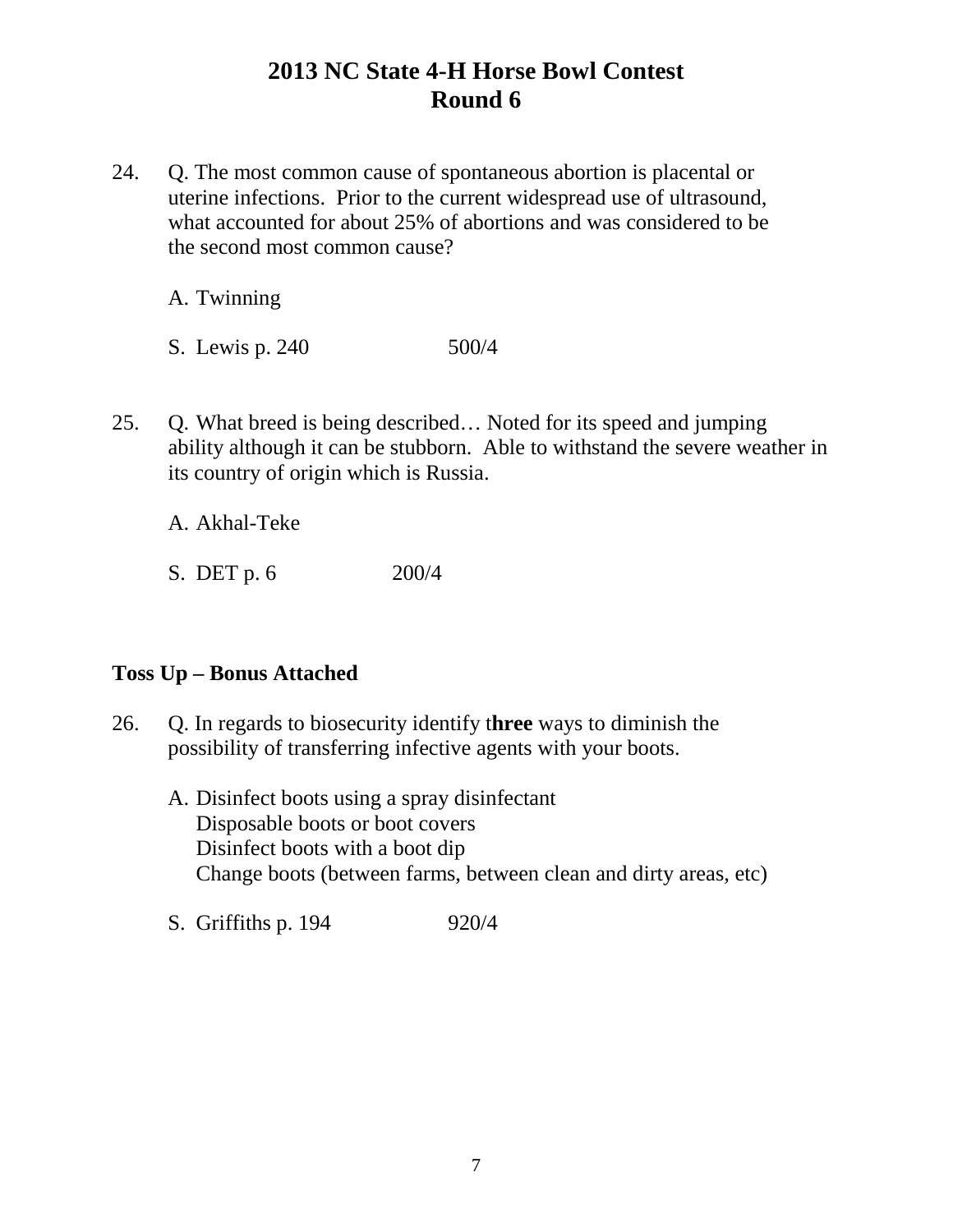#### **Bonus Question**

- 27. Q. What color would be the result of the silver dapple gene on the following **three** colors…black, bay and chestnut?
	- A. Black Blue silver or silver dapple Bay – Red silver Chestnut – Chestnut (silver gene only affects black areas)
	- S. HIH 1040-2 300/4

#### **Resume Open Questions**

- 28. Q. What is the scientific name for the stable fly?
	- A. Stomxys calcitrans
	- S. HIH 415-1 835/4
- 29. Q. When driving a horse and turning left…Which rein is the "bearing rein"?
	- A. Right rein (rein opposite the direction)
	- S. DET p. 25 1000/3
- 30. Q. In foxhunting, who hunts the hounds and is in charge of the kennels?
	- A. Huntsman
	- S. DET p. 145 1080/3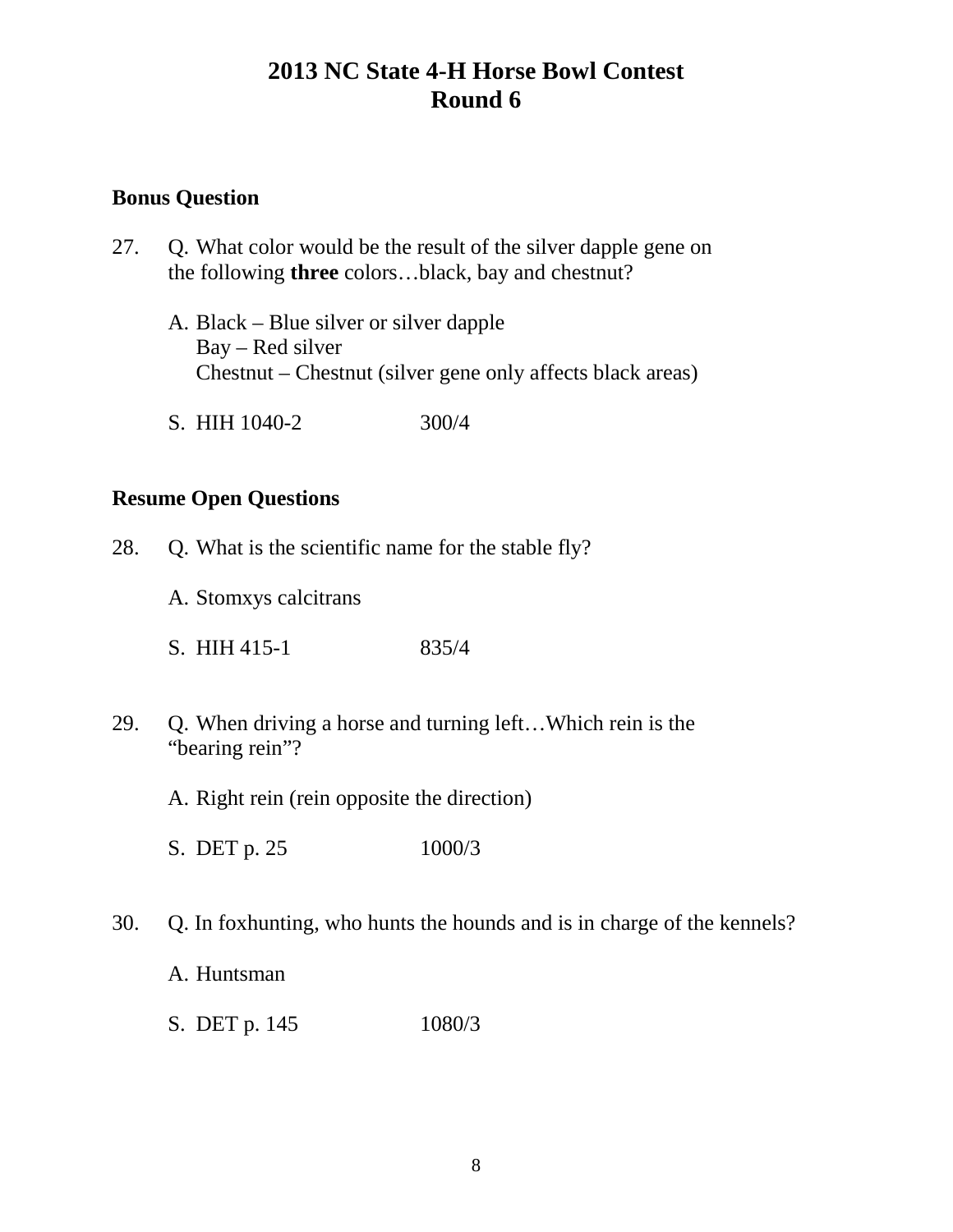31. Q. In general, what does the suffix "oma" describe?

A. Tumor (also accept cancer or neoplasm)

S. DET p. 178, 190,240 400/4

### **Last Question of the Round**

32. Q. The mating of imported draft stallions with native mares in Southern Pennsylvania produced what breed that eventually disappeared and never had a breed registry.

A. Conestoga horse

S. Evans p. 9 100/3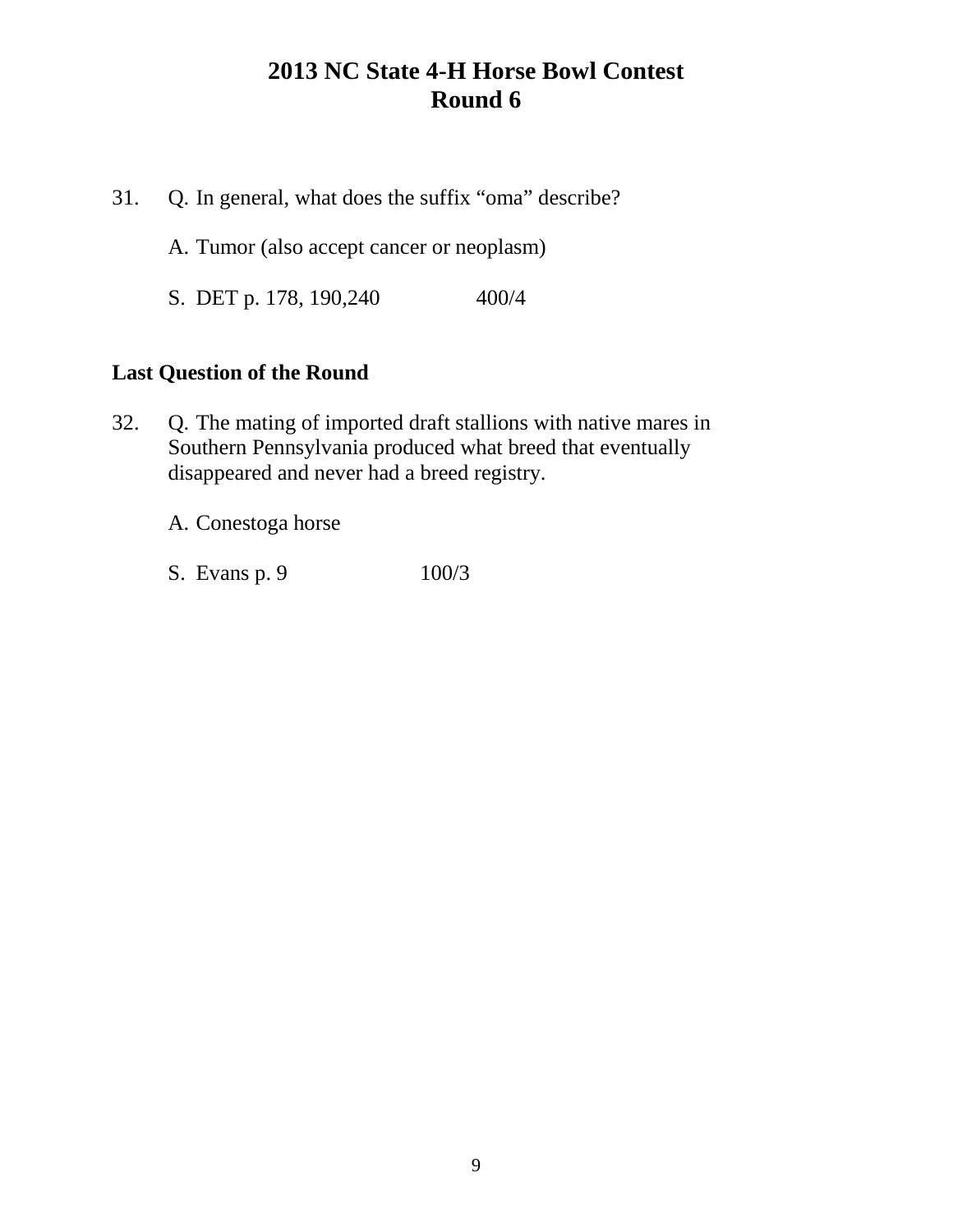## **One-On-One**

| 1. C <sub>1</sub> | Q. What is the correct term for the medication referred to by the<br>slang term "Ace"?                                                           |       |                                                                             |
|-------------------|--------------------------------------------------------------------------------------------------------------------------------------------------|-------|-----------------------------------------------------------------------------|
|                   | A. Acetyl promazine (acepromazine)                                                                                                               |       |                                                                             |
|                   | S. DET $p.3$                                                                                                                                     | 805/4 |                                                                             |
| 2. C <sub>2</sub> | Q. The Tennessee Walking Horse was crossed with what other<br>breed to develop the American Walking Pony?                                        |       |                                                                             |
|                   | A. Welsh Pony                                                                                                                                    |       |                                                                             |
|                   | S. Evans p. 66                                                                                                                                   | 200/4 |                                                                             |
| 3. C <sub>3</sub> | Q. The Chadwick spring provides constant outward pressure on the bars<br>of the foot and would be used for what conformation defect of the hoof? |       |                                                                             |
|                   | A. Contracted heels                                                                                                                              |       |                                                                             |
|                   | S. DET p. 53; Evans p. 750                                                                                                                       |       | 900/3                                                                       |
| 4. C <sub>4</sub> | Q. In general, what type of muscling is preferred in all breeds<br>muscle?                                                                       |       | 1.) thick, bulging muscle with definition, or 2.) long, clean, well-defined |
|                   | A. Long, clean and well-defined                                                                                                                  |       |                                                                             |

S. HIH 220-8 600/3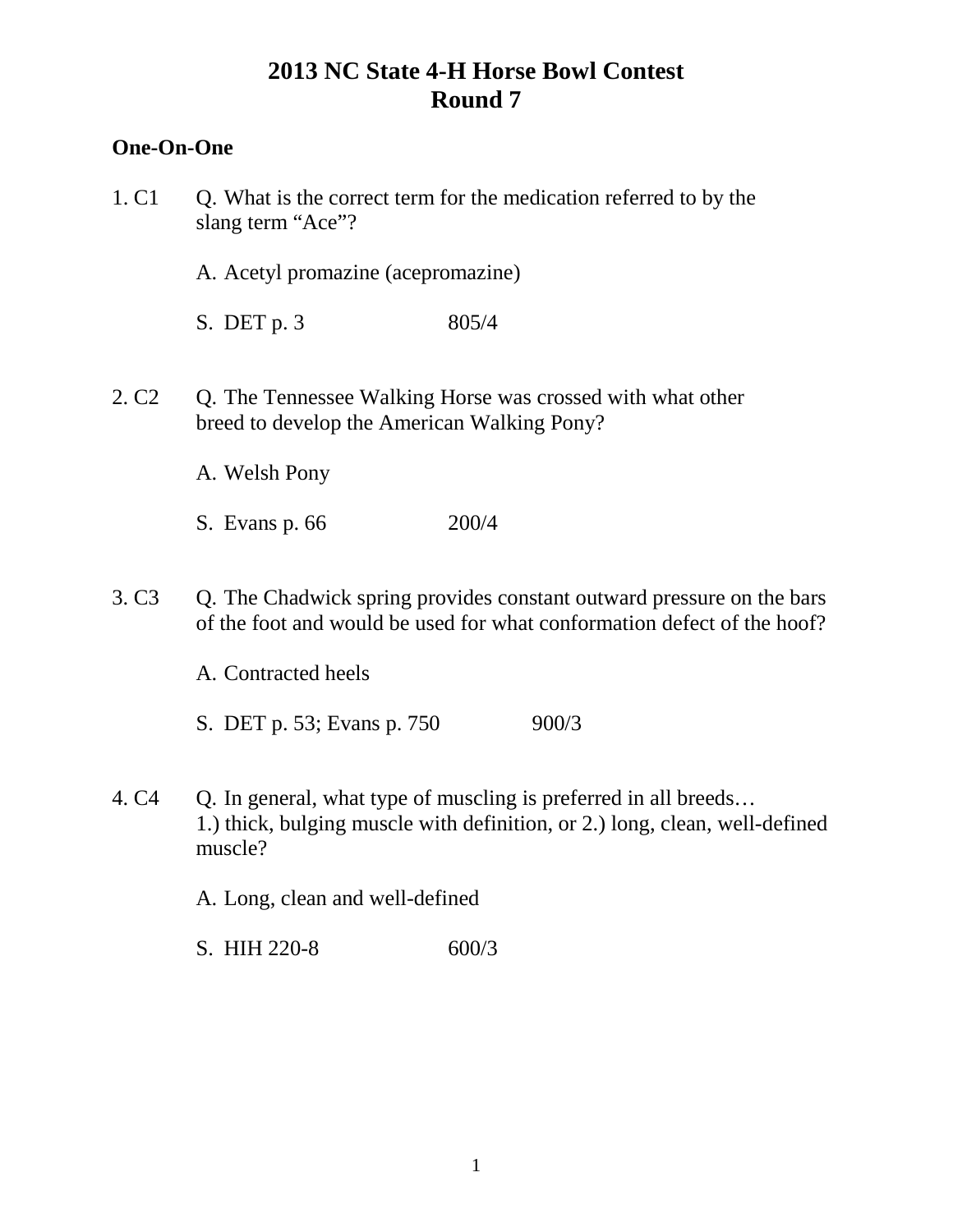5. C1 Q. What anatomic structure is responsible for increasing absorption in the small intestine and is described as tiny, finger-like projections?

A. Villi

S. DET p. 283 430/4

6. C2 Q. In what **specific** area of the uterus does the conceptus attach and the fetus develop in a normal horse pregnancy?

A. Uterine horn

- S. Evans p. 340, 347 510/3
- 7. C3 Q. The alkaloid slaframine would result in what symptom in horses grazing red clover affected with black patch?

A. Excessive salivation (slobbers)

- S. Lewis p. 108 780/4
- 8. C4 Q. Who is the foundation sire for the American Saddlebred Horse?
	- A. Denmark
	- S. Evans p. 38 200/3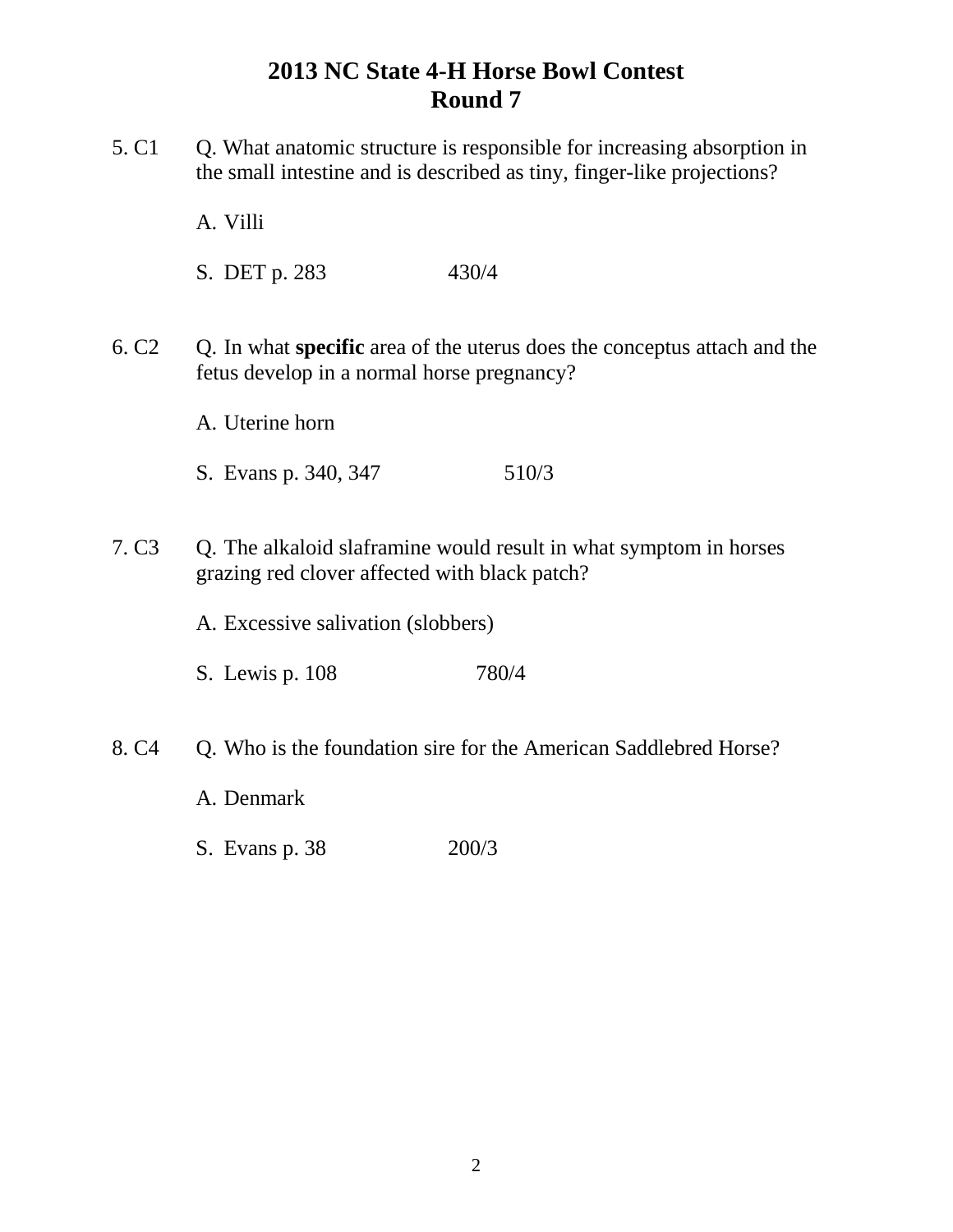| 9. C <sub>1</sub>  | Q. What is the primary benefit of extruded feed?   |                                                                          |
|--------------------|----------------------------------------------------|--------------------------------------------------------------------------|
|                    | A. Improved digestibility                          |                                                                          |
|                    | S. HIH 745-1                                       | 790/3                                                                    |
| 10. C <sub>2</sub> | the discontinuation of treatment with Regumate?    | Q. Ovulation will usually occur within how many days after               |
|                    | A. Approximately 12 days                           |                                                                          |
|                    | S. HIH 930-4                                       | 805/4                                                                    |
| 11. C <sub>3</sub> | be stimulated with the "fight or flight" instinct? | Q. Would the parasympathetic or sympathetic nervous system               |
|                    | A. Sympathetic                                     |                                                                          |
|                    | S. Kainer plate 80                                 | 420/4                                                                    |
| 12. C <sub>4</sub> |                                                    | Q. What is the correct term for a full turn on the haunches in dressage? |
|                    | A. Volte                                           |                                                                          |
|                    |                                                    |                                                                          |

S. DET p. 284 1090/4

# **End One-On-One**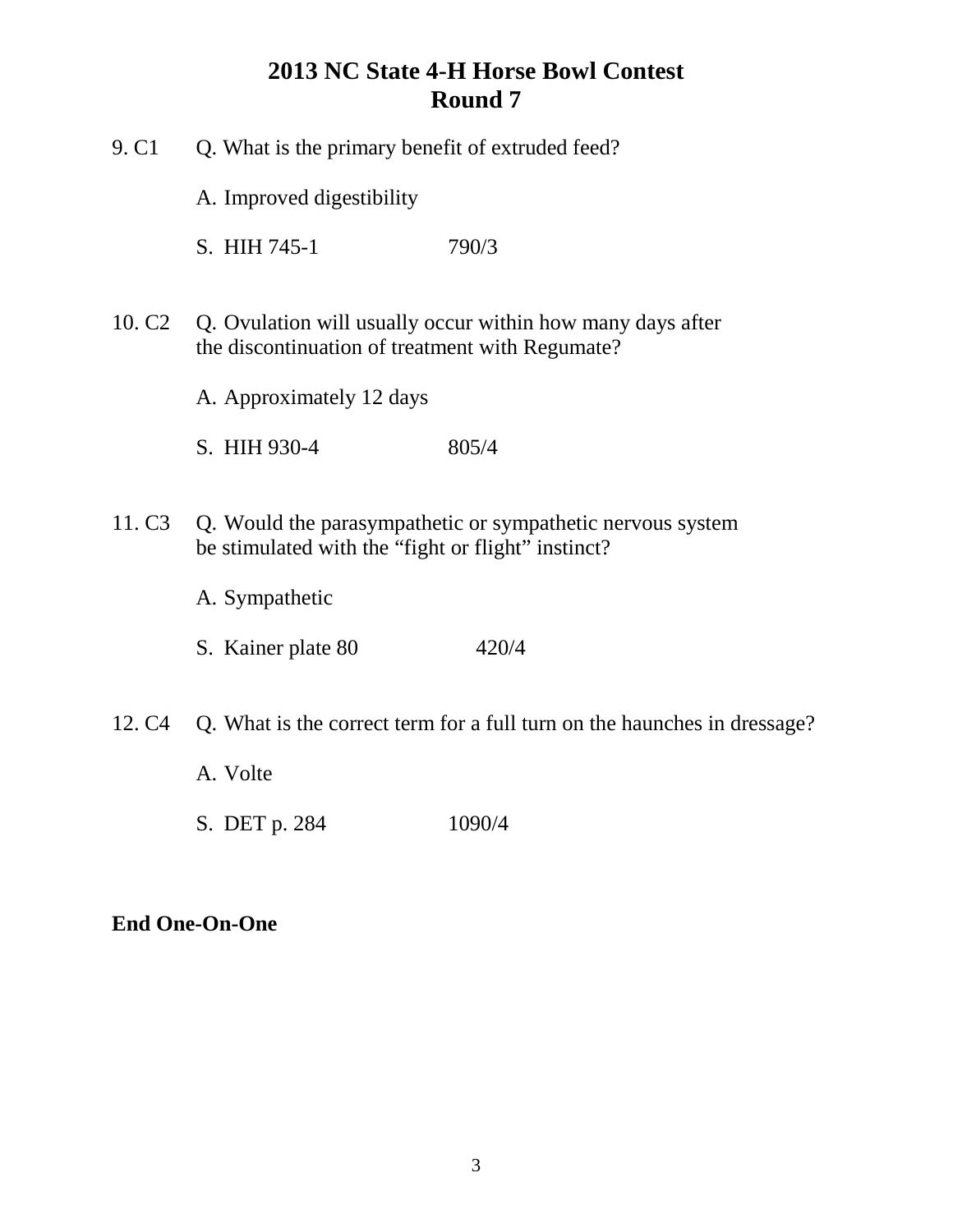## **Begin Open Questions**

| 13. | Q. What are the <b>two</b> functions of the turbinate bones?             |       |
|-----|--------------------------------------------------------------------------|-------|
|     | A. Warm, hydrate and filter inspired air (only need to give two answers) |       |
|     | S. DET p. 276                                                            | 410/4 |
| 14. | Q. Which pony breed is referred to as the "living fossil"?               |       |
|     | A. Exmoor                                                                |       |

**Toss Up – Bonus Attached**

S. HIH 157B-1 200/4

- 15. Q. (Two Part) The diaphragm is the muscle that separates the thoracic and abdominal cavities. What serous membrane covers the abdominal surface of the diaphragm and what serous membrane covers the thoracic surface?
	- A. Abdominal peritoneum Thoracic – pleura
	- S. Kainer plate 56 400/4

#### **Bonus Question**

16. Q. What are the **four** methods used to breed mares?

A. Pasture breeding, hand breeding, artificial insemination and embryo transfer

S. Lewis p. 237 500/4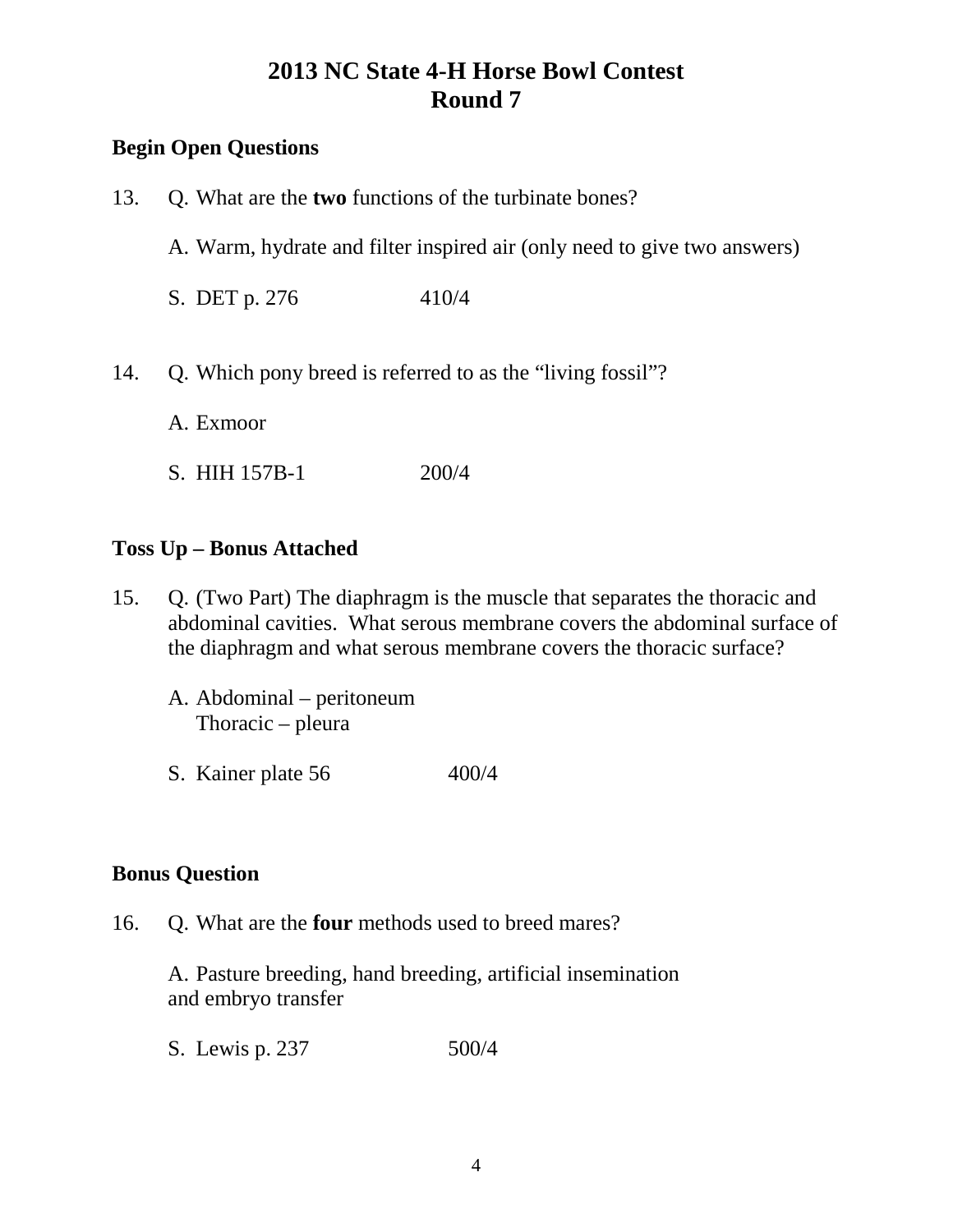### **Resume Open Questions**

| 17. | Q. Which two types of white spotting are described as rising up<br>from the underline of the horse? |  |
|-----|-----------------------------------------------------------------------------------------------------|--|
|     | A. Splashed white and sabino                                                                        |  |
|     | S. Evans pp. 492-493<br>300/4                                                                       |  |
| 18. | Q. What type of knot is used on the end of a rope to keep it<br>from unraveling?                    |  |
|     | A. Crown knot                                                                                       |  |

19. Q. You do the math… You are feeding a weanling that weighs approximately **400 pounds**. If you are feeding **twice a day** and need to feed a **total of 1%** of the body…How many pounds would you feed for the **morning** feeding?

A. 2 pounds

S. HIH 765-2 700/4

S. DET p. 74 1000/3

#### **Toss Up – Bonus Attached**

- 20. Q. Identify the t**hree** gaits of the Paso Fino beginning with the speed that is the fastest and ending with the speed which is slower and more collected.
	- A. Paso largo, paso corto and paso fino
	- S. Evans p. 178 640/4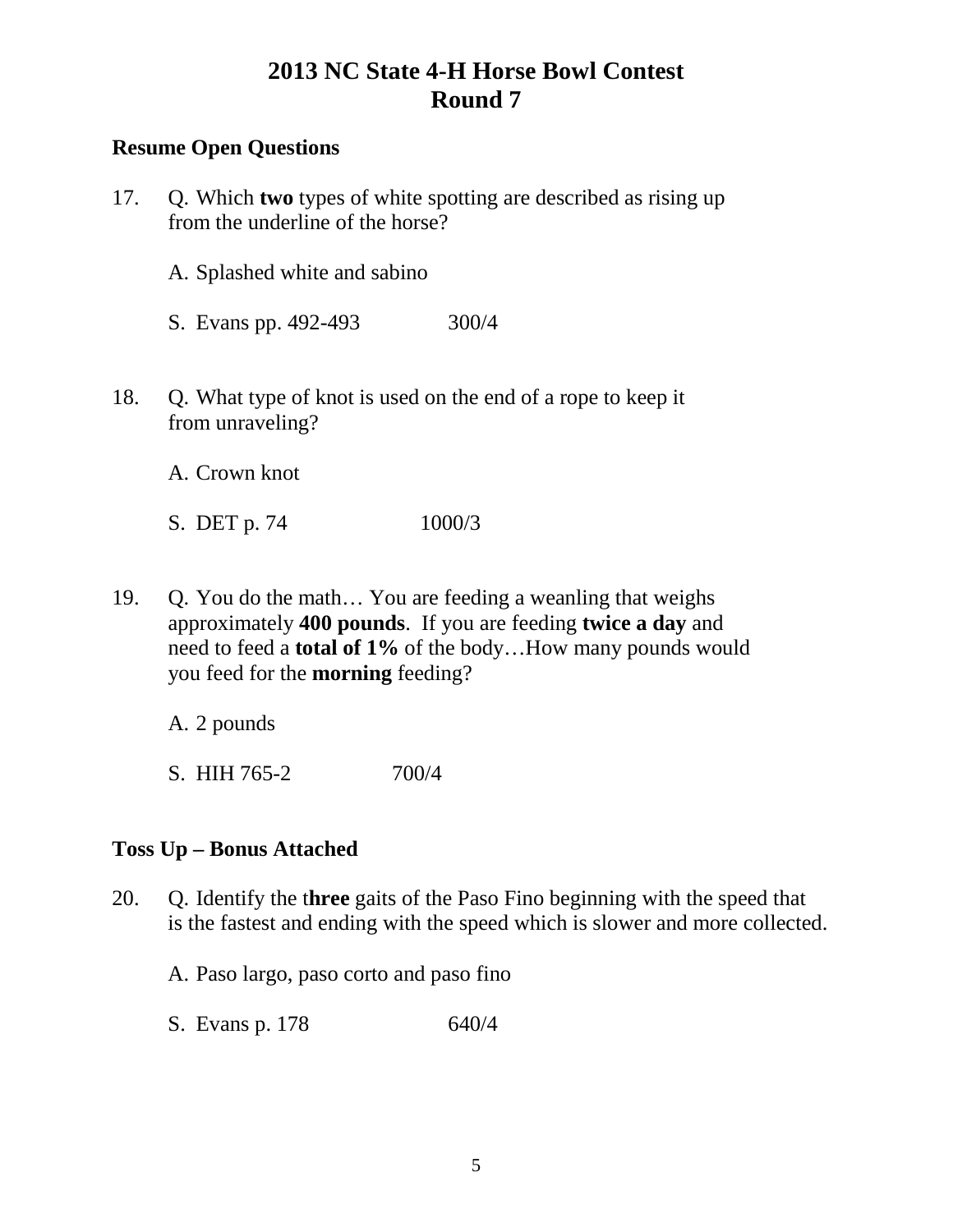### **Bonus Question**

- 21. Q. Identify **three** breeds that originated in the United States and were developed from crossing other breeds with Canadian pacers.
	- A. Standardbred, American Saddlebred and Tennessee Walking Horse
	- S. Evans p. 28, 38, 40 200/4

#### **Resume Open Questions**

- 22. Q. What is the anatomical name for a natural passageway or opening in the body that blood vessels and nerves pass through?
	- A. Foramen (also accept foramina)
	- S. DET p. 111; Kainer plate 41 410/3
- 23. Q. Sprinting and galloping can produce an oxygen deficit within skeletal muscle and result in what type of metabolism?
	- A. Anaerobic
	- S. HIH 895-1 980/3
- 24. Q. What is the correct medical terminology for giving birth?
	- A. Parturition
	- S. DET p. 205 500/3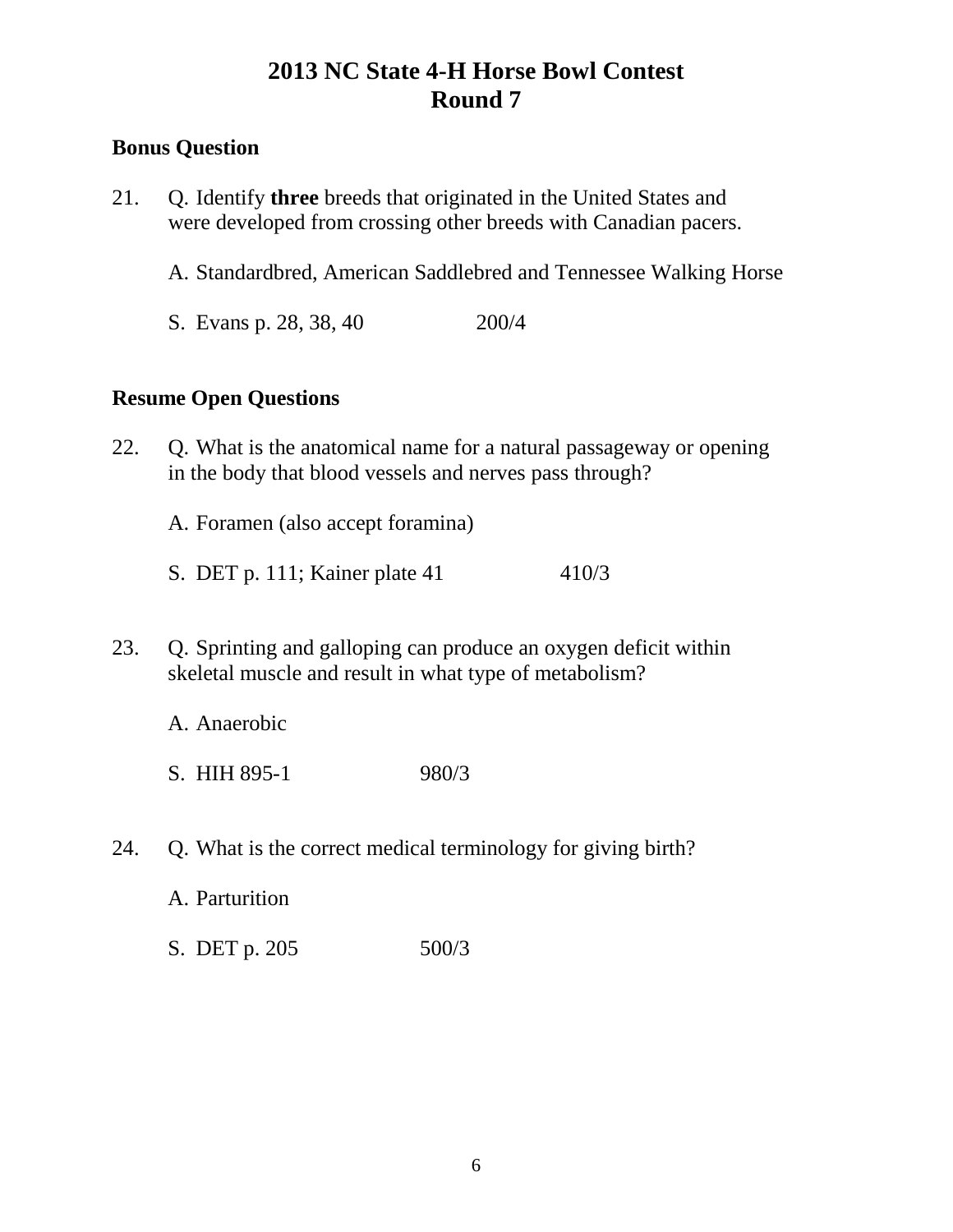- 25. Q. For what specific equine competition would you have herd holders?
	- A. Cutting
	- S. DET p. 139 1070/4

#### **Toss Up – Bonus Attached**

- 26. Q. Which **two** breeds were crossed to develop the Americana?
	- A. Shetland and Hackney Pony
	- S. Evans p. 66 200/4

#### **Bonus Question**

- 27. Q. Identify **two** reasons why additional protein is not a desirable source of energy in the athletic horse.
	- A. Produces excess body heat Increased water loss (due to increased sweating) Increased electrolyte deficit More expensive
	- S. Lewis p. 196 760/4

#### **Resume Open Questions**

- 28. Q. English stagecoaches often were accompanied by a cockhorse that was ridden behind the coach. What was the purpose of the cockhorse?
	- A. Hitched in front of the team when going up steep hills or heavy going
	- S. DET p. 60 1050/4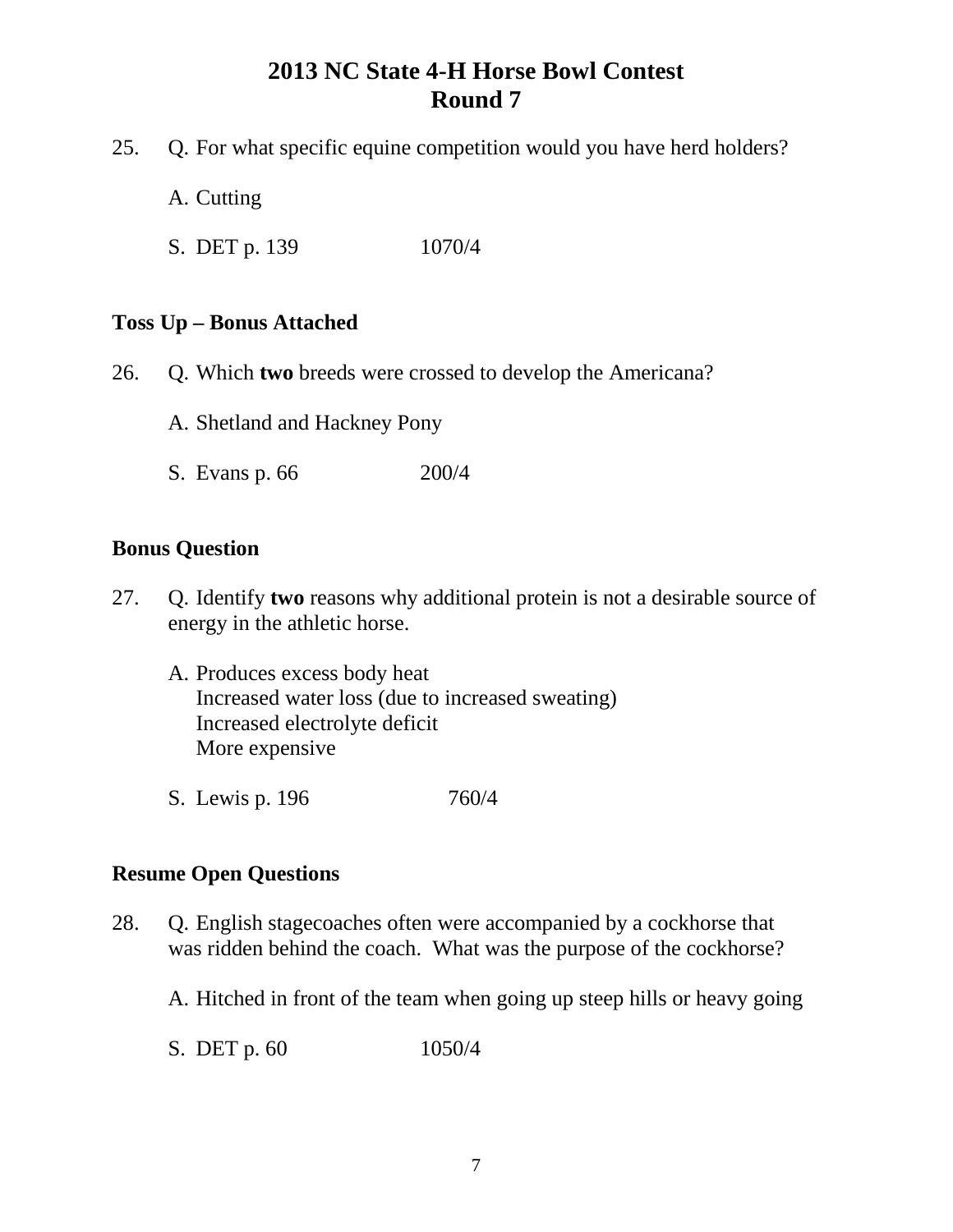| 29.                               | Q. The heart, trachea and esophagus are contained in what<br>specific area of the chest cavity? |  |
|-----------------------------------|-------------------------------------------------------------------------------------------------|--|
|                                   | A. Mediastinum                                                                                  |  |
|                                   | S. DET p. 178<br>400/4                                                                          |  |
| 30.                               | Q. Cremello is a double dilution of what color?<br>A. Chestnut                                  |  |
|                                   | S. HIH 1040-2<br>650/3                                                                          |  |
| 31.                               | Q. Which farrier tool is used to cut hot metal?<br>A. Hardy                                     |  |
|                                   | 900/3<br>S. Evans p. 727                                                                        |  |
| <b>Last Question of the Round</b> |                                                                                                 |  |
| 32.                               | Q. What breed's characteristics include a rat tail?                                             |  |

- A. Appaloosa
- S. Evans p. 32 200/3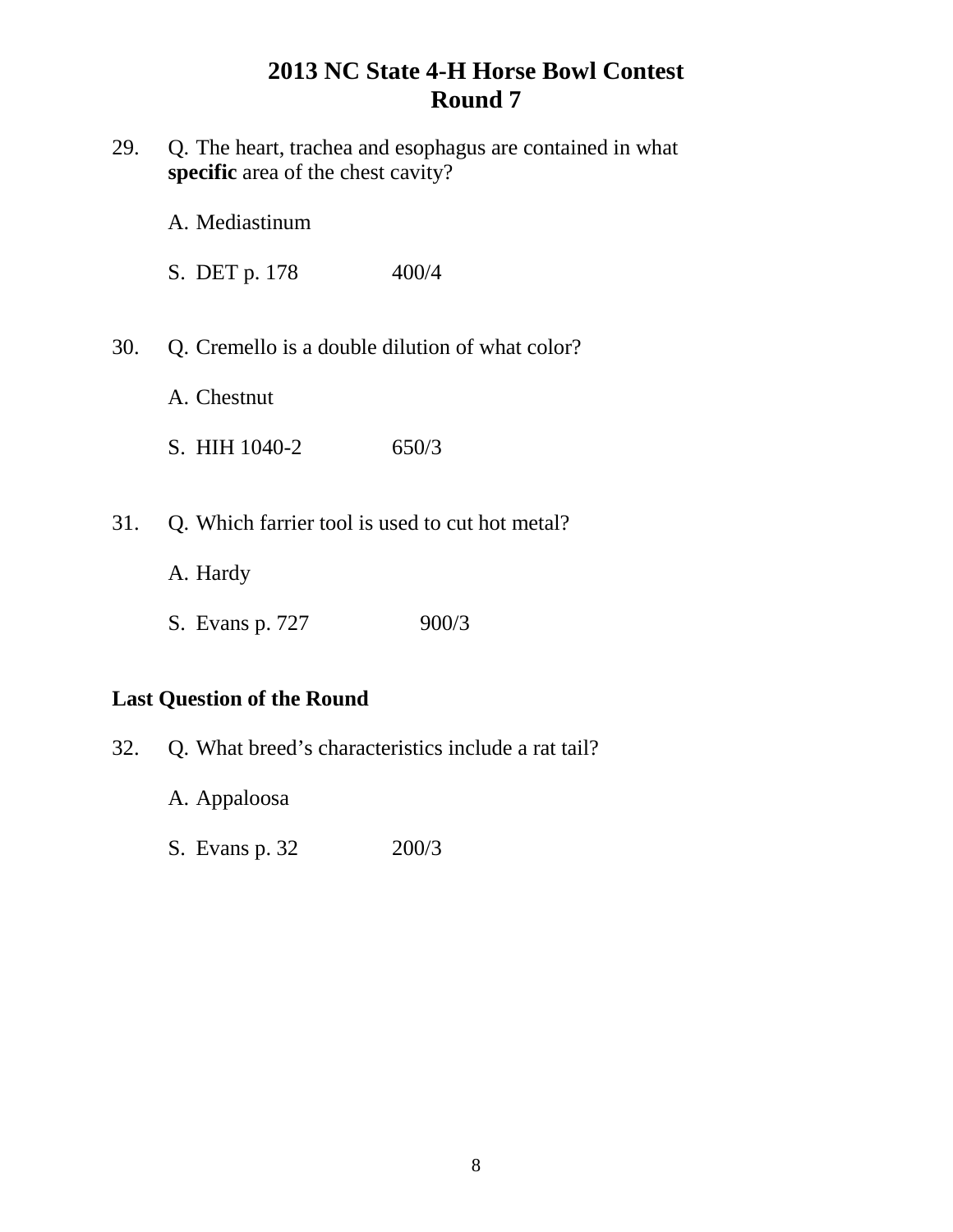## **One-On-One**

| 1. C <sub>1</sub> | Q. What is the anatomical term for the hind cannon bone?                                      |                                                                                                                                        |  |
|-------------------|-----------------------------------------------------------------------------------------------|----------------------------------------------------------------------------------------------------------------------------------------|--|
|                   | A. Large metatarsal or third metatarsal (do not accept third<br>or large meta <b>carpal</b> ) |                                                                                                                                        |  |
|                   | S. Kainer plate 12                                                                            | 410/3                                                                                                                                  |  |
| 2. C <sub>2</sub> | Q. What does the term open bridle describe?                                                   |                                                                                                                                        |  |
|                   | A. A bridle without blinders or blinkers                                                      |                                                                                                                                        |  |
|                   | S. DET p.196                                                                                  | 1000/3                                                                                                                                 |  |
| 3. C <sub>3</sub> | Q. At how many days after ovulation would the embryo be                                       | collected from a donor mare for nonsurgical embryo transfer?                                                                           |  |
|                   | A. 6-8 days (accept anything within this range)                                               |                                                                                                                                        |  |
|                   | S. Evans p. 411                                                                               | 500/4                                                                                                                                  |  |
| 4. C <sub>4</sub> |                                                                                               | Q. What is the difference in the traditional grooming presentation<br>of a Hackney Pony shown in a "harness" versus a "Hackney" class? |  |
|                   | long tail in a harness class                                                                  | A. Ponies are shown with a cob-tail in Hackney classes and a                                                                           |  |

S. Evans p. 63 200/3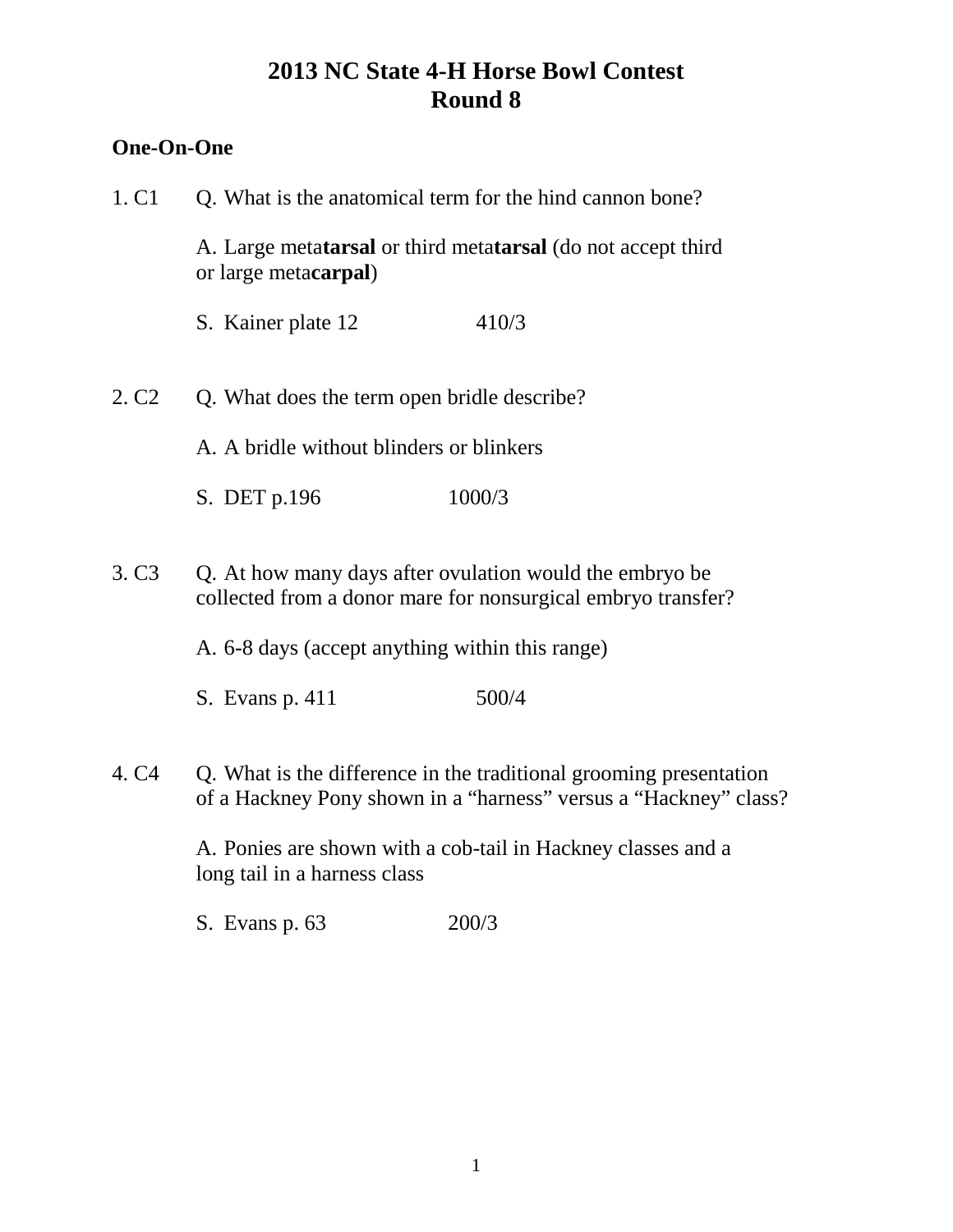| 5. C <sub>1</sub><br>Q. What is the common term for Enterotoxemia? |                                                                                                             |                                                            |
|--------------------------------------------------------------------|-------------------------------------------------------------------------------------------------------------|------------------------------------------------------------|
|                                                                    | A. Overeating disease                                                                                       |                                                            |
|                                                                    | S. Evans p. 305                                                                                             | 840/4                                                      |
| 6. C <sub>2</sub>                                                  | Q. For fire safety, a barn used for hay storage should be located<br>at least how far from other buildings? |                                                            |
|                                                                    | A. At least 100 feet                                                                                        |                                                            |
|                                                                    | S. Evans p. 781                                                                                             | 920/3                                                      |
| 7. C <sub>3</sub>                                                  | are being grazed with ruminants?                                                                            | Q. What type of parasite is only a problem for horses that |
|                                                                    | A. Hairworms (Trichostrongylus axei)                                                                        |                                                            |
|                                                                    | S. Lewis p. 158                                                                                             | 835/4                                                      |
| 8. C <sub>4</sub>                                                  | Q. What is the country of origin for the New Forest Pony?                                                   |                                                            |
|                                                                    | A. England                                                                                                  |                                                            |
|                                                                    | S. DET p.190                                                                                                | 200/3                                                      |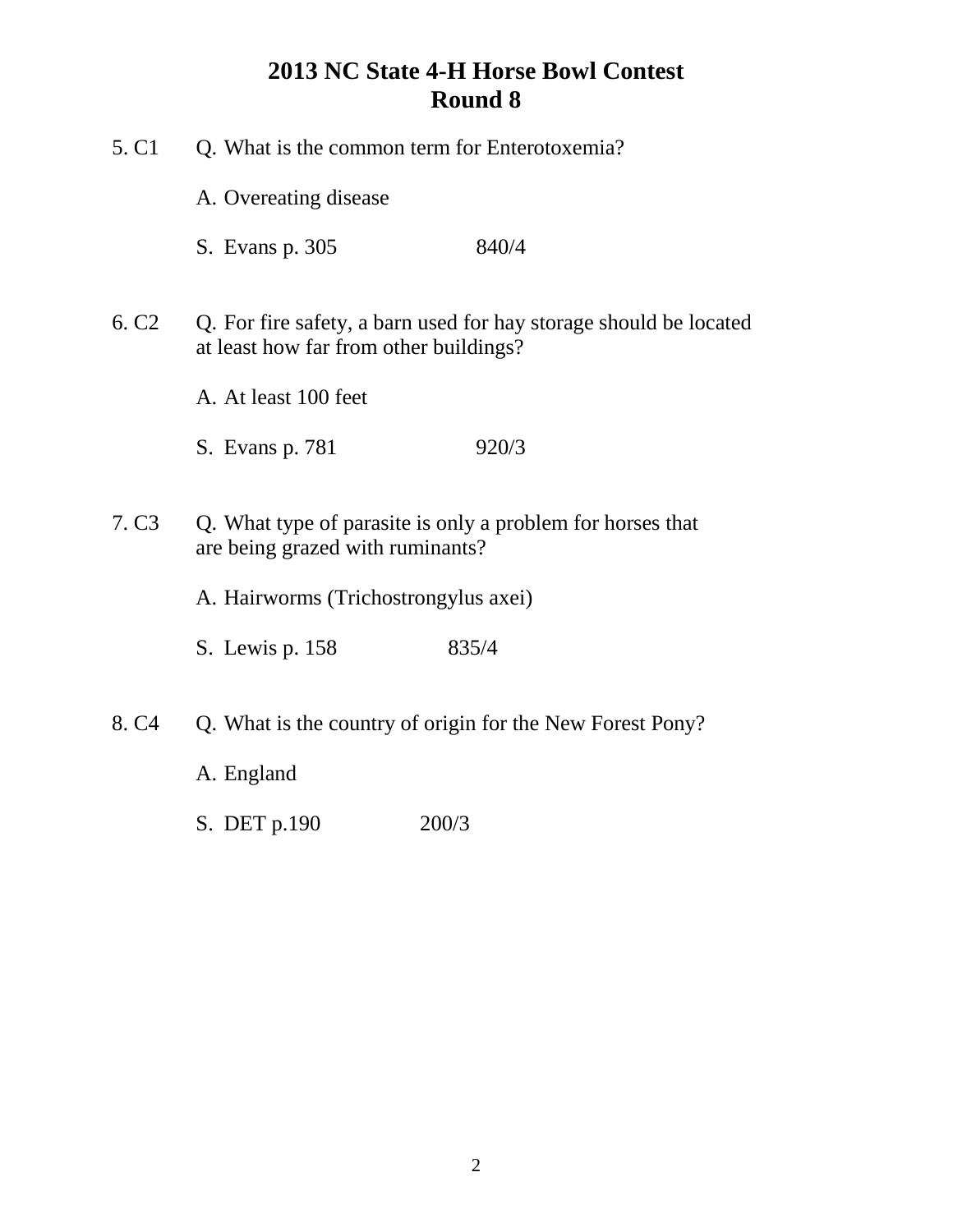| 9. C <sub>1</sub>  | Q. Would front or hind plates have "jar calks"?                                                                                         |  |
|--------------------|-----------------------------------------------------------------------------------------------------------------------------------------|--|
|                    | A. Front plates (are referred to as heel calks on hind plates)                                                                          |  |
|                    | 900/4<br>S. Evans p. 734                                                                                                                |  |
|                    | 10. C <sub>2</sub> Q. What does the slang term "owl head" describe?                                                                     |  |
|                    | A. A horse that is difficult to train                                                                                                   |  |
|                    | S. DET p. 199<br>980/4                                                                                                                  |  |
| 11. C <sub>3</sub> | Q. When using the Y-Tex Corporation system for freeze branding,<br>the alpha character is used to identify what?                        |  |
|                    | A. Breed of horse (or "E" if grade or unregistered horse)                                                                               |  |
|                    | 920/4<br>S. Evans p. 810                                                                                                                |  |
| 12. C <sub>4</sub> | Q. What is the <b>scientific</b> name for the type of bot fly that is associated<br>with eggs that are black and deposited on the lips? |  |

- A. Gastrophilus hemorrhoidalis
- S. Evans p. 634 835/3

## **End One-On-One**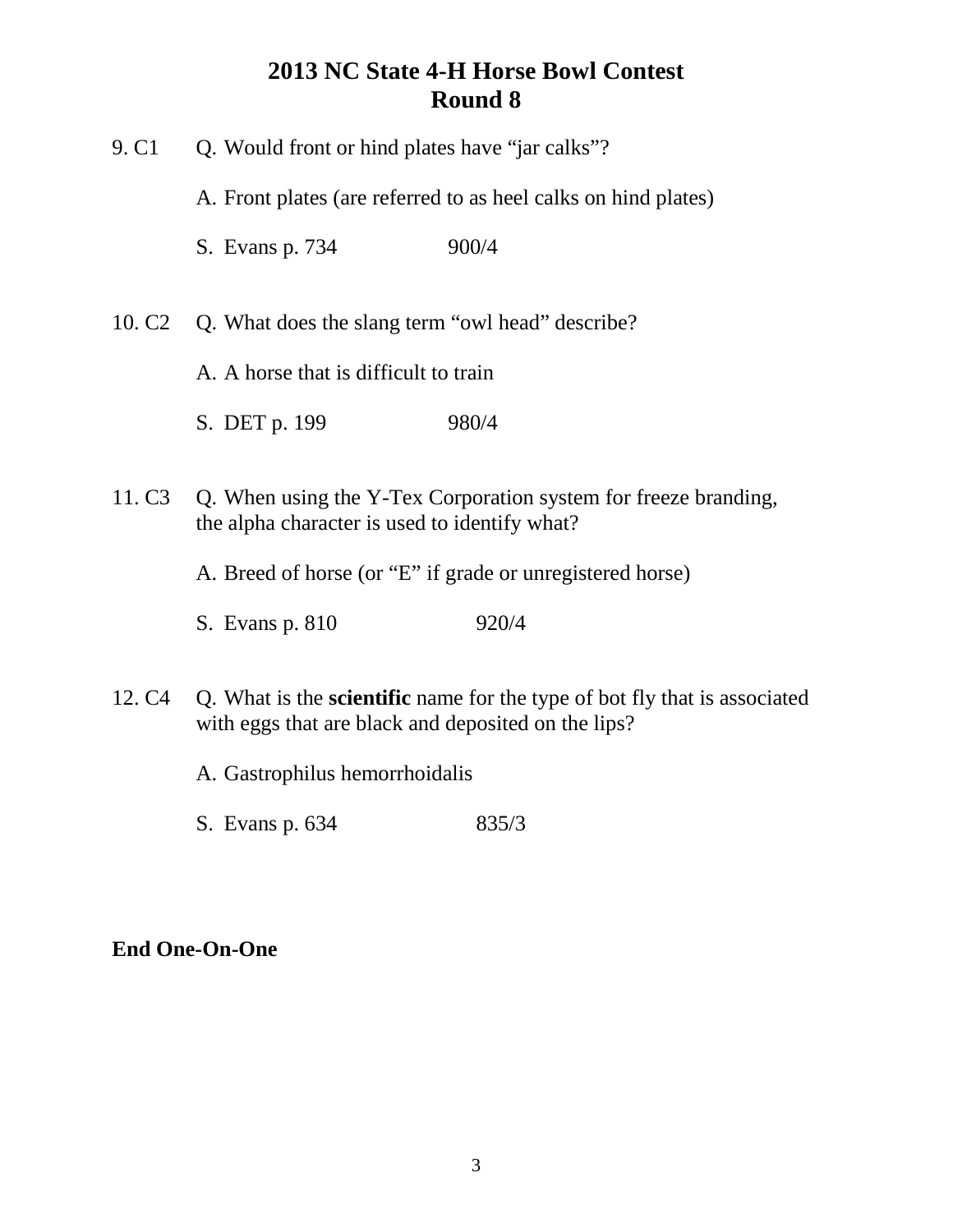### **Begin Open Questions**

- 13. Q. Common signs of ocular disease include color changes such as redness or cloudiness, increased tearing and blepharospasm. What is blepharospasm?
	- A. Squinting or closing the eye (indicates pain)
	- S. HIH 465-2 425/4
- 14. Q. You would collect prize money if the horses you bet on placed first and second in the order you predicted if you placed what type of wager?

A. Exacta

S. DET p. 100 1040/3

#### **Toss Up – Bonus Attached**

- 15. Q. What is the difference between hyperplasia and hypertrophy?
	- A. Hyperplasia is an increase in the **number** of cells Hypertrophy is an increase in the **size** of the cells
	- S. DET pp. 146-147 400/4

#### **Bonus Question**

- 16. Q. Give **four** observations that would indicate that a foal with diarrhea would require medical attention.
	- A. Large amount of diarrhea Diarrhea contains blood Decreased appetite Fever Depression/lethargy Dehydration Large volume of water in diarrhea
	- S. Lewis p. 259 830/4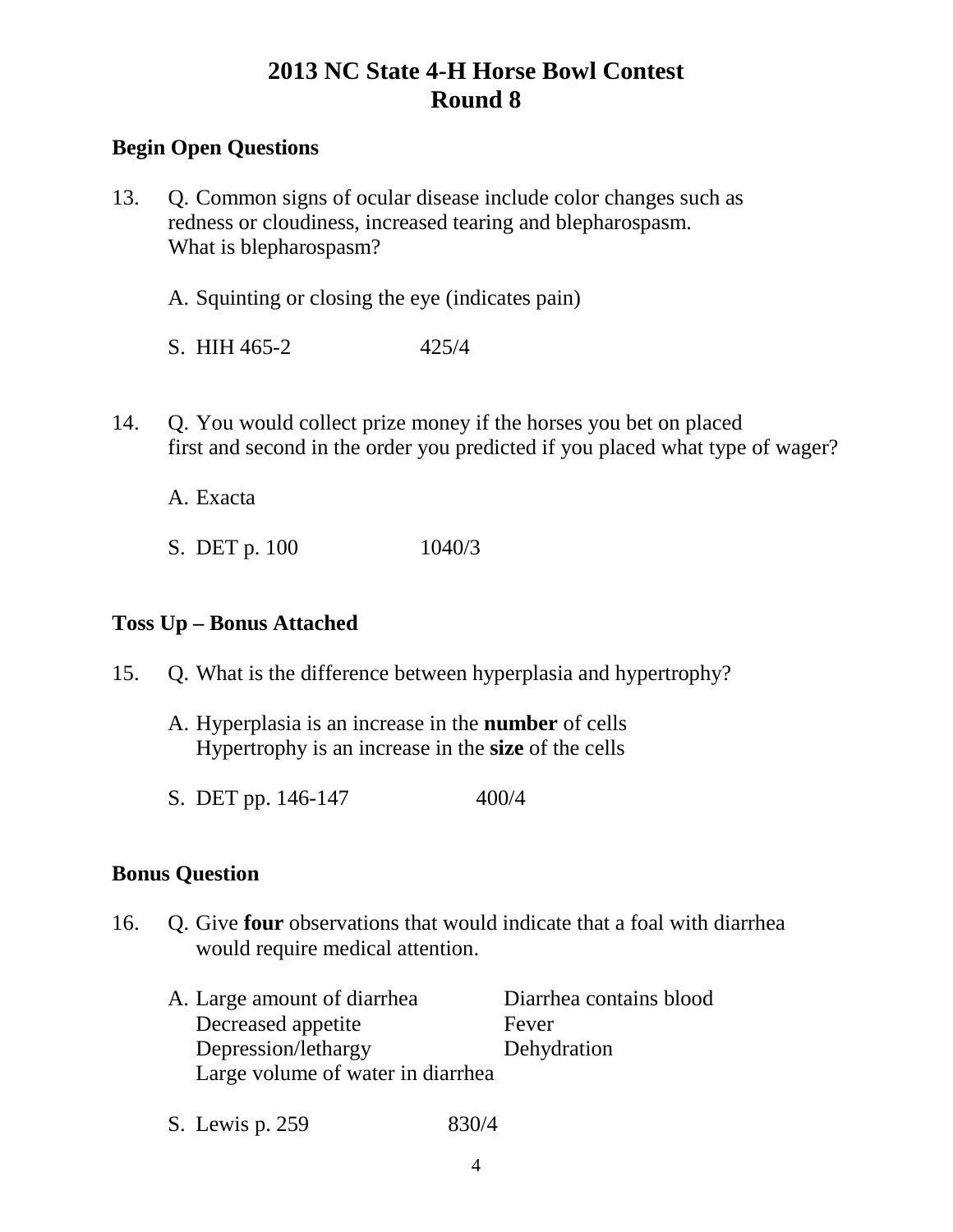## **Resume Open Questions**

| 17. | Q. What is the common term for alpha tocopherol? |                                                         |
|-----|--------------------------------------------------|---------------------------------------------------------|
|     | A. Vitamin E                                     |                                                         |
|     | $S.$ DET p. 7                                    | 740/4                                                   |
|     |                                                  |                                                         |
| 18. | Q. What do the initials NHSRA stand for?         |                                                         |
|     | A. National High School Rodeo Association        |                                                         |
|     | S. HIH 186D-2                                    | 230/3                                                   |
|     |                                                  |                                                         |
| 19. |                                                  | Q. In general, what does the suffix "malacia" describe? |
|     | A. Softening                                     |                                                         |
|     | S. DET 56, 91, 197                               | 400/4                                                   |
|     |                                                  |                                                         |

## **Toss Up – Bonus Attached**

- 20. Q. Identify **two** equine diseases that are caused by protozoa.
	- A. Equine Piroplasmosis (Babesiosis) Equine Protozoal Myeloencephalitis (EPM) Giardia Infection (Giardiasis)
	- S. Griffiths p. 174 800/4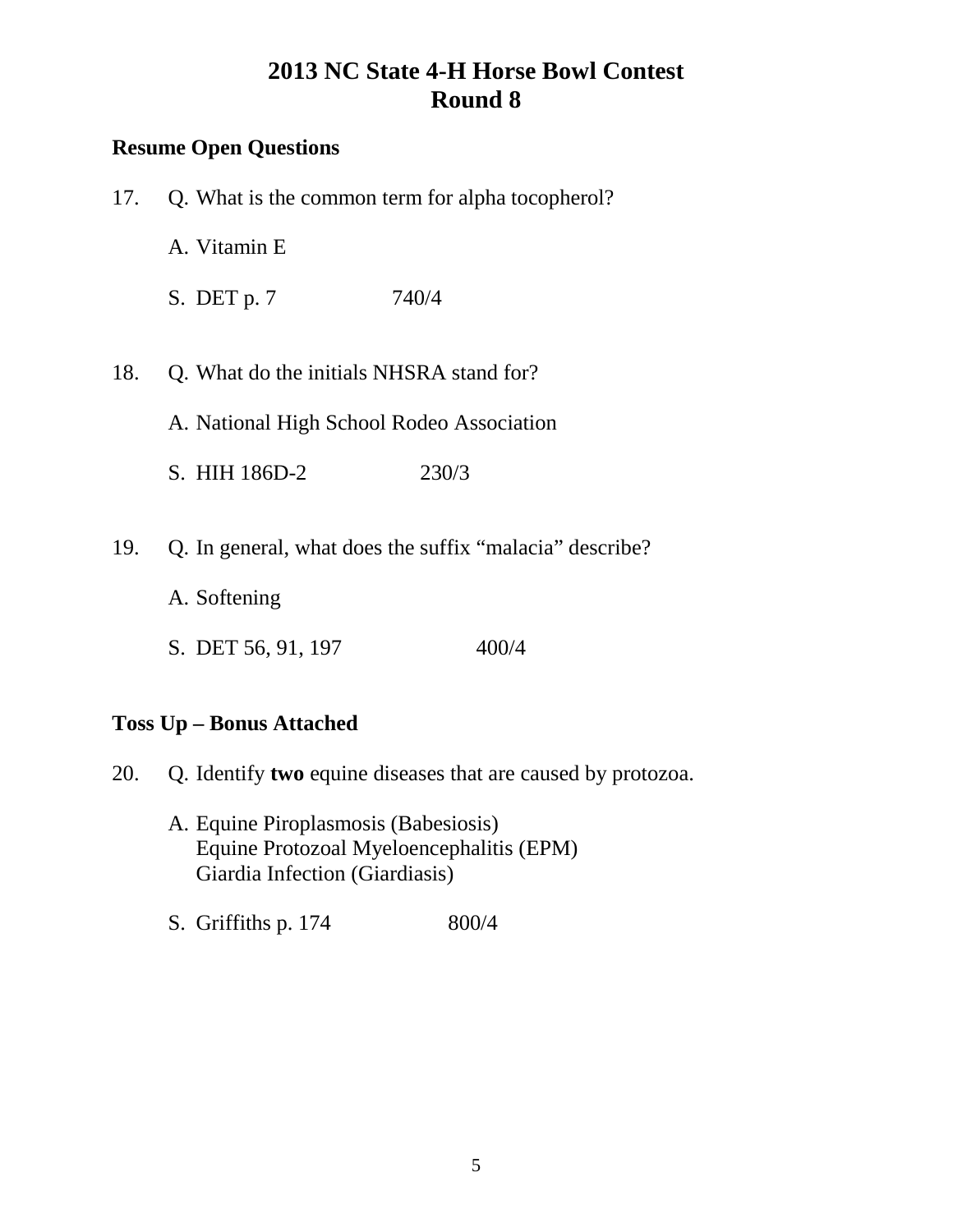### **Bonus Question**

21. Q. (Four Part) In regards to balance, the angle or slope of the shoulder will directly influence the **ratio** of which **two** other areas. How are **each** of these areas altered if the shoulder is **longer** and **more sloping**? How do they change if the shoulder is **shorter** and **straighter**?

A. Length of back: Length of underline More slope  $=$  length of back is shorter Straighter  $=$  length of back is longer Top line of neck: Bottom line of neck More slope  $=$  top line of neck is longer Straighter = top line of neck is shorter

S. HIH 220-5/6 600/4

### **Resume Open Questions**

22. Q. Which pony breed has adapted to harsh winter weather with the growth of a cluster of short hairs on the top of the tail that is referred to as an "ice-tail" or "snow-chute"?

A. Exmoor Pony

S. HIH 157B-2 200/4

23. Q. In the zoological classification, what is the order the horse would be included in?

A. Perissodactyla

S. Griffiths p. 15 100/3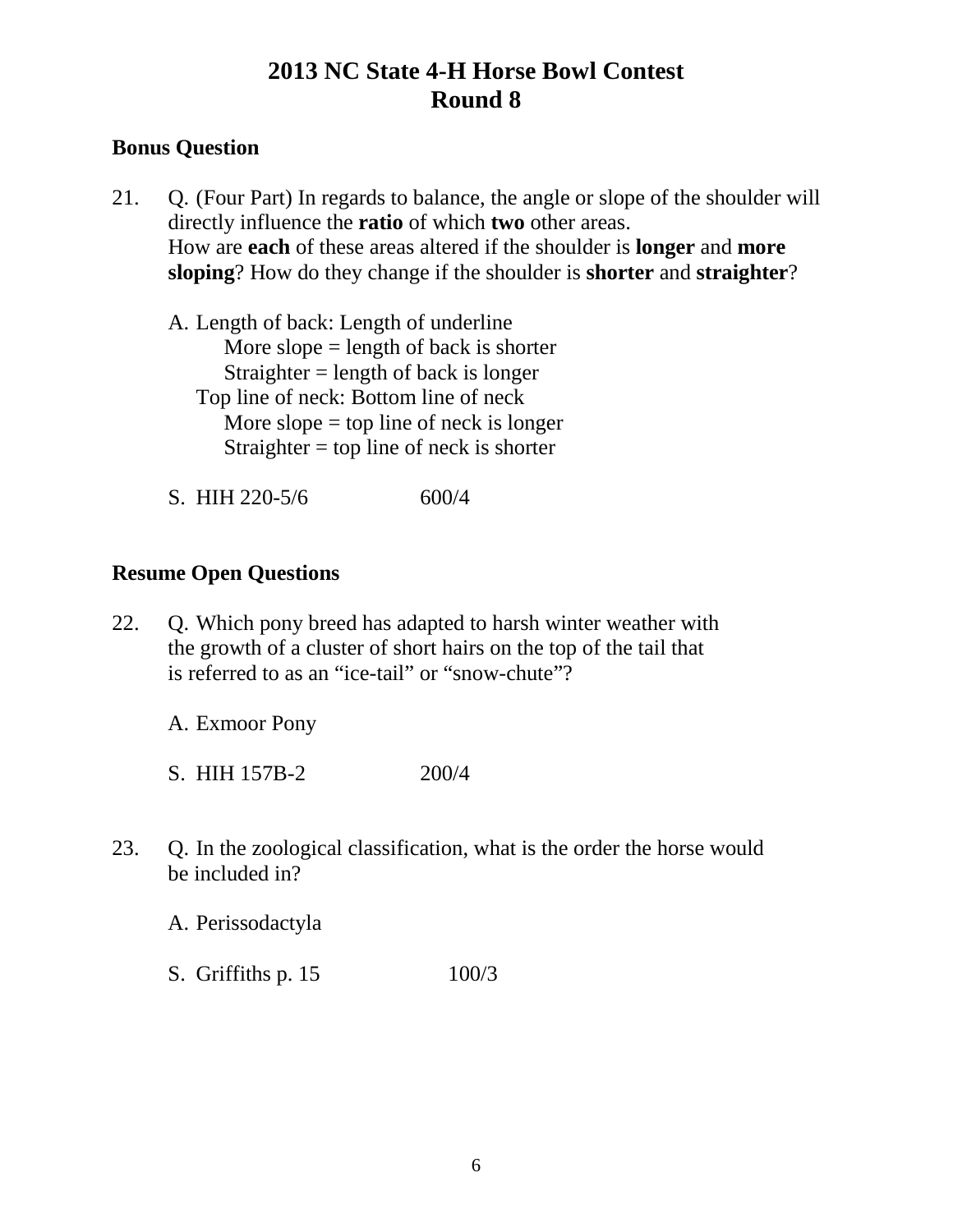- 24. Q. Which bacterial disease is called "shaker foal syndrome" when it affects foals?
	- A. Botulism
	- S. Evans p. 603 830/4
- 25. Q. What term refers to an overhanging of the top lip?
	- A. Elk lip
	- S. DET p. 600/3

#### **Toss Up – Bonus Attached**

- 26. Q. Identify **three** areas on the horse where a hackamore bit would exert pressure.
	- A. Nose, face, jaw, chin, poll, cheeks (do not accept mouth)
	- S. HIH 1100-8 1000/3

#### **Bonus Question**

- 27. Q. Identify the **three** foundation sires for the Rangerbred Horse.
	- A. Max, Leopard and Linden Tree
	- S. Evans p. 58 200/4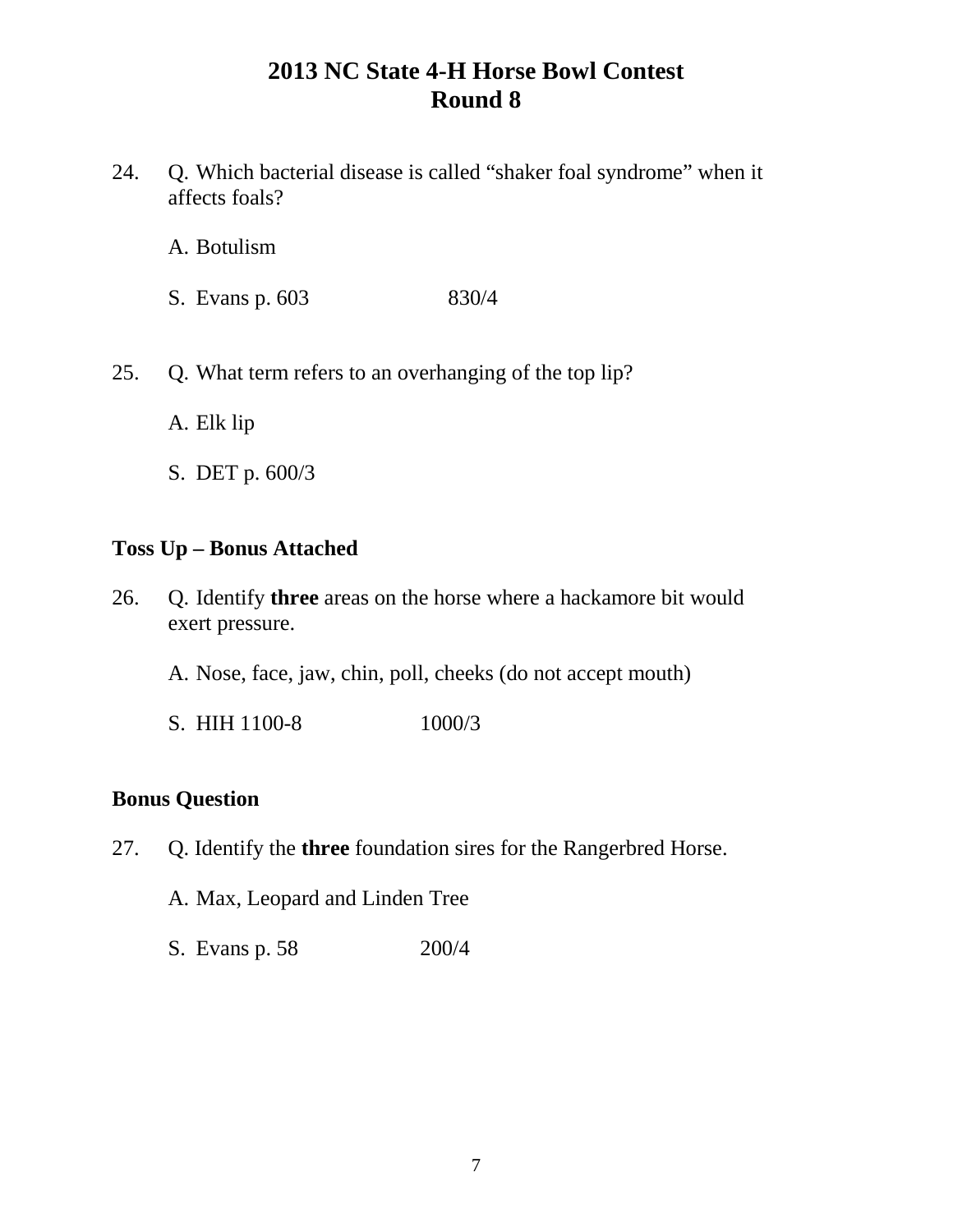### **Resume Open Questions**

28. Q. Combined Immunodeficiency Disease and Epitheliogenesis imperfecta would be classified as what type of genetic lethal?

A. Delayed lethal

S. HIH 1060-4 550/4

29. Q. You do the math… A foal normally weighs **9-10%** of the mare's body weight. A foal that weighs **50 pounds** would indicate that it's dam weighs how much?

A. 450-500 pounds (accept anything within that range)

S. HIH 940-5 500/3

30. Q. Praziquantel and pyrantel pamoate are both effective for the control of tapeworms. How does the dosage of pyrantel paomate need to be altered when treating tapeworms?

A. Give twice the standard dose

S. HIH 430-4 835/3

31. Q. What term refers to the discipline described as "gymnastics on horseback"?

A. Vaulting

S. HIH 185D-1 1010/3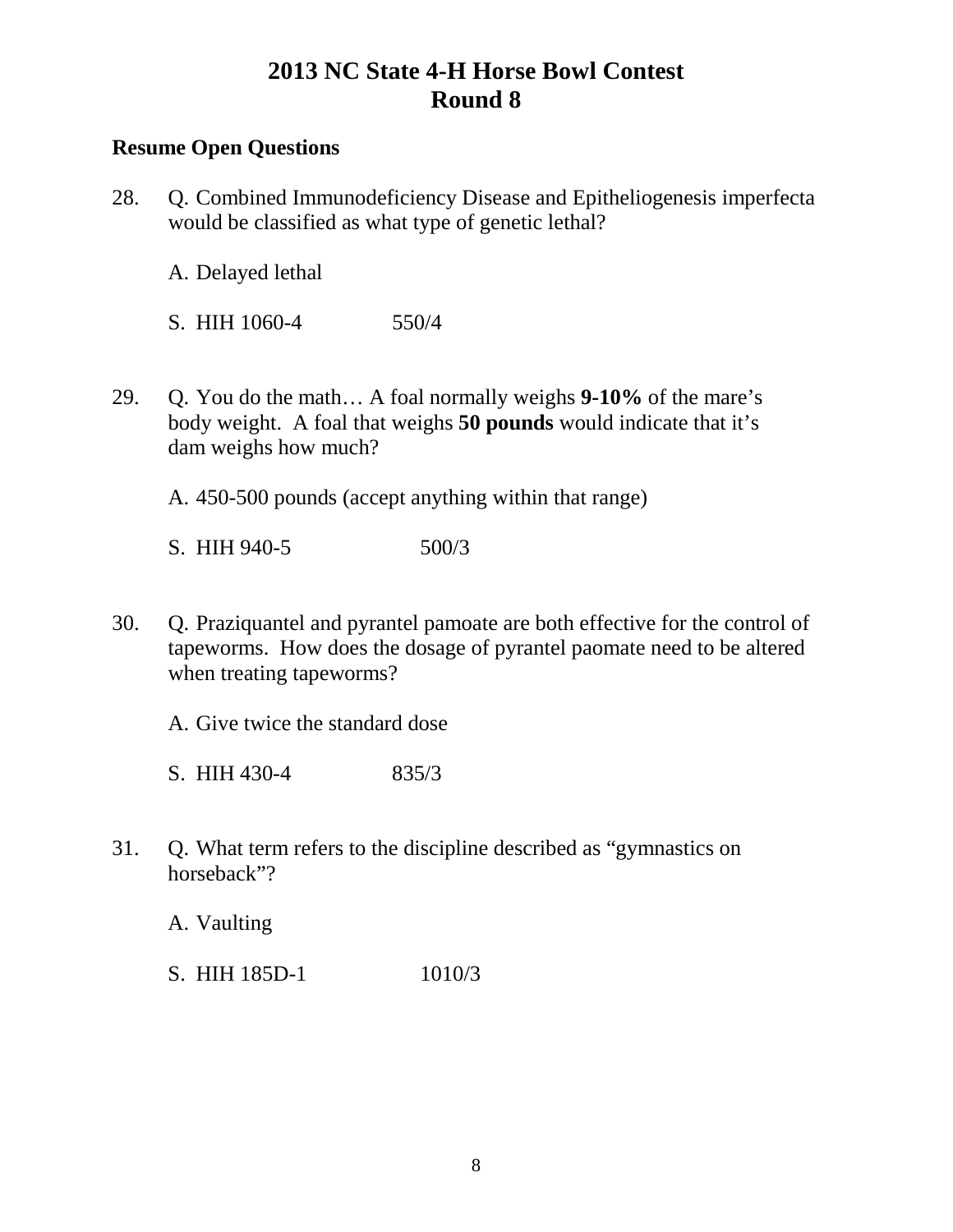## **Last Question of the Round**

- 32. Q. What are the **two** types of balance to consider when trimming the hoof?
	- A. Heel to toe (front to back) and medial/lateral (side to side)
	- S. HIH 510-1 900/3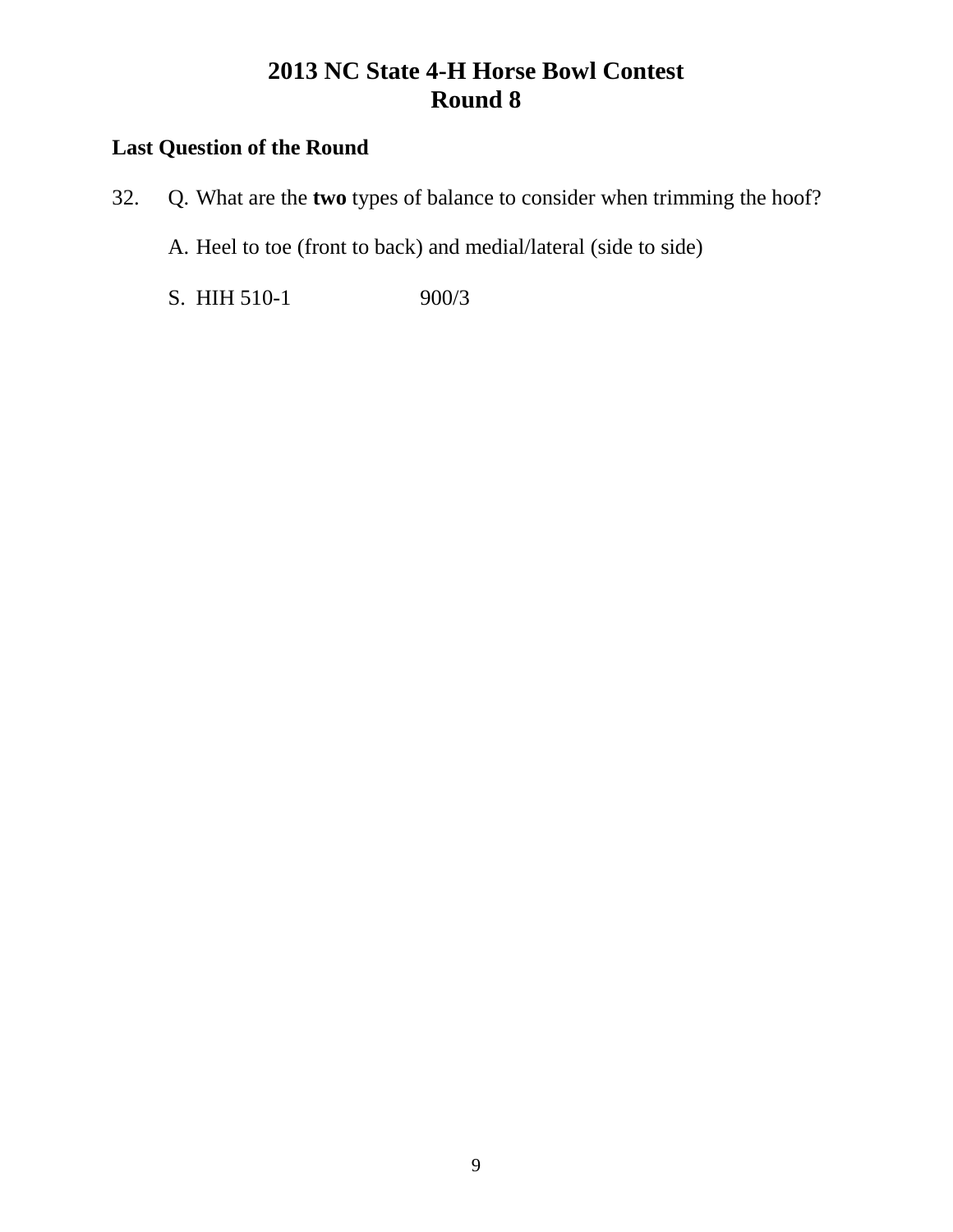# **One-On-One**

| 1. C <sub>1</sub> | Q. What is the correct term for the medication referred to by<br>the abbreviation DMSO?                                                                                                                                        |  |
|-------------------|--------------------------------------------------------------------------------------------------------------------------------------------------------------------------------------------------------------------------------|--|
|                   | A. Dimethyl sulfoxide                                                                                                                                                                                                          |  |
|                   | S. DET p. 2<br>805/4                                                                                                                                                                                                           |  |
| 2. C <sub>2</sub> | Q. What is the common term for Lethal White Foal Syndrome?<br>A. "Megacolon"                                                                                                                                                   |  |
|                   | 550/3<br>S. Griffiths p. 98                                                                                                                                                                                                    |  |
| 3. C <sub>3</sub> | Q. What color describes a dun with black points and a black<br>dorsal stripe?                                                                                                                                                  |  |
|                   | A. Coyote dun                                                                                                                                                                                                                  |  |
|                   | 300/4<br>S. DET p. 71                                                                                                                                                                                                          |  |
| 4. C <sub>4</sub> | Q. What breed is being describedSometimes used as a pack animal;<br>dun color with black and silver mane and tail, eel stripe and zebra<br>markings; resembles the wild horses of the Ice Age; country of<br>origin is Norway. |  |

A. Fjord

S. DET p. 108 200/3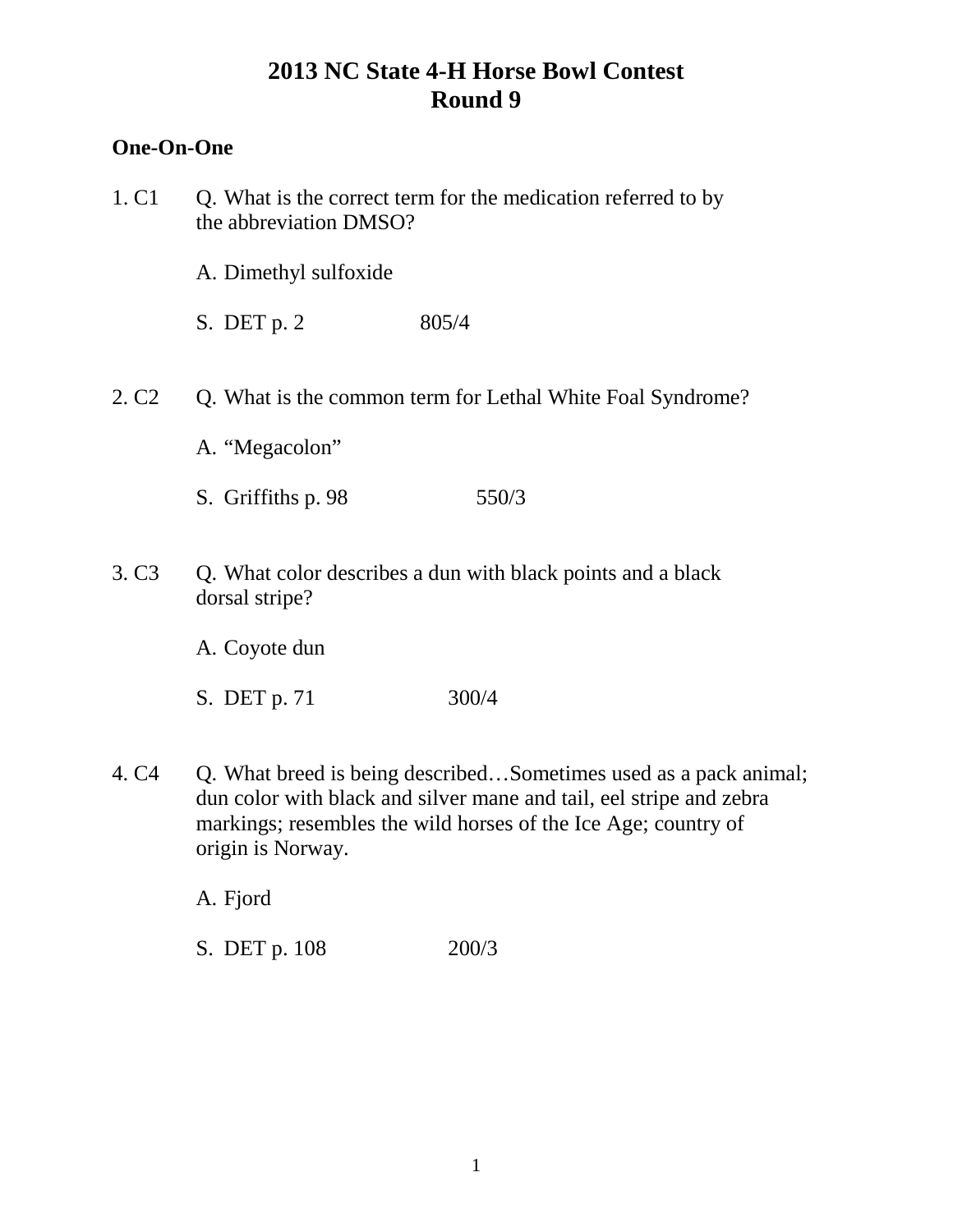5. C1 O. Equine supplements that contain valerian root provide what affect?

> A. Calming effect, sedative effect, anti-spasmodic effect (only need to give one answer)

S. HIH 742-3 700/4

6. C2 Q. What mineral imbalance results in the condition commonly referred to as "bob-tail disease"?

A. Excess selenium (must designate excess for answer to be correct)

S. Lewis p. 329 770/4

7. C3 Q. For an obese horse, weight loss should occur gradually over several months. What amount of weight loss in pounds **or** what change in the body condition score is recommended in **one month**?

A. Approximately 50 pounds or one body condition score

S. HIH 790-3 700/3

8. C4 Q. What type of parasite may result in coughing, fever and nasal discharge which is commonly referred to as a "summer cold" in foals?

A. Roundworms (parascaris equorum)

S. Lewis p. 157 835/4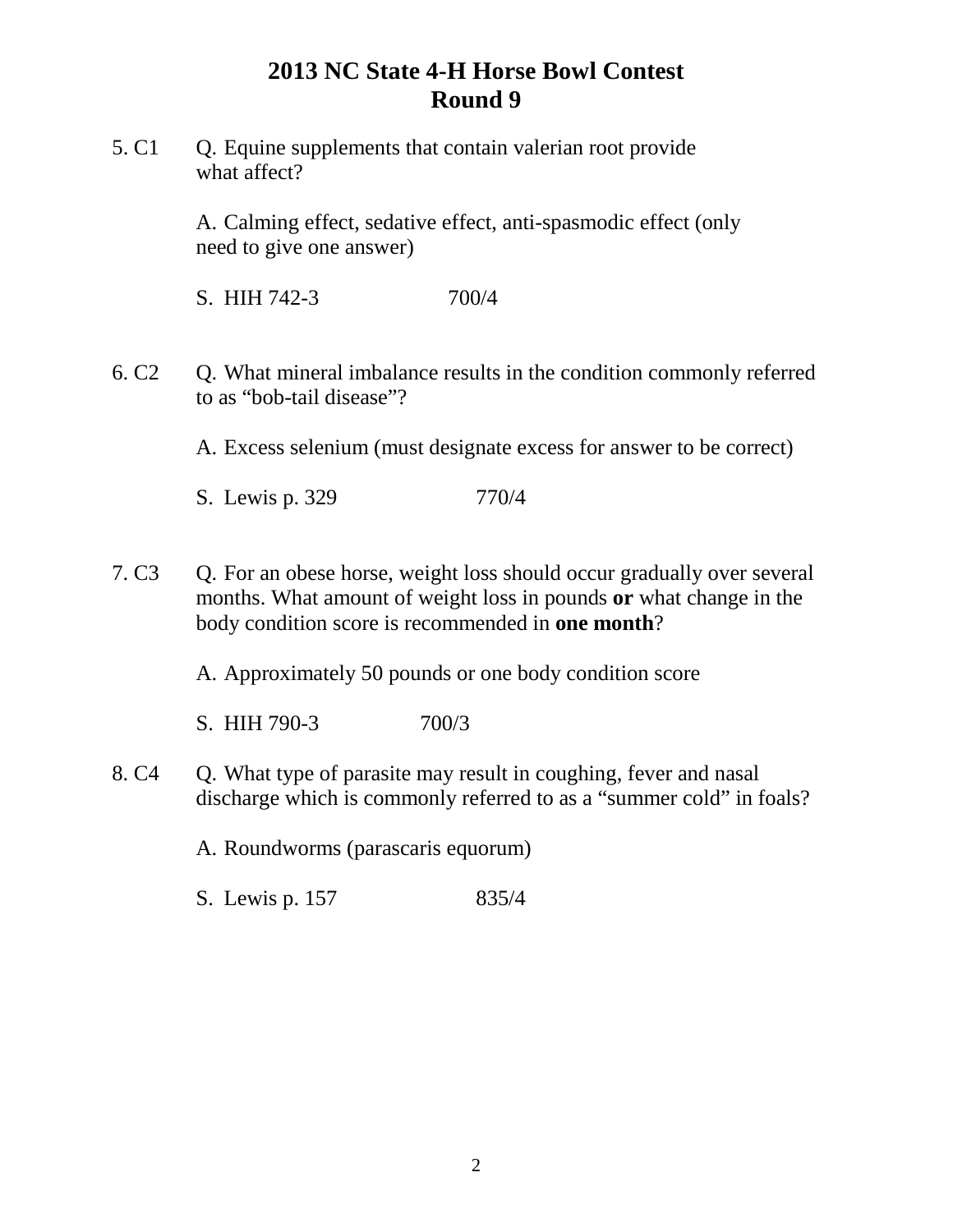- 9. C1 Q. In general, what does the term viscera describe?
	- A. Internal organs
	- S. DET p. 283 400/4
- 10. C2 Q. Which breed was developed by crossing the Thoroughbred and Irish Draft breeds?
	- A. Irish Hunter
	- S. DET p. 155 200/4
- 11. C3 Q. Horses that are stalled 24 hours a day are more likely to be deficient in which vitamin?
	- A. Vitamin D
	- S. HIH 730-1 740/3
- 12. C4 Q. Halitosis with an odor of garlic would be an indication of what specific mineral toxicity?
	- A. Selenium
	- S. Griffiths p. 142 770/4

#### **End One-On-One**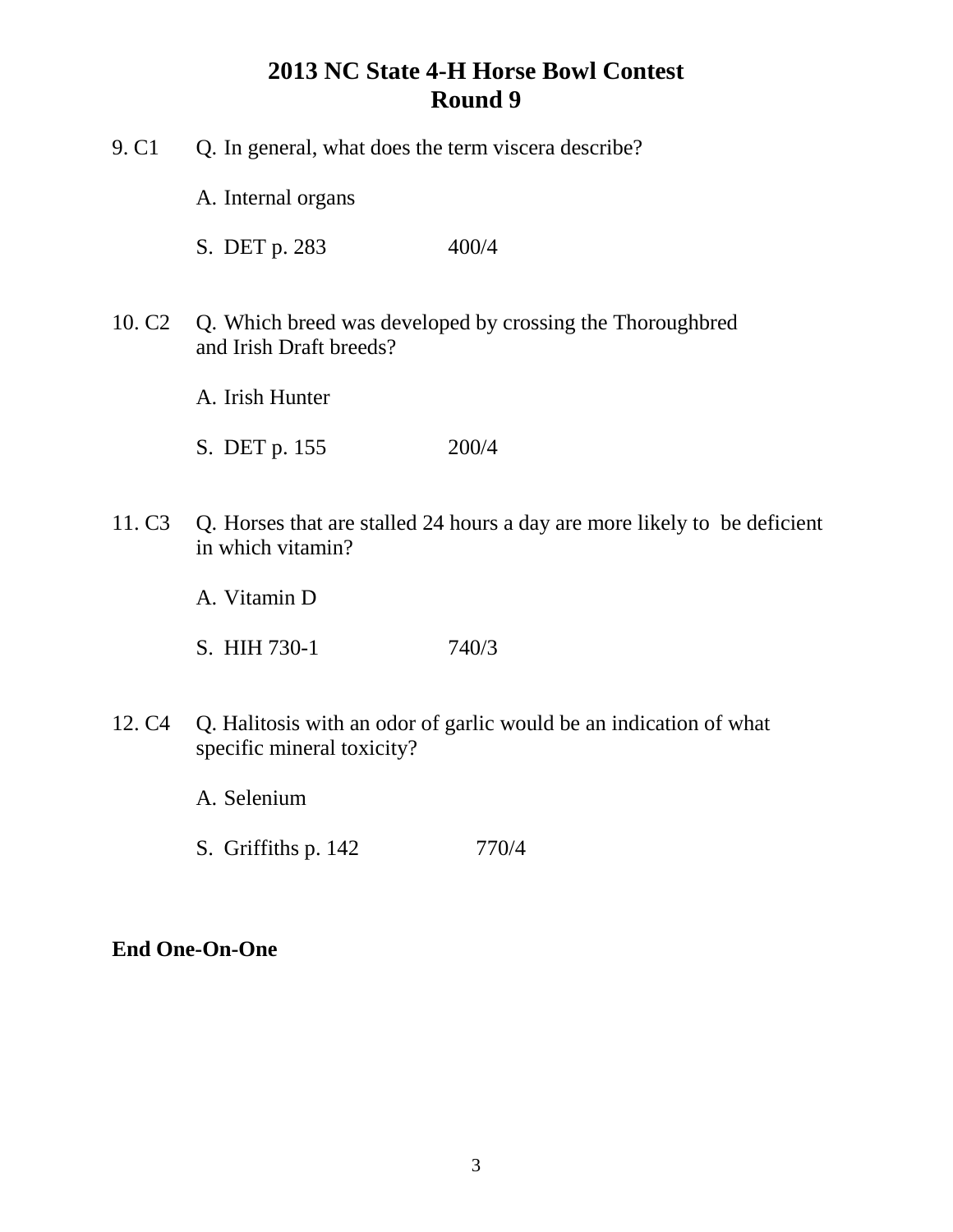### **Begin Open Questions**

13. Q. What omega 3 fatty acid source when added to the diet has recently been identified as providing a significant improvement in sweet itch or other allergic skin conditions?

A. Flaxseed

S. HIH 742-4 700/4

14. Q. What ligament connects the splint bone to the cannon bone?

A. Interosseous ligament

S. DET p. 154 410/4

#### **Toss Up – Bonus Attached**

15. Q. Identify **two systemic** fungal diseases that affect horses.

| A. Aspergillosis    | <b>Blastomycosis</b> |
|---------------------|----------------------|
| Coccidiomycosis     | Hisoplasmosis        |
| S. Griffiths p. 173 | 800/4                |

#### **Bonus Question**

16. Q. Identify **three** of the five classifications of donkeys according to size.

| A. Miniature | <b>Small Standard</b> |
|--------------|-----------------------|
| Standard     | Large Standard        |
| Mammoth      |                       |
|              |                       |

S. HIH 156B-1 200/4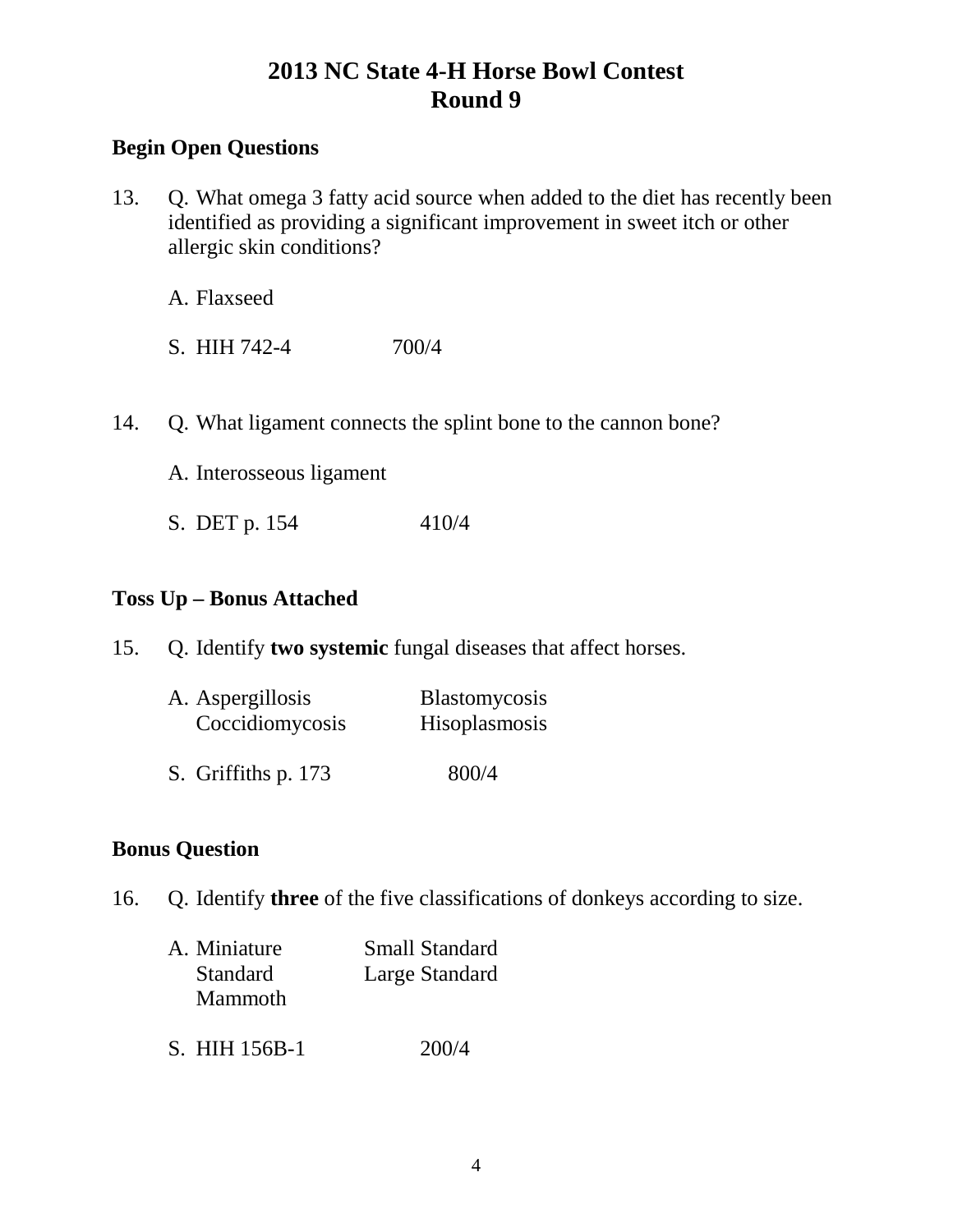### **Resume Open Questions**

17. Q. What is considered to be the primary reservoir host for rabies in horses?

A. Skunk

S. HIH 680-1 820/3

18. Q. A mare that shows lack of interest to a stallion but is not aggressive toward the stallion would be given what estrus behavioral score?

A. Score of 2

- S. HIH 9330-2 520/4
- 19. Q. Hay feeders should be placed at a height **no higher** than what part of the horse's anatomy?

A. Shoulder

S. HIH 740-12 920/3

#### **Toss Up – Bonus Attached**

- 20. Q. Weakening of the broad ligaments can cause a downward tilting of the uterus and can predispose a mare to uterine infections and infertility. Other than injury or illness, identify **two** things that would contribute to the weakening of these ligaments
	- A. Age of the mare, number of pregnancies the mare has had

S. HIH 910-3 510/4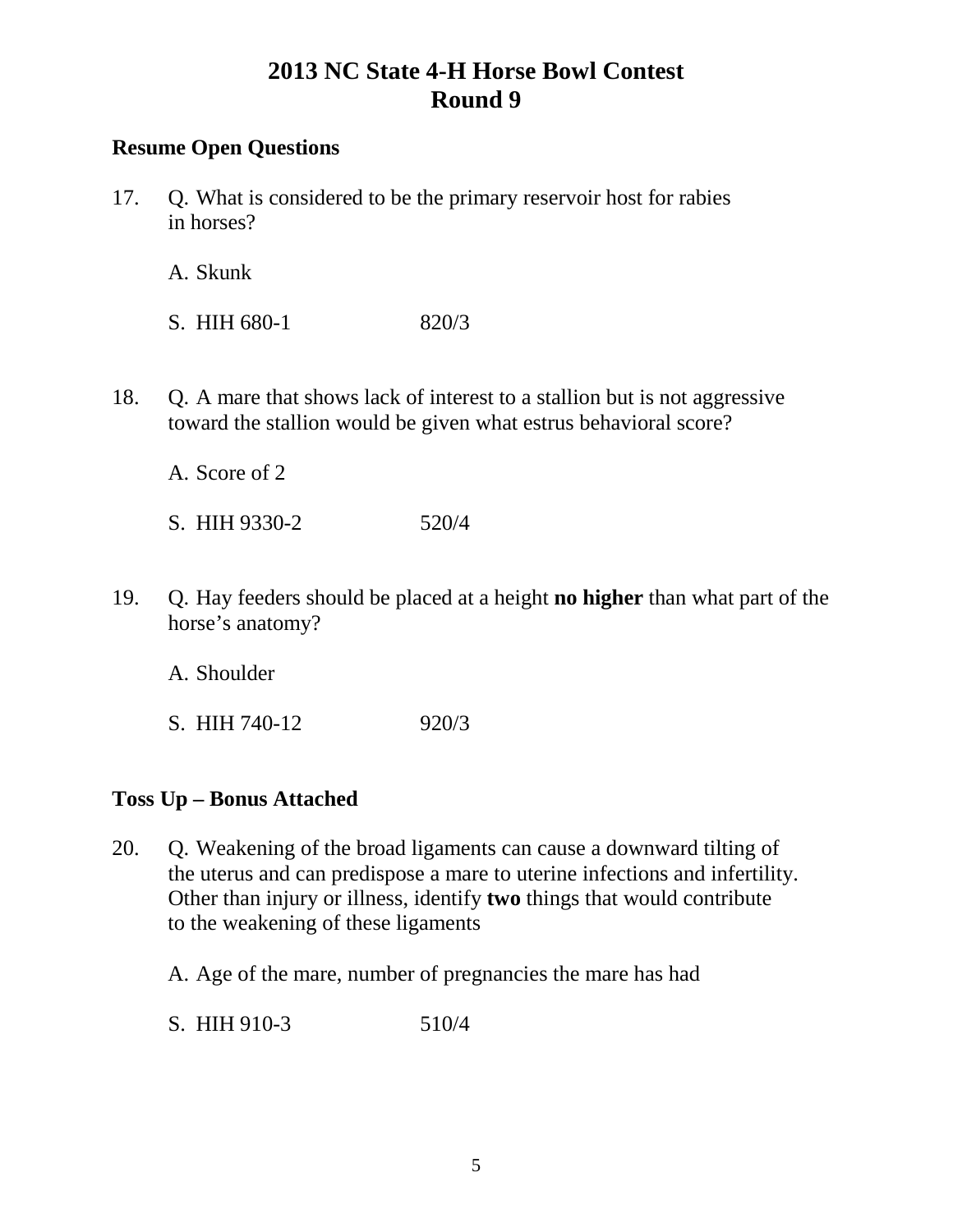### **Bonus Question**

21. Q. What is the correct name for the following **four** vitamins… Vitamin B1, B2, B6 and B12?

| A. Vitamin B1 Thiamin   |            |  |
|-------------------------|------------|--|
| Vitamin B2              | Riboflavin |  |
| Vitamin B6 Pyridoxine   |            |  |
| Vitamin B12 Cobalamin   |            |  |
|                         |            |  |
| $\sim \cdot \sim \cdot$ |            |  |

S. Griffiths pp. 126-127 740/4

### **Resume Open Questions**

- 22. Q. What does the slang term dog soldier describe?
	- A. A stallion that has been cast out from a wild herd
	- S. DET p. 83 910/3
- 23. Q. Clipping along the belly, under the neck and above the thigh is known as what type of body clip?

A. Trace clip

S. DET p. 950/3 950/3

- 24. Q. You do the math… Water hemlock ingestions results in sudden death in horses. Death results after ingestion of as little as **0.1 ounce** for each **100 pounds** of body weight. A horse that weighs **1000 pounds** would be fatally poisoned after consuming how many ounces of water hemlock?
	- A. Poisoned after ingesting only 1 ounce
	- S. Lewis p. 343 770/3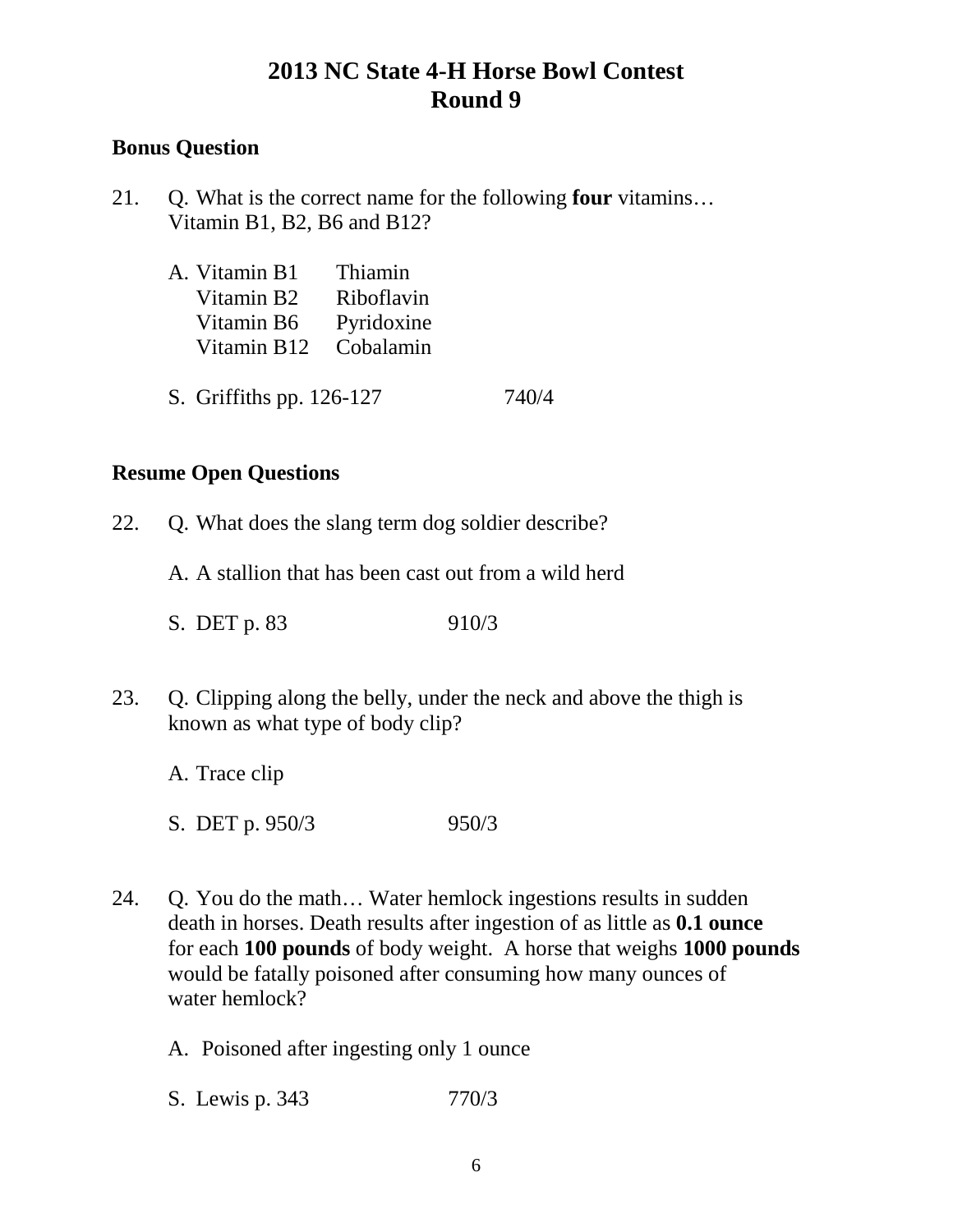- 25. Q. Identify which **two** grasses are the most palatable.
	- A. Kentucky bluegrass and timothy
	- S. Lewis p. 109 780/3

#### **Toss Up – Bonus Attached**

- 26. Q. Identify **two** types of colic in regards to the position of the small intestine.
	- A. Displacement, Telescoping (intussusception) or twisting (volvulus)
	- S. HIH 435a-1 830/4

#### **Bonus Question**

- 27. Q. Identify **four** physiological and/or anatomical factors that would indicate a horse's racing performance or athletic ability.
	- A. Conformation Oxygen intake ability (respiratory capacity) **Gait** Heart size and heart rate capacity (cardiac capacity) Proportion/type of muscle fibers
	- S. Lewis pp. 220-222 400/4

#### **Resume Open Questions**

- 28. Q. What part of a decker saddle is described as a heavy canvas or poly cover with a wooden bar at the bottom?
	- A. Half Breed
	- S. YLM BEG 118-1L 1000/3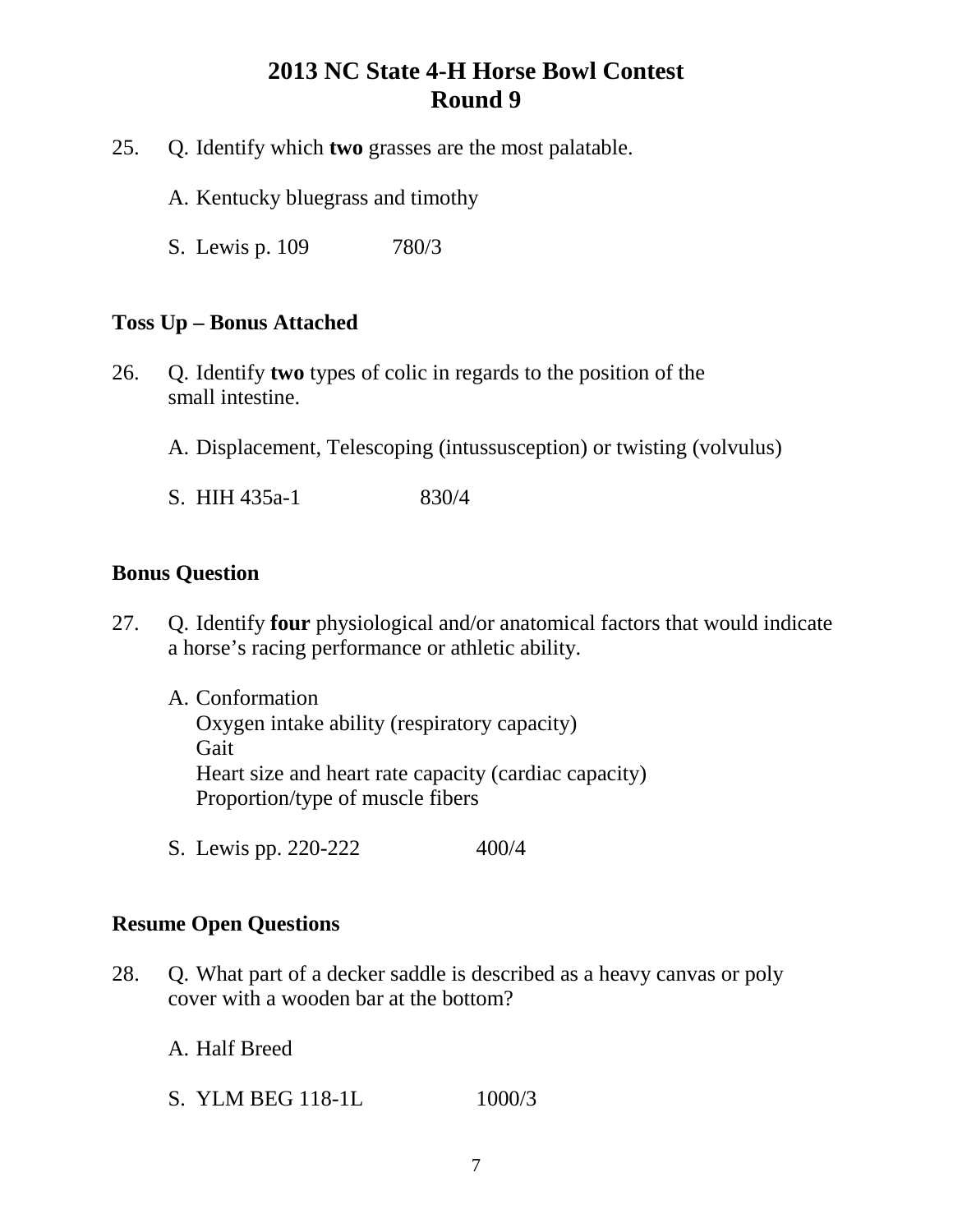| Q. What substance is produced in the body in response to an allergen?<br>29.                            |                                                |       |  |
|---------------------------------------------------------------------------------------------------------|------------------------------------------------|-------|--|
|                                                                                                         | A. Histamine                                   |       |  |
|                                                                                                         | S. DET p. 12                                   | 400/4 |  |
| 30.<br>Q. How would a base-wide, toe-out conformation affect the break over<br>and landing of the foot? |                                                |       |  |
|                                                                                                         | A. Would break over and land on the inside toe |       |  |
|                                                                                                         | S. Evans p. 748                                | 900/3 |  |
| 31.<br>Q. What function do the superior labial levator muscles provide?                                 |                                                |       |  |
|                                                                                                         | A. Raise the upper lip                         |       |  |
|                                                                                                         | S. Kainer plate 43                             | 410/4 |  |
| <b>Last Question of the Round</b>                                                                       |                                                |       |  |

- 32. Q. In regards to the racing industry, what does the expression "buy a lot" describe?
	- A. Falling off the horse
	- S. DET p. 43 1040/3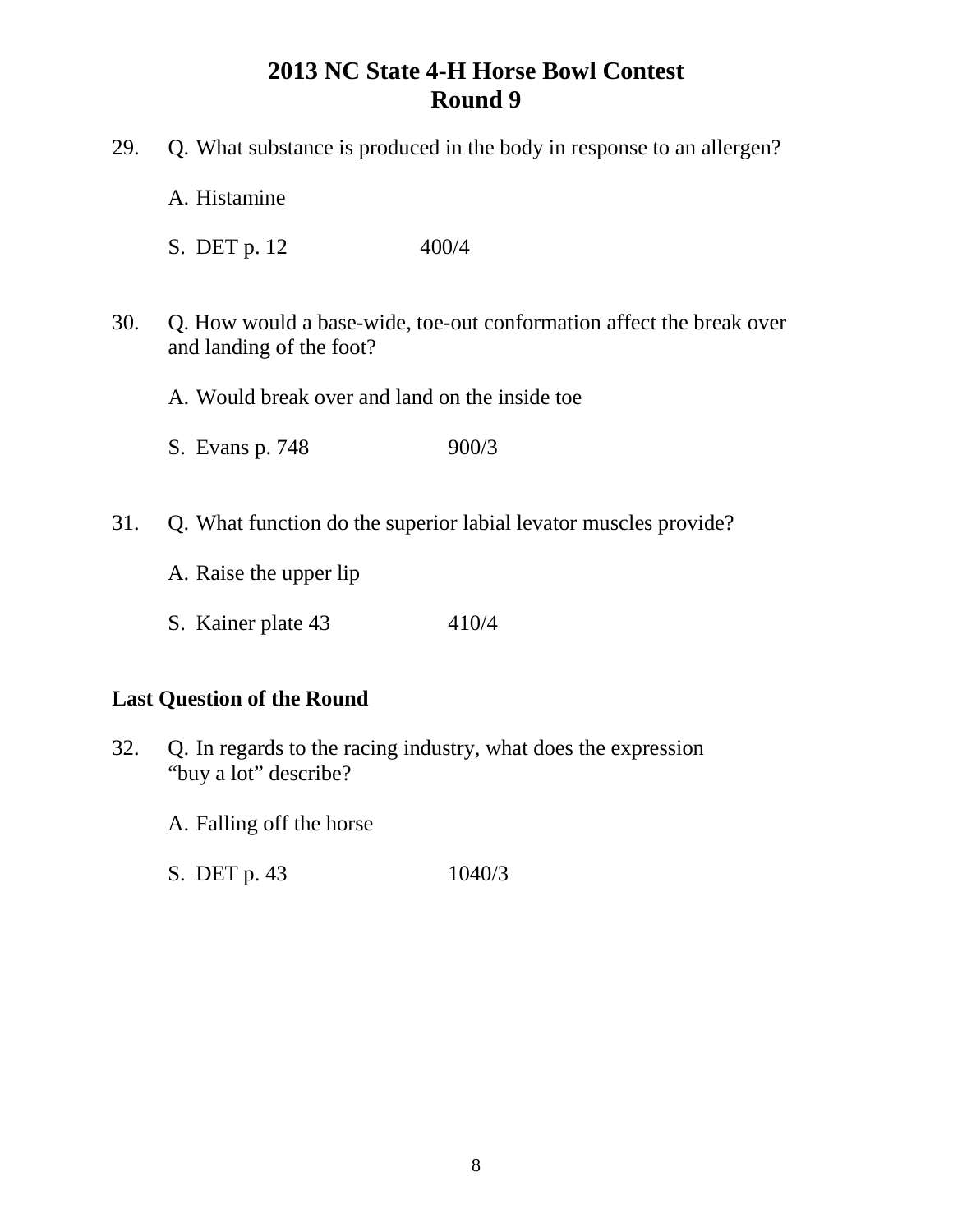# **100**

1. Q. in the zoological classification of the horse, what phylum includes the horse?

A. Chordata

- S. Griffiths p. 15 100/3
- 2. Q. Equus disappeared from North America during what time period?
	- A. Pleistocene epoch
	- S. Evans p. 4 100/3

# **200**

- 3. Q. (Two Part) The foundation sire for the Morgan breed was Figure. Figure was known by what other name and how did he get that name?
	- A. Justin Morgan The custom at that time was to give the horse the same name as his owner
	- S. Evans p. 36 200/3
- 4. Q. What breed was formerly known as the "Karster" horse?

A. Lipizzan (Lipizzaner)

S. HIH 159B-2 200/4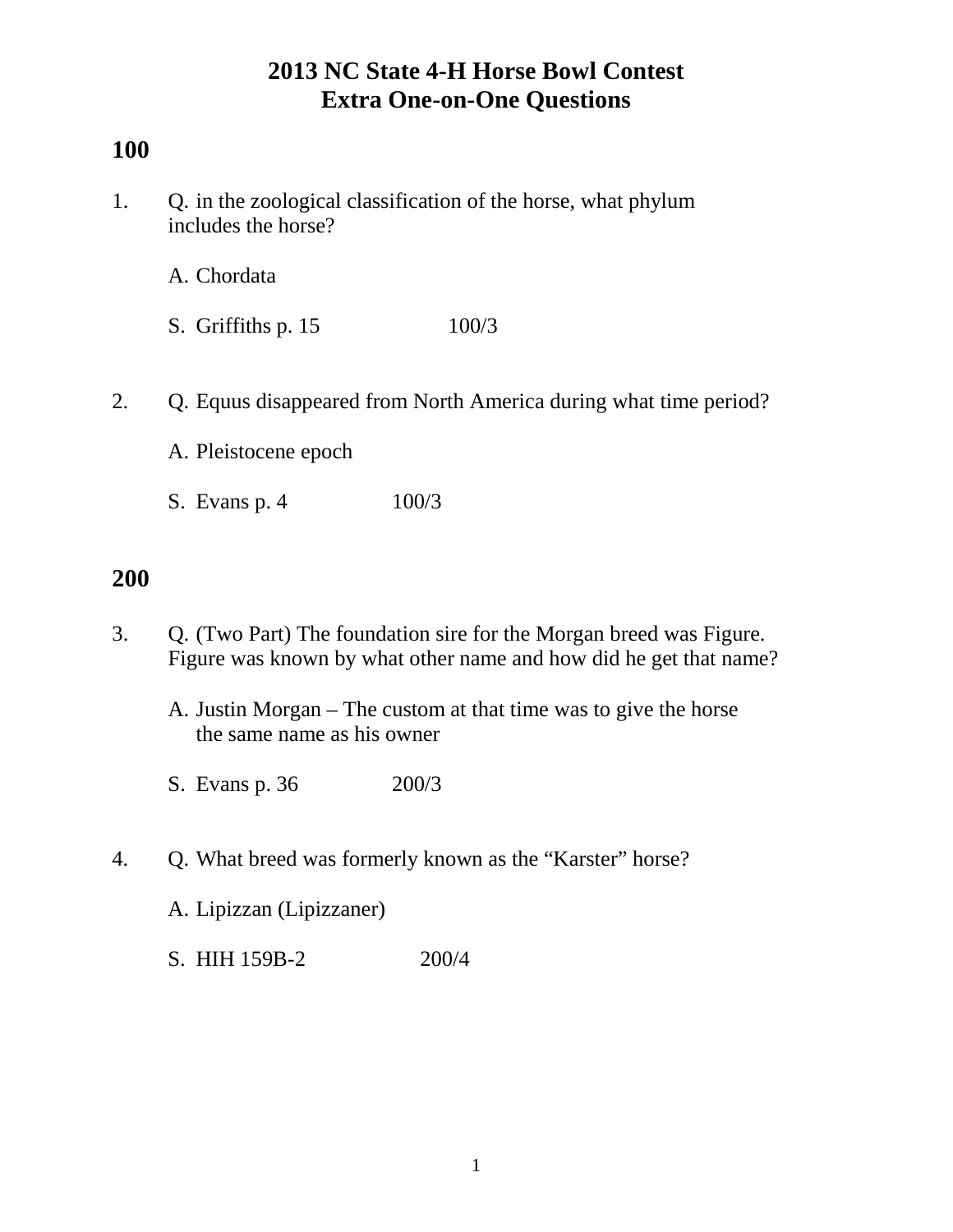### **300**

| 5.                                                            | Q. What is the base color of a red silver horse?                |       |
|---------------------------------------------------------------|-----------------------------------------------------------------|-------|
|                                                               | A. Bay                                                          |       |
|                                                               | S. HIH 1040-2                                                   | 300/3 |
| Q. What marking is known by the slang term "handprint"?<br>6. |                                                                 |       |
|                                                               | A. Blood mark                                                   |       |
|                                                               | S. Griffiths p. 39                                              | 310/4 |
| 400                                                           |                                                                 |       |
| 7.                                                            | Q. What is the anatomical term for the coffin joint?            |       |
|                                                               | A. Distal interphalangeal joint                                 |       |
|                                                               | S. Evans p. 689                                                 | 410/4 |
| 8.                                                            | Q. Which hormone is needed for "milk let down" and parturition? |       |

- A. Oxytocin
- S. Evans p. 127 490/3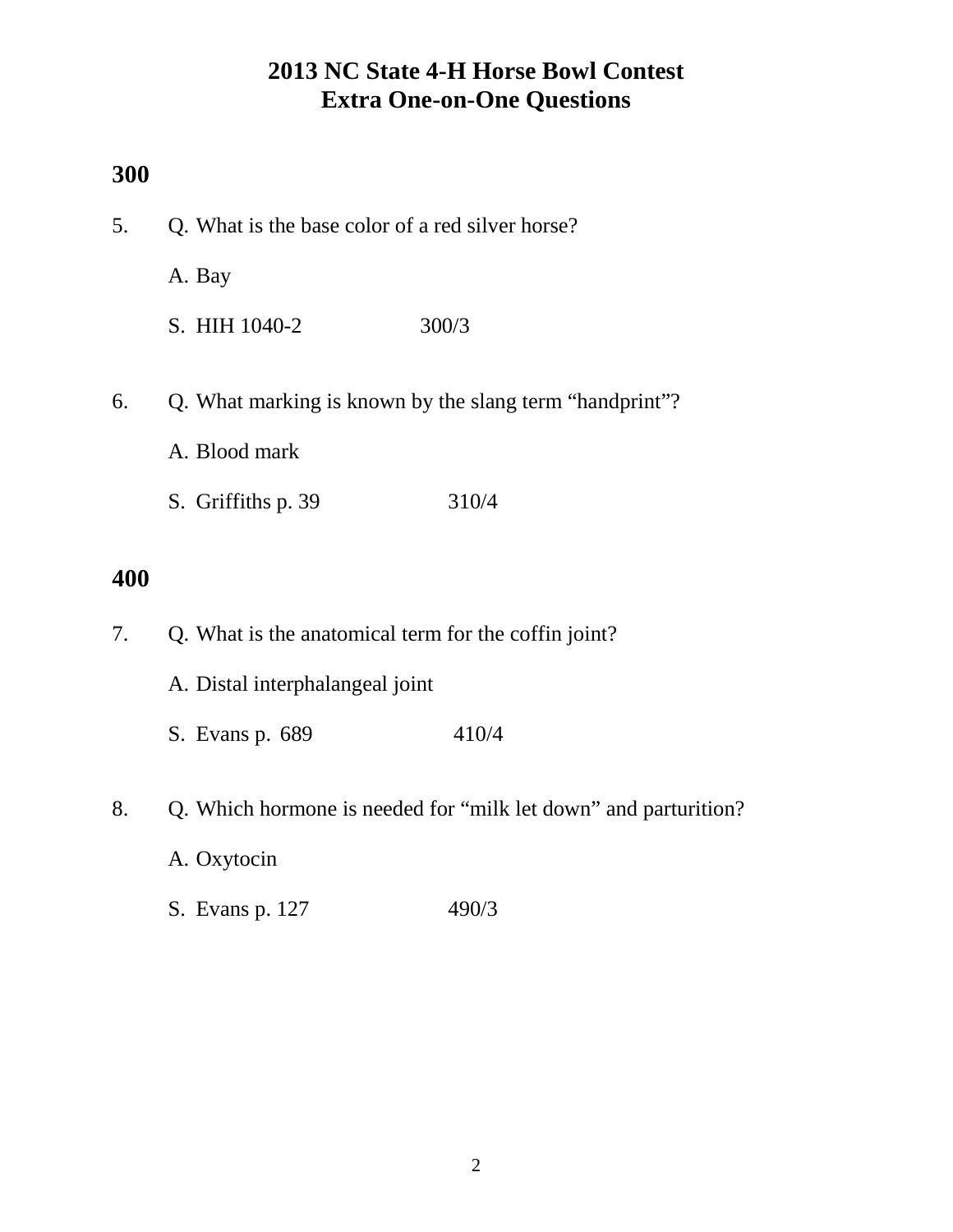## **500**

9. Q. What type of inheritance affects males and females equally and results in an observed phenotype **only** when there are **two** copies of the **recessive**  allele necessary for the trait?

A. Autosomal recessive

S. HIH 1060-2 550/4

10. Q. Light areas of color over the eyes, on the muzzle, flanks and inside the legs are seen with influence of what color gene?

A. Pangaré gene

S. Evans p. 481 550/3

## **600**

- 11. Q. What term describes too much angle in the pastern joint?
	- A. Coon footed
	- S. DET p. 68 600/3
- 12. Q. What slang term refers to legs in which the tendons lack definition and do not stand out clearly?

A. Gummy legged

S. DET p. 126 620/4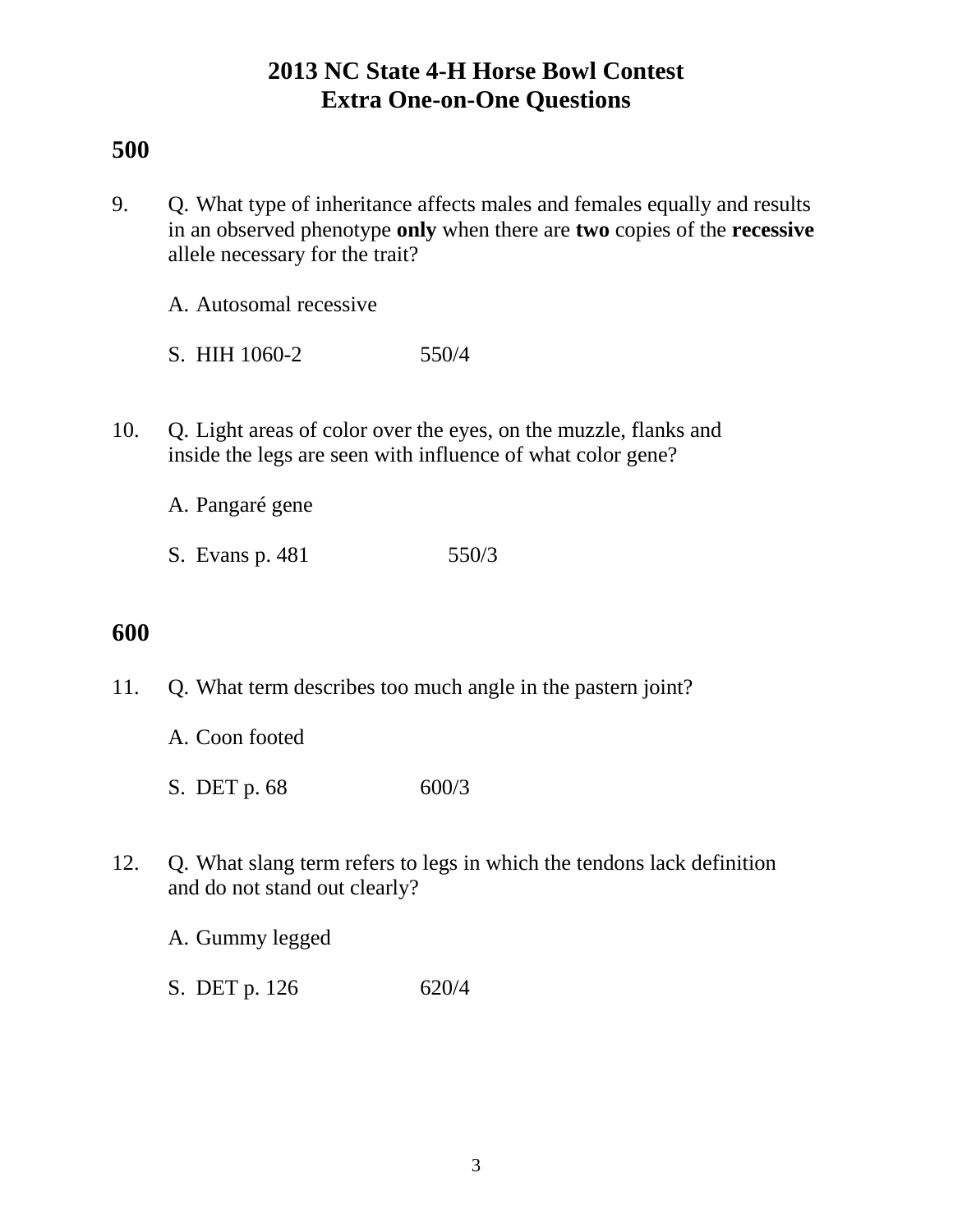### **700**

| 13.        | Q. During rapid growth, foals need more of which two amino acids?          |       |  |
|------------|----------------------------------------------------------------------------|-------|--|
|            | A. Lysine and threonine                                                    |       |  |
|            | S. HIH 765-1                                                               | 700/4 |  |
| 14.        | Q. Decreased immune function is associated with what vitamin deficiency?   |       |  |
|            | A. Vitamin E                                                               |       |  |
|            | S. HIH 730-3                                                               | 740/3 |  |
| 800        |                                                                            |       |  |
| 15.        | Q. Describe the typical stance of a horse with tetanus.                    |       |  |
|            | A. "Saw horse" stance                                                      |       |  |
|            | S. Griffiths p. 172                                                        | 820/3 |  |
| 16.        | Q. What is the scientific name for the horn fly?<br>A. Haematobia irritans |       |  |
|            |                                                                            |       |  |
|            | S. HIH 415-2                                                               | 835/4 |  |
| <b>900</b> |                                                                            |       |  |
| 17.        | Q. Which type of hammer is used for making and shaping shoes?              |       |  |
|            | A. Rounding hammer                                                         |       |  |

S. Evans p. 728 900/3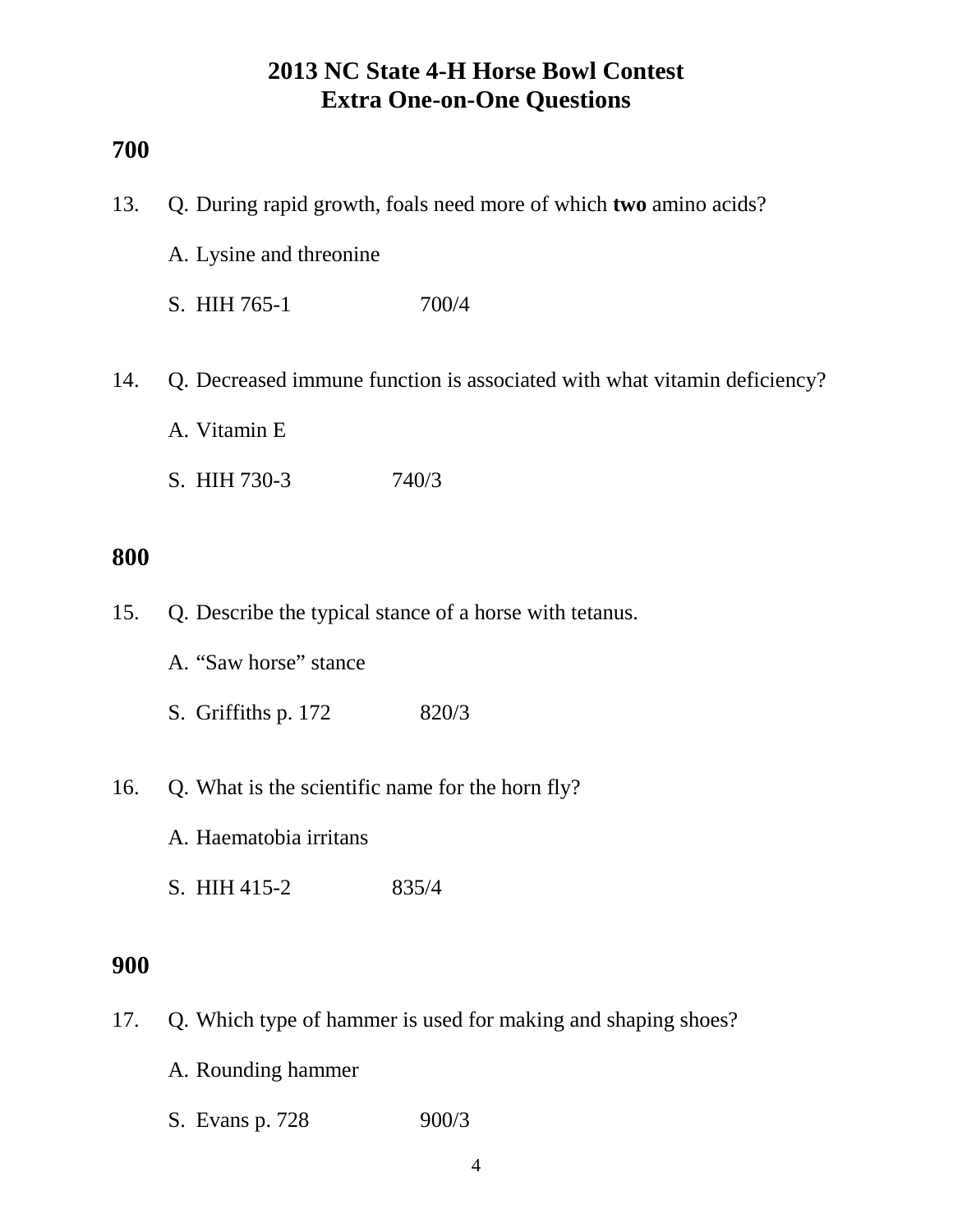- 18. Q. What characteristic makes a horse described as a "sunfisher" a desirable mount in bronc-riding events at a rodeo?
	- A. It is a bucking horse that twists its body in the air
	- S. DET p. 259 910/4

### **1000**

19. Q. When neck reining and completing a turn to the left, the rein on which side of the neck would be the opposition rein?

A. Rein on the right side of the neck

- S. DET p. 196 1000/3
- 20. Q. Identify **two** of the classical "airs above the ground" when all four feet are off the ground.

A. Ballatade, capriole and croupade

S. DET p. 22, 48, 73 1090/4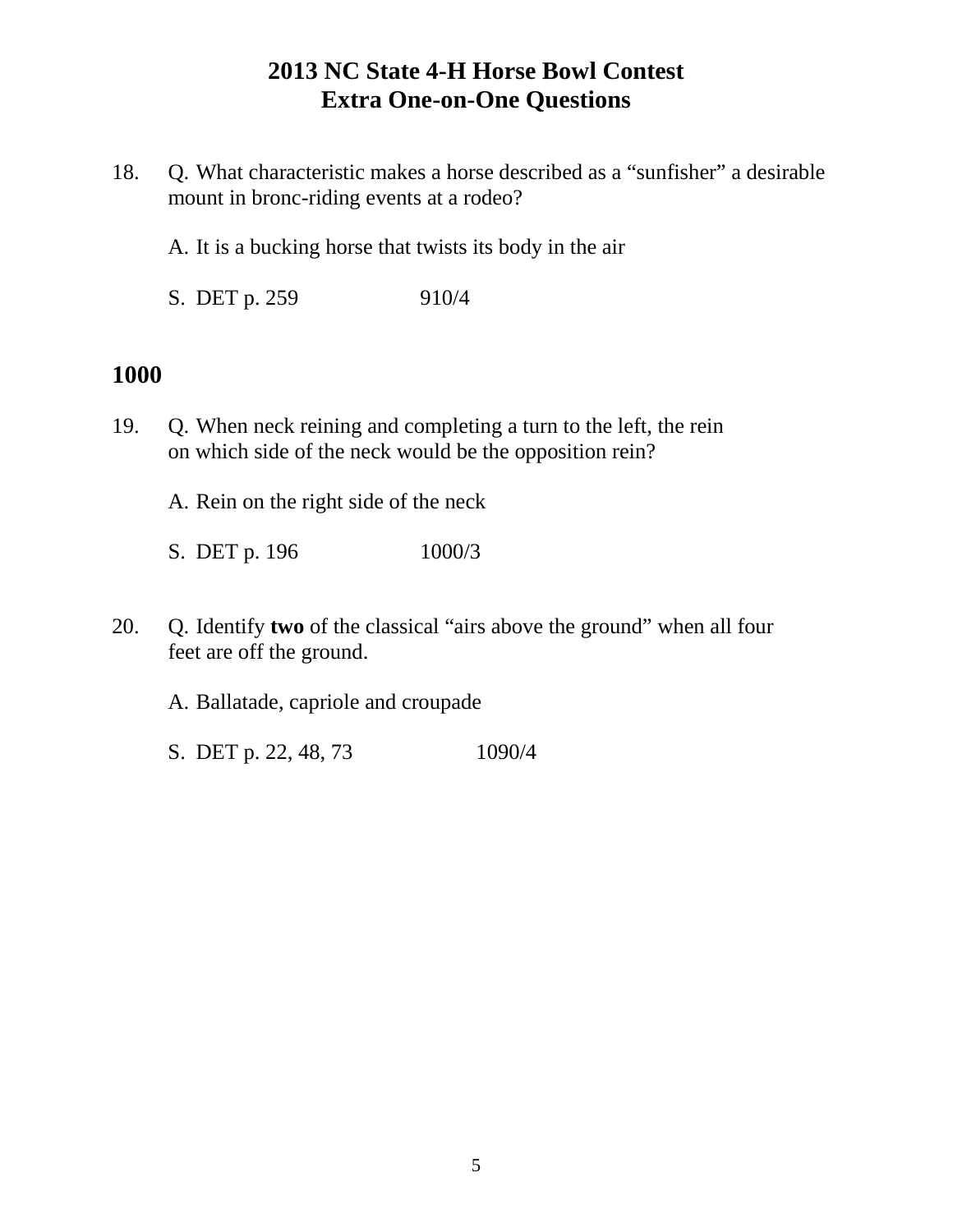# **2013 NC State 4-H Horse Bowl Contest Extra Toss Up Questions**

- 1. Q. What are the **two** general types of chronic exertional rhabdomyloysis?
	- A. Recurrent exertional rhabdomyloysis (RER) Polysaccharide storage myopathy (PSSM)
	- S. HIH 795-4 700/4
- 2. Q. Which **two** hormones are produced by the adrenal glands?
	- A. Epinephrine (adrenaline) and corticoids (also accept glucocorticoids, mineralcorticoids, norepinephrine, corticosterone, hydrocorticosterone, aldosterone, androgens)
	- S. Evans p. 127 490/4
- 3. Q. The **two** semilunar valves are located between what **specific** structures?
	- A. Right ventricle and pulmonary artery Left ventricle and aorta
	- S. Evans p. 112 440/4
- 4. Q. Which **two** external parasites are intermediate hosts for habronemiasis?
	- A. House fly and stable fly
	- S. Lewis p. 167 835/3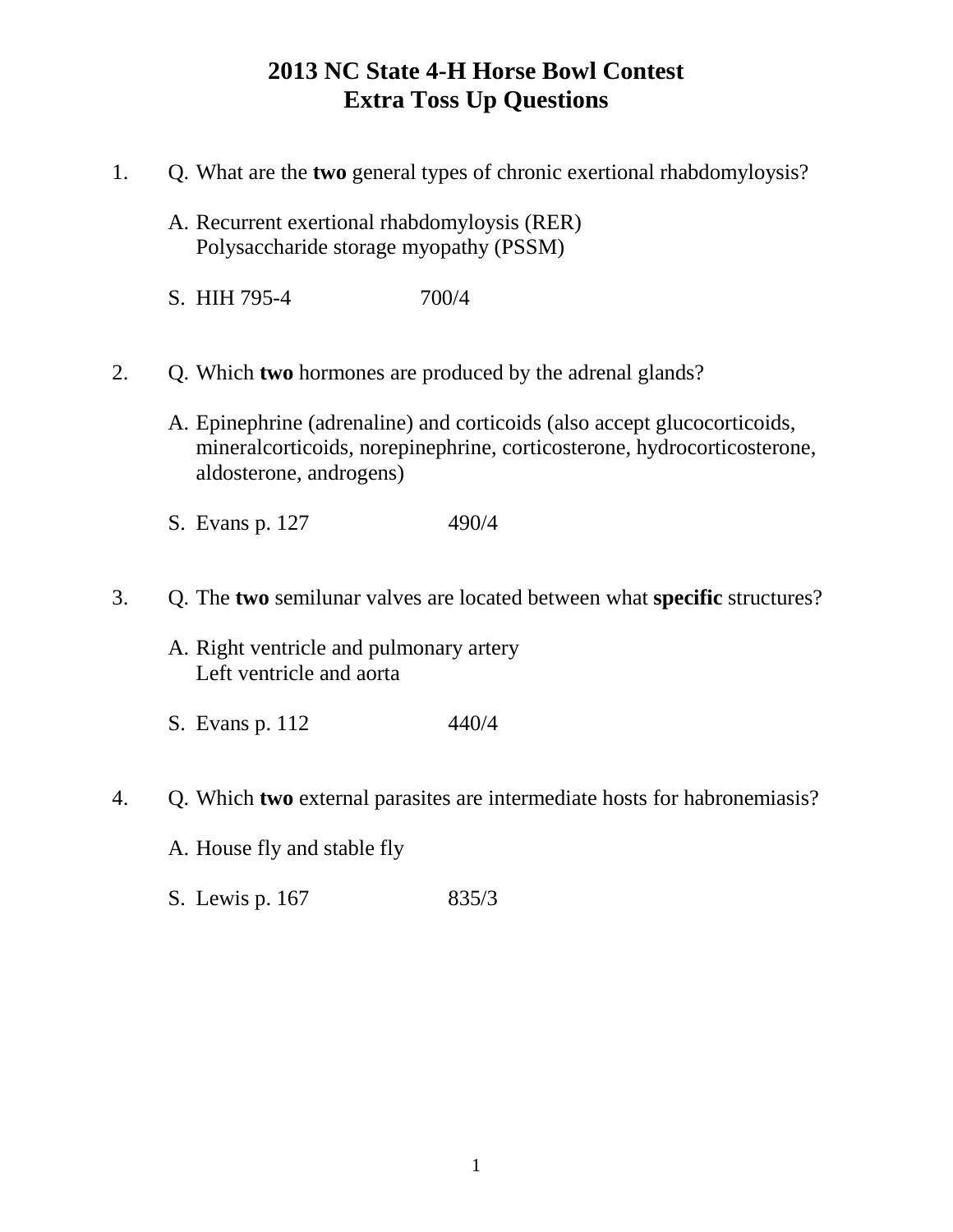# **2013 NC State 4-H Horse Bowl Contest Extra Bonus Questions**

1. Q. Identify **four** different variations of the rings on snaffle bits.

| A. D-ring<br>Half cheek<br>Full cheek | Egg butt<br>Loose ring $(O\text{-ring})$ |
|---------------------------------------|------------------------------------------|
| S. HIH 1100-8                         | 1000/3                                   |

- 2. Q. Other than infection, identify **four** problems that would result in a FPT or "failure of passive transfer" foal.
	- A. Mare that grazed endophyte-infested fescue Maiden mare (are sometimes agalactic) Low immunoglobulin G in colostrum Mare that is leaking milk longer than 24 hours before foaling Mare that rejects the foal Weak foal that is unable to stand Foal that lacks suckling reflex
	- S. HIH 950-2 500/4
- 3. Q. Identify **three** genetic disorders that primarily affect draft breeds.
	- A. Junctional Epidermolysis Bullosa (JEB) Aniridia Epitheliogenesis imperfecta Rhabdomyolysis (Monday morning disease, Azoturia)
	- S. Griffiths p. 100; HIH 1095-2; Evans p. 514 550/4
- 4. Q. What are the **two** predominant sire lines for Standarbred pacers and the **two** predominant sire line for Standarbred trotters?
	- A. Pacers The Direct and The Abbe lines Trotters – The Axworthy and Peter the Great lines
	- S. Evans p. 29 200/4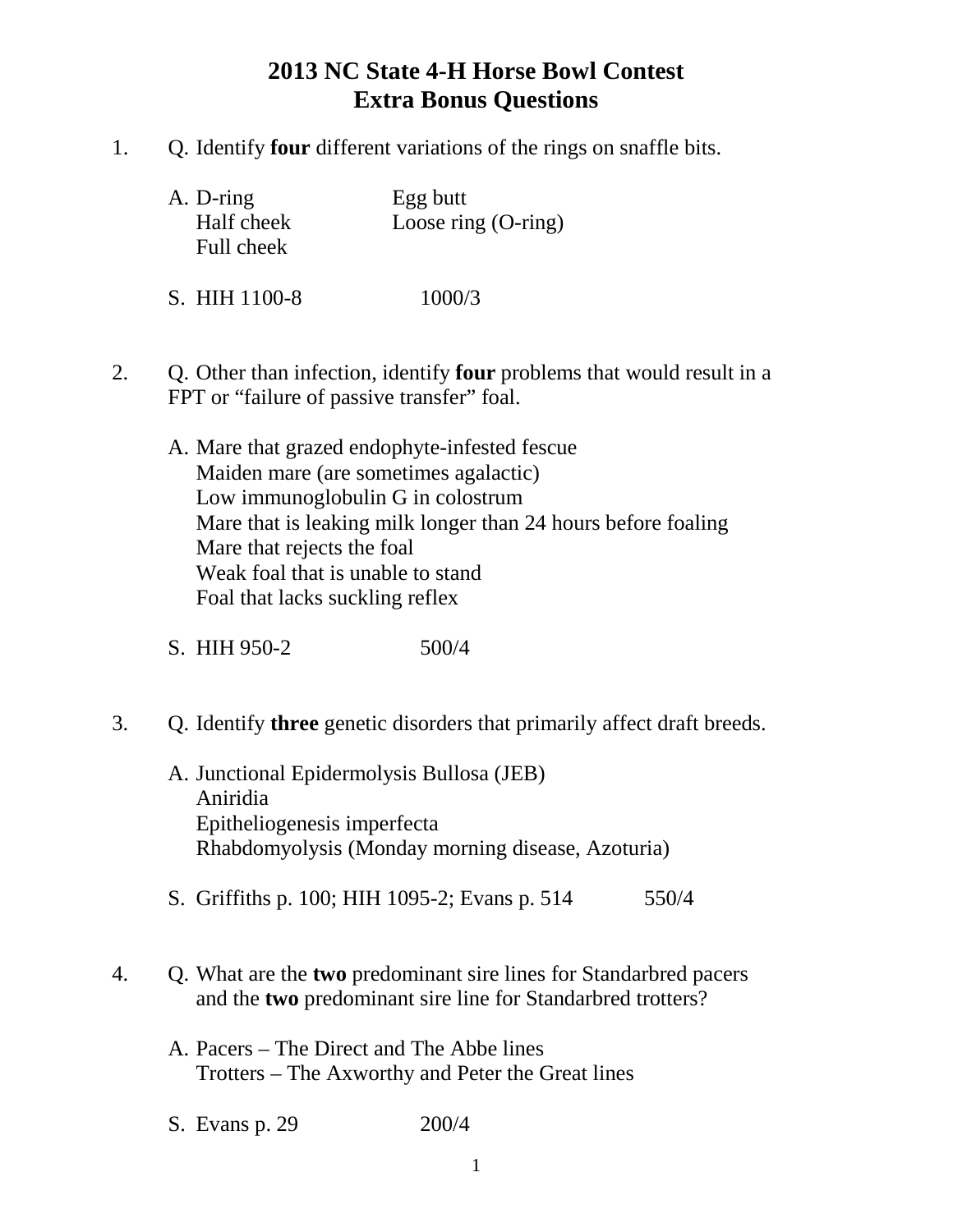# **2013 NC State 4-H Horse Bowl Contest Tie Breaker 1**

1. Q. For what **maximum** period of time after parturition would the foal be able to absorb the immunoglobulins in colostrum?

A. up to 12-36 hours after birth (accept anything within this range)

S. HIH 950-3; Evans p. 197 500/3

- 2. Q. What breed is often confused with the Appaloosa because most are spotted?
	- A. Rangerbred Horse
	- S. Evans p. 58 200/3
- 3. Q. In the hind legs, what is the anatomical term for the short pastern bones?

A. Middle phalanx or Second phalanx

- S. Kainer plate 12 410/3
- 4. Q. What term describes plant toxins that cross the placental barrier during pregnancy and cause defects in the foal?
	- A. Teratogenic
	- S. Lewis p. 332 770/3
- 5. Q. What is the contributing factor to the condition known as anaphylaxis?
	- A. Severe allergy
	- S. DET p. 10 800/3